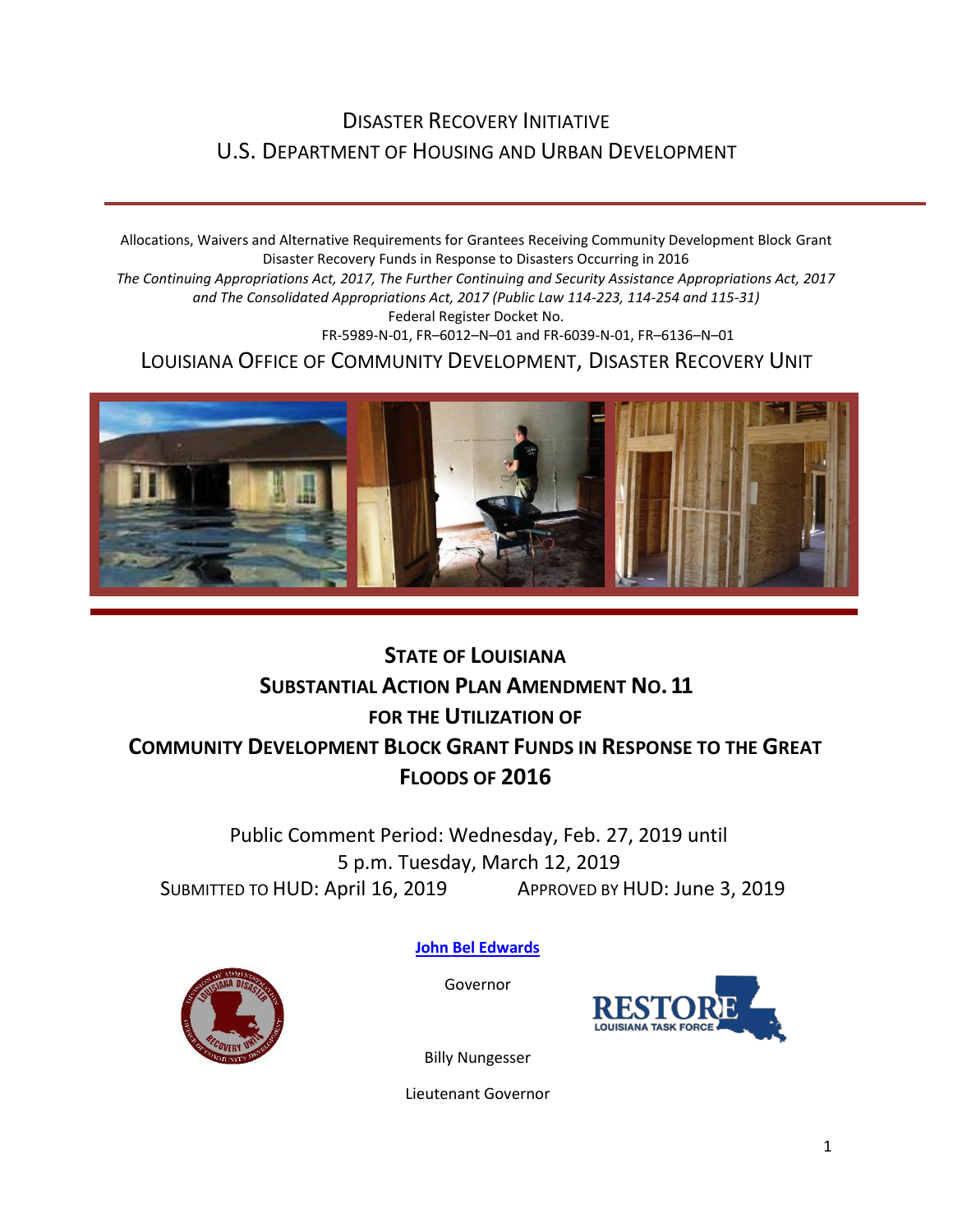# 1. Summary of Changes

Action Plan Amendment No. 11 (APA 11) adjusts existing program budgets and beneficiaries and creates new programs in order to address the outstanding unmet recovery needs from the Great Floods of 2016. To meet the remaining needs, the State of Louisiana is proposing the following changes:

- Modifications to the Restore Louisiana Homeowner Assistance Program (RLHP) and current rental and homelessness prevention programs;
- Establishes a flood insurance premium program and interim housing assistance program for certain eligible applicants who are also actively working through the RLHP and whose household incomes are at or below 120% AMI;
- Expanded Solution 4 High Risk Communities to include rental property owners and vacant lot owners in order to achieve a comprehensive community buyout, as well as to provide interim housing assistance for eligible Solution 4 homeowners in the event their homes are uninhabitable as they complete the buyout process;
- Establishes new rental and homeownership assistance programs;
- Creates a new Safe Haven Program to further reduce homelessness in the parishes with the most unmet need related to rates of people experiencing homelessness and mental illness;
- Reduces the budget for the Small Business Loan and Grant and Technical Assistance Programs and increases the budget for the Farm Recovery Grant Program;
- Increases the budget for Watershed Planning and introduces a Regional Capacity Building Grant for local and regional efforts around watershed-based planning and organization that are necessary for more resiliently recovering from the Great Floods of 2016.

Funding for modifications to existing programs and the creation of new programs is primarily coming from the RLHP allocation. Expanding the accessibility within the RLHP and adding a suite of affordable housing recovery programs is critical to the ongoing recovery of impacted communities and will help to stabilize the housing stock of the impacted areas. As a result of the proposed changes, impacted homeowners and renters will receive assistance that better meets their needs based on the status of their recovery efforts, the state will better serve those economic sectors with remaining unmet needs, as well as equip the state to recover in a more coordinated, data-driven and resilient manner.

#### *Restore Louisiana Homeowner Assistance Program*

The State of Louisiana surveyed impacted homeowners after the 2016 floods to determine the extent of needs in the impacted parishes and found the majority fit within one of six phases of the RLHP that were outlined in the Action Plan Amendment 1. However, the state received fewer eligible applications than expected to the RLHP despite the substantial number of surveys collected. According to FEMA IA data as of May 2018, there were 58,224 owner occupants who experienced major to severe levels of damage as a result of the March and/or August 2016 Floods based on FEMA's damage inspection process and damage value determination. Extensive outreach generated 51,981 surveys submitted to RLHP from homeowners with minor and major to severe damages on their properties, as well as some homeowners who did not apply to FEMA for assistance. As of February 13, 2019, 43,200 applications were received from survey respondents invited to apply to RLHP. In total, 27,269 applications were either zero awards, withdrawn, or ineligible, and 15,797 applicants have been offered grants awards totaling \$561,395,990.82 for an average grant award of \$35,133. The remaining 134 applications are currently in a review process.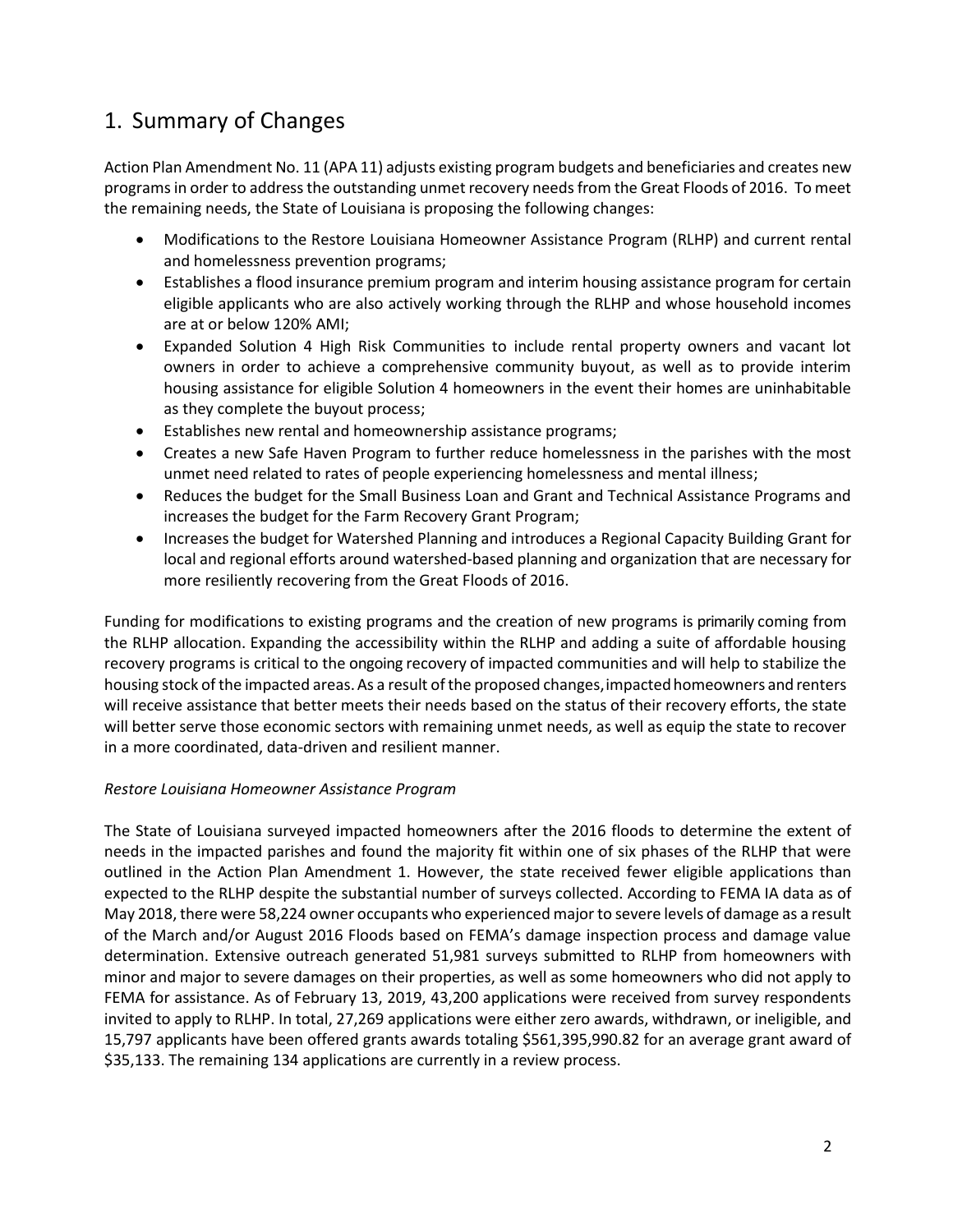| <b>Surveys and Awards as of February 2019</b>          | <b>Total</b> |
|--------------------------------------------------------|--------------|
| Households with FEMA IA Major/Severe Damage            | 58,224       |
| Household Surveys Submitted : Major/Severe Damage      | 36,365       |
| Household Surveys Submitted: Other                     | 15,616       |
| <b>TOTAL Surveys Submitted</b>                         | 51,981       |
| Households Invited to Submit Application               | 45,869       |
| Applications Available for Grant Determination         | 43,200       |
| Award Offered<br>$\bullet$                             | 15,797       |
| No Pay (Zero Award, Withdrew, Ineligible)<br>$\bullet$ | 27,269       |
| <b>Pending Applications</b><br>$\bullet$               | 134          |

In order to assist active eligible homeowners within the RLHP who are struggling to complete their repairs or reconstruction and achieve program closeout, this APA also introduces two additional programs within RLHP. These programs target certain households whose income are at or below 120% area median income (AMI):

- Interim Housing Assistance
- Flood Insurance Assistance

APA 11 provides a technical clarification to Solution 4 for the RLHP. The technical clarification to Solution 4 provides options for buyout and relocation to owners of repetitive loss properties in High Risk Communities and other defined High-Risk Areas, to include floodways.

#### *Rental, Homeownership Assistance and Homelessness Prevention Programs*

Additionally, programs available to renters and landlords were limited in scope and allocation under prior amendments. RLHP applications were received from landlords wanting to rehabilitate their properties, but enough funding was not available for all projects at the time and shortages in rental housing still persist in the impacted areas.

To better address the unmet needs of impacted households, APA 11 creates new housing programs to increase rental housing stock, homeownership opportunities and prevent homelessness including:

- Resilient and Mixed Income Piggyback Program (PRIME)
- Neighborhood Stabilization Housing Initiative Program
- Neighborhood Landlord Rental Program Phase II
- 2016 Floods Soft Second Mortgage Program
- Safe Haven Program

This APA also expands the Rapid Rehousing Program to include assistance to households whose AMI is greater than 80%, on a case-by-case basis.

#### *Economic Development Programs*

Through this APA, the state is deobligating funds from the Small Business Loan and Grant Technical Assistance Programs, as those programs have had a lower-than-anticipated response, despite an application deadline extension and modifications made to the program since the initial program launch. The majority of these deobligated funds will go toward increasing the Farm Recovery Grant Program, as that program experienced a significant level of oversubscription.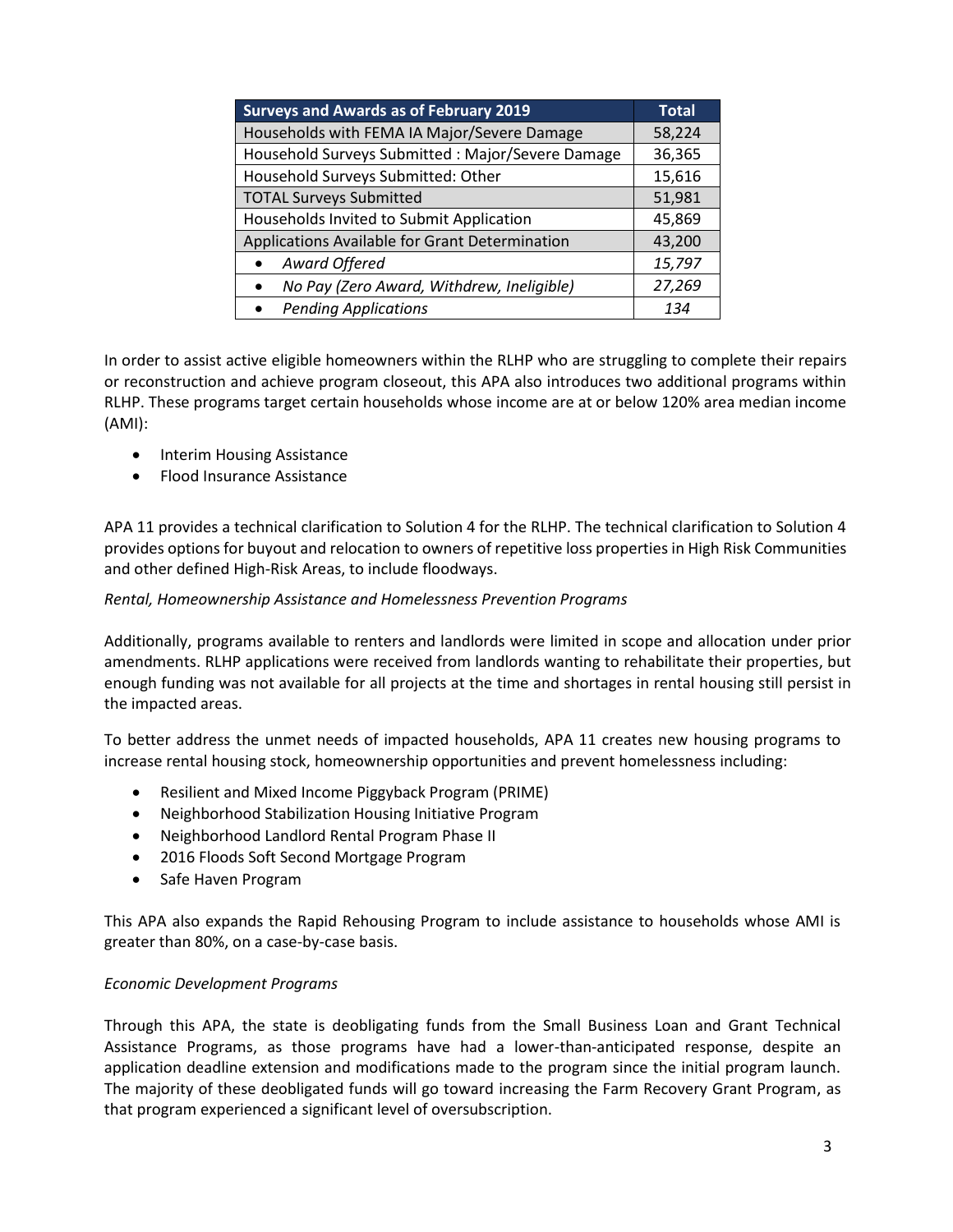#### *Watershed-Based Planning and Regional Capacity Building Grant*

APA 11 also expands the recovery process to include forward looking resilient planning and modeling efforts within flood impacted communities in order to help state, regional and local entities as they make critical recovery and project decisions. These efforts will bolster the ongoing recovery investments in impacted communities by ensuring maximum recovery benefits are achieved from recovery projects, as well as making certain they are not increasing flood risk. The intended outcome is to help communities become better prepared for future disasters as they undertake recovery and new projects, policies and land use decisions. The Regional Capacity Building Grant for watershed planning will enhance the capability and capacity of local and/or regional entities to organize around watersheds and make smart project decisions, to manage floodplains wisely and reduce flood risk throughout the recovery process. The program seeks to fill gaps in existing local and regional staff capacity related to floodplain management and flood risk reduction by providing additional staff, technical assistance and training to regional entities and to provide funding to undertake watershed-based planning.

To justify each of the proposed changes, the state amended the following areas of the unmet needs assessment from the initial Action Plan:

- Updated RLHP data for applications dated after September 2018.
- Updated data reflecting applications versus awards by damage category for owner occupied properties participating in the RLHP.
- Outlined the number of RLHP applicants and parcels located in High Risk Areas and High Risk Communities eligible for Solution 4.
- Updated data on the current Piggyback program and additional demand for creating low and moderate income multifamily rental units in impacted parishes.
- Outlined data on the total number of MHU residents as well as the number of MHU residents also participating in the RLHP.
- Outlined data from the National Alliance to End Homelessness Toolbox Emergency Shelter Need Calculator.
- Updated program specific data, including approved and ineligible applicants to date and award amounts.
- Updated the number and budgets of FEMA Project Worksheets.

This APA is considered substantial, as it involves the movement of \$172,867,013, creates new programs, and changes program beneficiaries.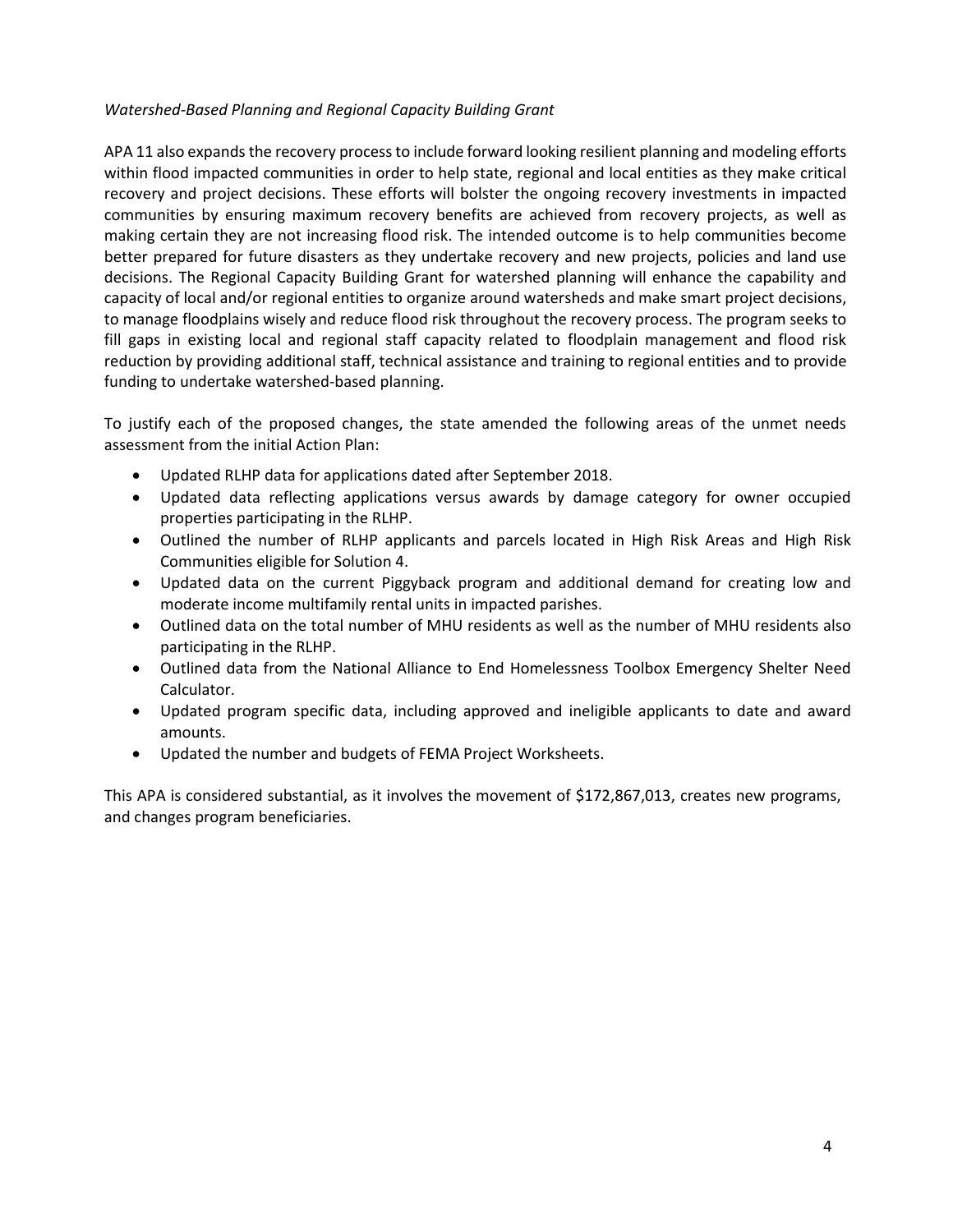| <b>State of Louisiana Total CDBG-DR Allocations</b>                                      |                            |                   |                           |  |
|------------------------------------------------------------------------------------------|----------------------------|-------------------|---------------------------|--|
|                                                                                          | <b>Previous Allocation</b> | Change            | <b>Revised Allocation</b> |  |
| <b>Total Allocation</b>                                                                  | \$1,708,407,000            |                   | \$1,708,407,000           |  |
| <b>Restore Louisiana Homeowner Programs</b>                                              |                            |                   |                           |  |
| Homeowner Assistance Program                                                             | \$1,326,163,919            | \$(162, 267, 013) | \$1,163,896,906           |  |
| RLHP Flood Insurance Assistance Program<br>$\bullet$                                     |                            | \$1,000,000       | \$1,000,000               |  |
| RLHP Interim Housing Assistance Program<br>$\bullet$                                     |                            | \$40,000,000      | \$40,000,000              |  |
| <b>Rental Housing, Housing Assistance and</b><br><b>Homelessness Prevention Programs</b> |                            |                   |                           |  |
| Neighborhood Landlord Rental Program                                                     | \$46,947,884               |                   | \$46,947,884              |  |
| Neighborhood Landlord Program Phase II<br>$\bullet$                                      |                            | \$11,000,000      | \$11,000,000              |  |
| Multifamily Rental Gap Program                                                           | \$22,515,518               |                   | \$22,515,518              |  |
| Piggyback Program                                                                        | \$43,700,000               | \$36,056,303      | \$79,756,303              |  |
| Permanent Supportive Housing Program<br>$\bullet$                                        | \$5,000,000                |                   | \$5,000,000               |  |
| <b>Rapid Rehousing Program</b><br>$\bullet$                                              | \$21,000,000               |                   | \$21,000,000              |  |
| Resilient and Mixed Income Piggyback<br>Program                                          |                            | \$34,810,709      | \$34,810,709              |  |
| Neighborhood Stabilization Housing<br>Initiative                                         |                            | \$10,000,000      | \$10,000,000              |  |
| Soft Second Program                                                                      |                            | \$6,000,000       | \$6,000,000               |  |
| Safe Haven Program                                                                       |                            | \$4,000,000       | \$4,000,000               |  |
| <b>Restore Louisiana Economic Recovery and</b><br><b>Revitalization Programs</b>         |                            |                   |                           |  |
| <b>Small Business Loan Program</b>                                                       | \$51,200,000               | (\$10,000,000)    | \$41,200,000              |  |
| <b>Small Business Technical Assistance</b><br>$\bullet$<br>Program                       | \$800,000                  | (5600,000)        | \$200,000                 |  |
| Farm Recovery Program                                                                    | \$10,000,000               | \$10,000,000      | \$20,000,000              |  |
| Infrastructure Program (FEMA Match)                                                      | \$105,000,000              | \$10,000,000      | \$115,000,000             |  |
| First Responders Public Services Program                                                 | \$8,000,000                |                   | \$8,000,000               |  |
| Watershed Modeling and Planning                                                          | \$9,800,799                | \$6,800,001       | \$16,600,800              |  |
| <b>Regional Capacity Building Grant</b>                                                  |                            | \$3,200,000       | \$3,200,000               |  |
| Administration and Other Planning Expenses                                               | \$58,278,880               |                   | \$58,278,880              |  |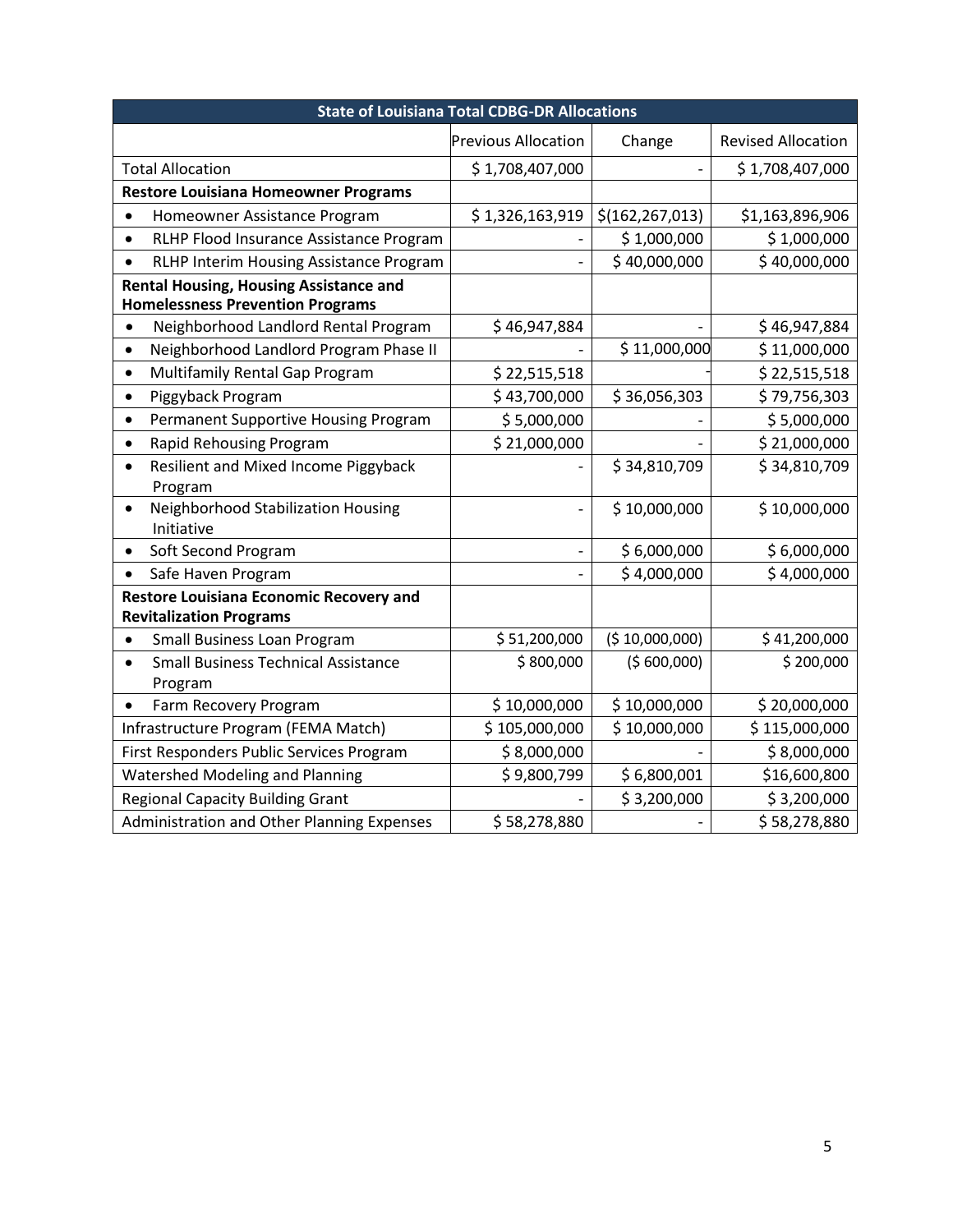## 2. Unmet Needs

## **Homeowner Programs**

#### *Restore Louisiana Homeowner Assistance Program*

As of February 2019, the State of Louisiana's RLHP received a total of 56,260 completed surveys from impacted households. These survey respondents included households who were ineligible for the program and had differing levels of damages, but the majority of respondents fell into one of the six Phases of eligibility outlined in Action Plan Amendment 1. A total of 45,869 survey respondents were invited to participate, with all but 2,669 ultimately submitting an application to the program (43,192 applications were received). Once processed, 26,269 applications were determined to be zero awards, withdrawn or ineligible, and 15,797 applicants have been offered grants awards totaling \$561,395,990.82, for an average grant award of \$35,133.

As the program completes the final stages of award determination, it is clear the actual applicant pool of the program contrasts with the projected applicant pool, both by the state and by HUD. Indeed, based on HUD's projection and methodology for calculating unmet needs in the Federal Register Notice, HUD limited the unmet needs to owner occupant households who experienced major to severe levels of damages and did not have proceeds from the National Flood Insurance Program:

| <b>Damage Category</b> | <b>Owner-Occupants</b><br>without NFIP | <b>Damage Multiplier</b> | <b>Unmet Need</b> |
|------------------------|----------------------------------------|--------------------------|-------------------|
| <b>Severe</b>          | 6,176.00                               | 59,493.00                | 367,428,768.00    |
| Maj.-High              | 14,791.00                              | 45,688.00                | 675,771,208.00    |
| Maj.-Low               | 10,901.00                              | 27,455.00                | 299,286,955.00    |
| Total                  | 31,868.00                              |                          | 1,342,486,931.00  |

Although the HUD methodology anticipated a \$0 unmet need for any household with NFIP, of the total submitted applications, 11,154 included NFIP and private insurance in their duplication of benefits calculation. Of the 11,154 with flood insurance, 1,775 applicants with NFIP have been offered awards. Of the remaining applicant population (9,264 applicants), 7,510 received an award calculation of zero, 1,015 were found to be ineligible, and 115 have pending applications. Those awarded with flood and private insurance DOB represent 11 percent of the total awards made through RLHP.

The state received fewer surveys and applications than expected to the RLHP despite the extensive and targeted program outreach through: various television, radio, print and social media campaigns; direct calls and text messages to FEMA IA recipients; 147 community-wide outreach events; presentations at 184 town hall, church and community events; and other in-person, targeted communication efforts. Of the 58,224 households (inclusive of those who did and did not have NFIP at the time of the floods) who were determined to have suffered major to severe levels of damage by FEMA, 21,859 of those households never submitted a survey to the program. Of that population, 6,806 had flood insurance and 15,053 did not have flood insurance. Given this population made little to no contact with the program, it is unclear why so many impacted households chose to forego RLHP participation.

As identified above, there is a large portion of the total applicant pool (27,296 out of 43,200 applications) that were either zero awards, withdrawn by the applicant or determined to be ineligible. Just under 11,500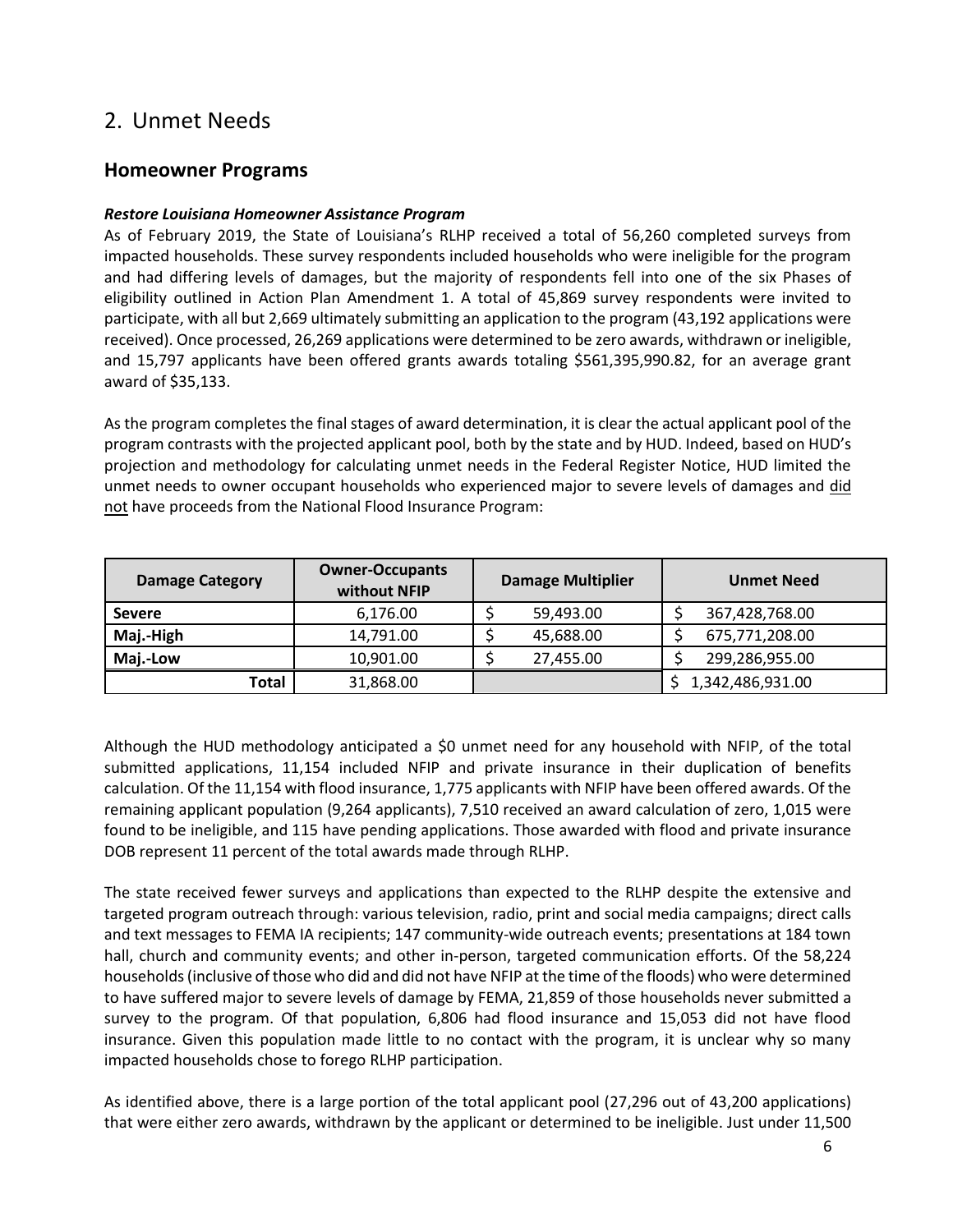of this population is zero award, a rate much higher than initially projected by the program. Though a significant portion (around 5,400) of the zero awards are the result of applicants receiving adequate program-calculated coverage for damages from flood insurance proceeds and/or FEMA IA grants, many homeowners are zero awards because of their approved SBA loans and/or a combination of the SBA loans with FEMA IA and/or insurance proceeds (around 6,100).

When the state prepared its Initial Action Plan and Action Plan Amendments 1 and 3 for HUD's review, the state had not yet processed the duplication of benefits review for a significant percentage of the impacted population and therefore did not understand the magnitude of effect SBA loans would have on RLHP applicants' award amounts. The state continues to await guidance from the federal government regarding their interpretation of the Disaster Recovery Reform Act of 2018 (PL 115-254, Division D) ("DRRA") as part of the FAA Reauthorization Act of 2018. Section 1210 of the DRRA adds a new subsection 312(b)(4) to the Robert T. Stafford Disaster Relief and Emergency Assistance Act (42 U.S.C. 5155(b)(4)). Until that guidance is received, there is a maximum potential for nearly 6,300 eligible RLHP applicants to receive additional RLHP grant assistance in an estimated amount of \$225.4 million. Nearly 1,100 of these applicants have not drawn down any of their approved SBA repair loans and nearly 800 of the 1,100 never executed an SBA loan. The program is retaining the maximum potential additional grant assistance and associated project delivery costs within the RLHP budget until the federal government releases its final guidance. Per previous HUD guidance, the program currently includes SBA loans as a duplication of benefit with RLHP when homeowners have been approved for an SBA loan, even if they have not executed the loan or drawn down any loan proceeds. An exception to this is made for low to moderate income homeowners who did not execute their loan agreements.

#### *Flood Insurance Premiums*

Although there are less than 150 applicants awaiting program eligibility determination, there are many homeowners at various stages after eligibility determination who are struggling to complete their repairs or reconstruction and program closeout. There are currently around 200 program participants whose barrier to closeout is the acquisition of the required level of flood insurance, and this number may increase as other lower income applicants make their way through the final stages of recovery. In order to help the nearly 95% of those known program participants whose households are at or below 120% area median income, the RLHP will provide assistance for one year of flood insurance premium as part of the RLHP grant. In addition to this assistance, the state has identified a need for financial counseling and case management support for households living in the SFHA to ensure there is adequate information provided about the risks of living in the SFHA, the process and necessity of budgeting for flood insurance and the consequences of failing to maintain flood insurance in the future, which include the ineligibility for federal repair assistance.

#### *Interim Housing Assistance*

There are nearly 2,000 eligible program applicants with a homeowner responsibility or escrow contribution requirement due to the duplicative benefits they received and/or were awarded through other federal funding sources. As these and other applicants work to complete their repairs or reconstructions, they are facing financial cash flow challenges necessitated by the additional interim housing costs they are paying during the repair or reconstruction process. As different federal funding programs are tapering off and/or are no longer available to reduce or eliminate interim housing costs paid to some program participants, the RLHP will provide assistance for unmet needs related to additional eligible rental or mortgage expenses, for up to 20 months, provided the household is at or below 120% AMI and is an active applicant within the RLHP. As of February 2019,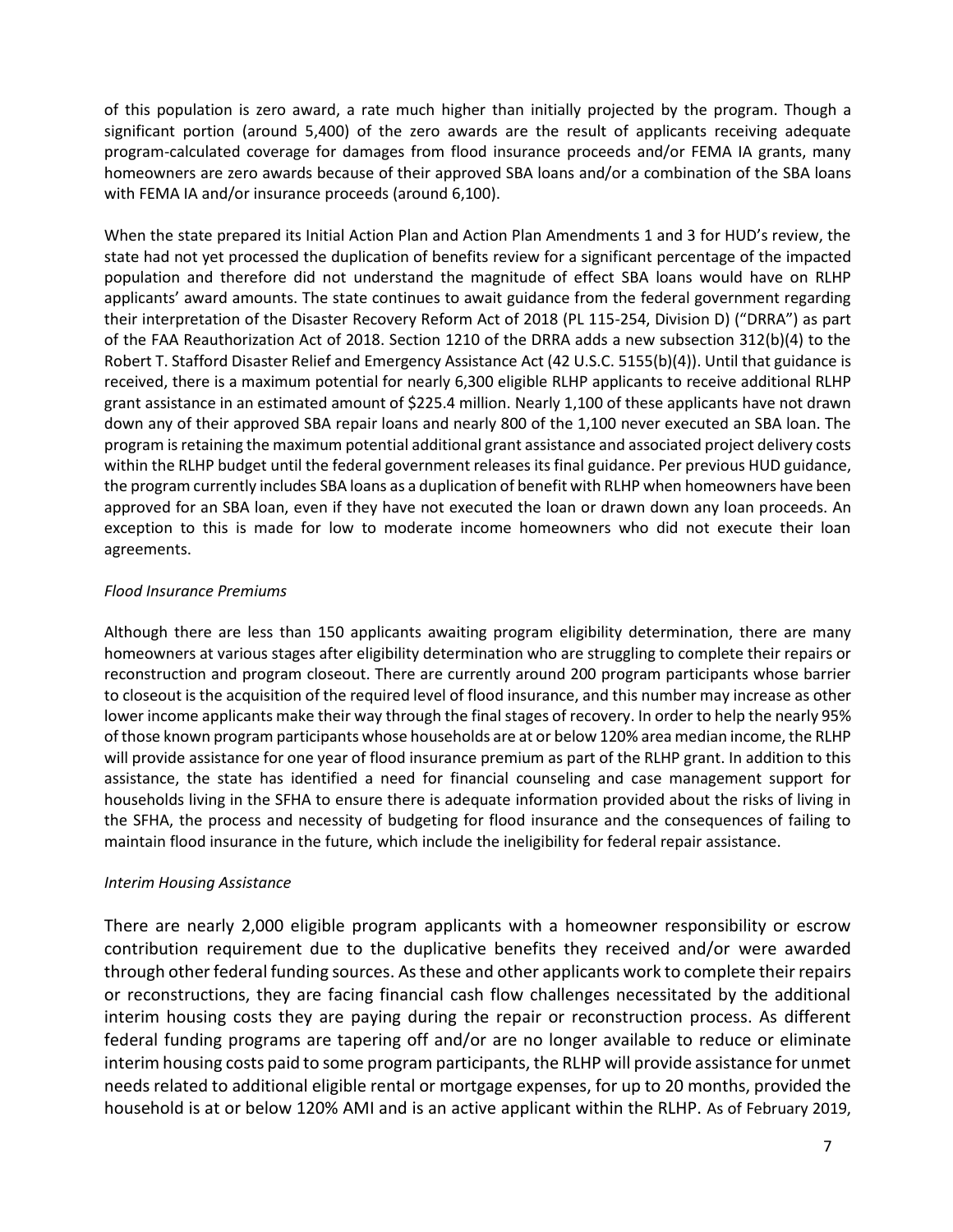there are 333 FEMA Manufactured Housing Units (MHU) in use as temporary residences for homeowners impacted by the 2016 disasters. FEMA will end the provision of the 333 MHUs, effective April 30, 2019. Of the 333 residents currently housed in MHUs, the state has identified 199 RLHP applicants who are likely to complete repairs to their permanent residence by April 30, 2019. 119 RHLP applicants currently living in MHUs will likely not complete reconstruction by April 30, 2019 but, will complete repairs to their permanent residence if provided additional time. To avoid displacement and homelessness of this population, the RHLP may provide temporary housing assistance for these homeowners until repairs to their damaged homes are completed. The state will work with displaced households who are not participating in RLHP through partner non-profit organizations and/or the Rapid Rehousing Program. The state in its prior version of the amendment proposed utilizing CDBG-DR funding to purchase FEMA MHUs for purposes of temporary housing.

To provide background and overview of ongoing communications, OCD has been working with FEMA teams, the Louisiana Housing Authority, Disaster Case Management (DCM, administered by LA Department of Health), and Restore Homeowner Program case managers to communicate with all disaster survivors and, specifically, those currently in FEMA MHUs to determine the unmet need for housing once this FEMA program ends. Over the past several months, FEMA teams have conducted regular re-certification site visits and other outreach to inform survivors residing in MHUs of the upcoming deadline and to assess their housing status. The DCM team has also been working with those still in FEMA MHUs to determine housing status and to offer available options for housing post-April 30<sup>th</sup>. Additionally, the Restore Homeowner Program has appointed a strike team to work with all program participants who are still in FEMA MHUs. These efforts have been coordinated with weekly conference calls and meetings since December 2018 in order to determine and address all applicant needs. A combined tracking document is being shared and updated real-time to timely track housing needs for each survivor and also record applicant input in response to outreach.

Through these numerous outreach efforts applicants were informed of all housing options available to them if they had no housing identified for their transition from FEMA MHUs after April 30<sup>th-1</sup>- the deadline for residing in the FEMA MHU without rent and penalty. Options communicated included: 1) Rapid Rehousing for those up to 80% AMI utilizing a voucher with a 30% rent contribution, 2) upcoming temporary housing solutions which have been proposed by the state and which are pending HUD approval herein (for those unable to afford the 30% rent contribution and/or who are otherwise not qualified under current RRH guidelines, i.e., they exceed 80% AMI), and 3) purchase of the FEMA MHU.

Communications are continuing to happen daily, and a housing fair was conducted April 5, 2019 in Baton Rouge where outreach and communication of housing options occurred. Though the purchase of FEMA MHUs with CDBG has been determined infeasible, a number of survivors have opted to purchase the MHUs on their own or are in the process of having their FEMA MHU purchased for them by Catholic Charities (through private donations). These sales are being processed by Catholic Charities and the program is monitored by GOHSEP. FEMA has imposed a deadline of March 30<sup>th</sup> for FEMA MHU sales (thirty days prior to the April 30<sup>th</sup> deadline to exit) due to their final inspection requirements and processing time. A number of sales are proceeding with other funding sources but, post-March 30<sup>th</sup> additional purchases are not authorized which obviates the need to utilize CDBG- DR funding for the purchase of FEMA MHUs. OCD is therefore revising APA 11 to remove the need to utilize CDBG-DR funds for the acquisition of FEMA MHUs as a source of interim housing assistance.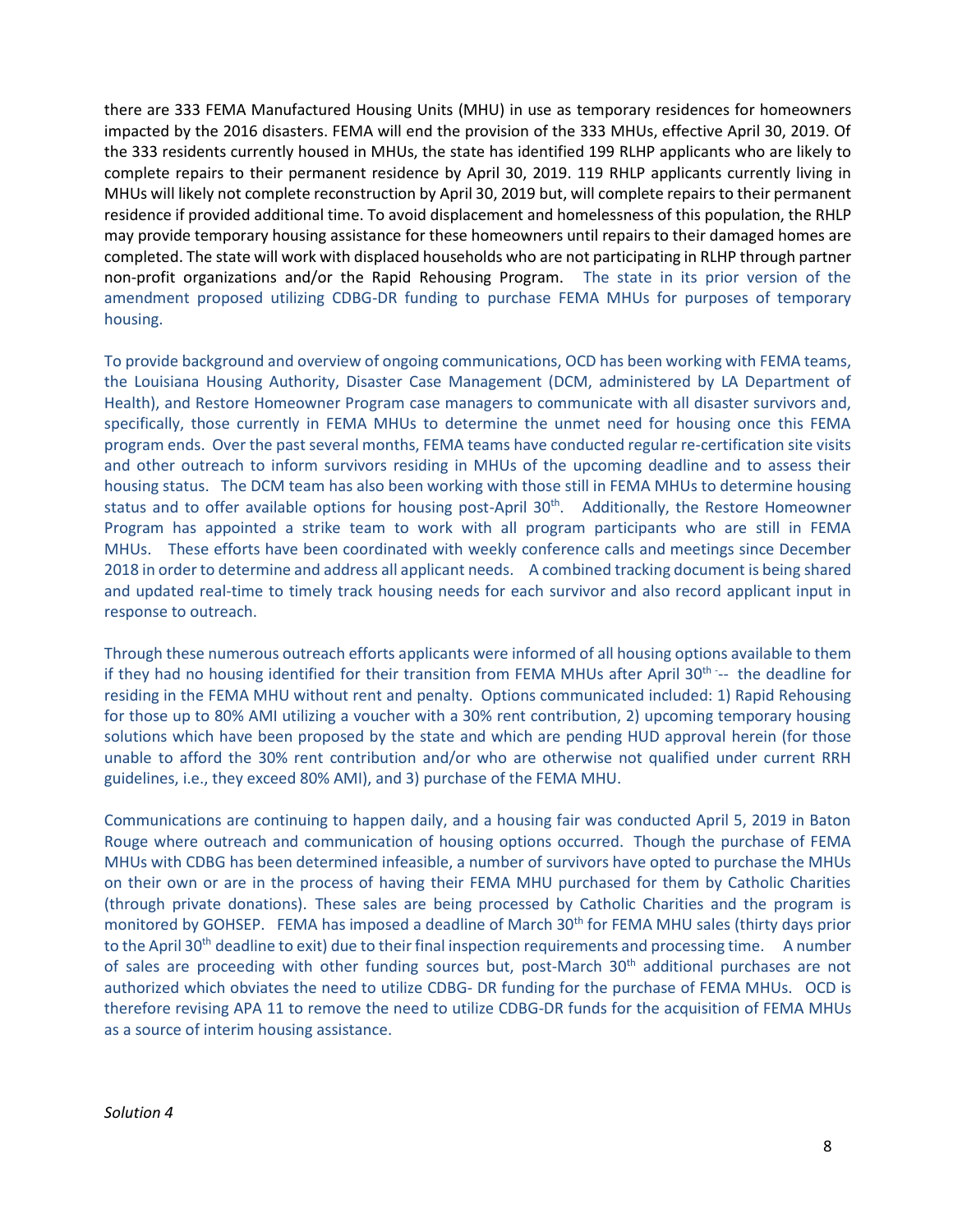The state outlined Voluntary Buyouts or Acquisitions (Solution 4) in Action Plan Amendments 1 and 3. Based on Solution 1-3 applications received and awards made to date, the 502 RLHP applications from homeowners located in the floodway, and the identification of severe repetitive loss communities where the property owners and the local governments are seeking a community-wide buyout, the state has launched its Buyout and Housing Incentive Program (Solution 4). In order to meet these demands and to implement a more resilient approach to recovery for particularly high-risk property owners, the state is clarifying the details of Solution 4 eligible homeowners in need of buyout and relocation assistance:

- High Risk Communities Provide assistance to property owners located in High Risk Communities that seek a coordinated resettlement of a program-defined, contiguous community. At the time of this publication, the state has identified two communities, Pecan Acres and Silverleaf, which are working with their local governments, the USDA Natural Resources Conservation Service and the state on a coordinated resettlement. Other High Risk Communities may apply for assistance under Solution 4, subject to funding availability. In total, Pecan Acres and Silverleaf have 83 parcels that fall within the special flood hazard area, are severe repetitive loss communities and are in need of additional assistance in order for the residents to be able to move to a lower-risk area.
- High Risk Areas In order to assist the RLHP applicants located in the floodway, who are ineligible for federal repair assistance due to their location and in order to help them move to a lower-risk area, the state will provide buyout and/or housing incentive assistance in exchange for converting those properties to permanent open space. As of February 2019, the State received 502 applications for assistance for homes in High Risk Areas.

## **Rental Programs**

### *February 2019 Update*

The 2016 floods exacerbated a tight rental market, leading to a shortage of affordable housing in impacted parishes. In addition to an overall lack of supply of rental units, the amount of vacant properties continues to hold communities back from recovery. In response to these conditions, OCD-DRU has outlined strategies to address the deficit of affordable rental in disaster impacted parishes at multiple scales, including creating rent-to-own opportunities for single family housing, small scale rental, and resilient multifamily rental properties.

### *Single Family Rental Programs*

The U.S. Census Bureau's American Community Survey's 2013-2017 Five-Year Estimates show that, within the 51 FEMA IA declared parishes, there is a total of 145,331 cost burdened homeowners and 180,965 cost burdened renter households. Additionally, severe cost burden remains prevalent in the IA declared parishes. In total, 59,863 homeowners and 93,243 renter households pay over half of their income towards housing costs. Soft second mortgages and closing cost assistance will reduce the barriers for homeownership for first time homebuyers and reduce cost burden for eligible renters.

Within the 51 parishes identified in the Presidential Decision Directive (PDD), vacant properties have increased from 187,889 in 2015 to 210,691 in 2017. Vacancy is also increasing in the 10 most impacted parishes. In 2015 these 10 parishes had an estimated 71,236 vacant properties; 2017 estimates show 82,543 vacant properties. The proposed homeowner incentives within impacted communities will assist with strengthening the housing market and reducing vacancy within impacted parishes. The table below highlights the change in estimated housing units, including owner, renter, and vacant units. According to FEMA IA data, 12,921 renters outside of the Special Flood Hazard Area were directly impacted.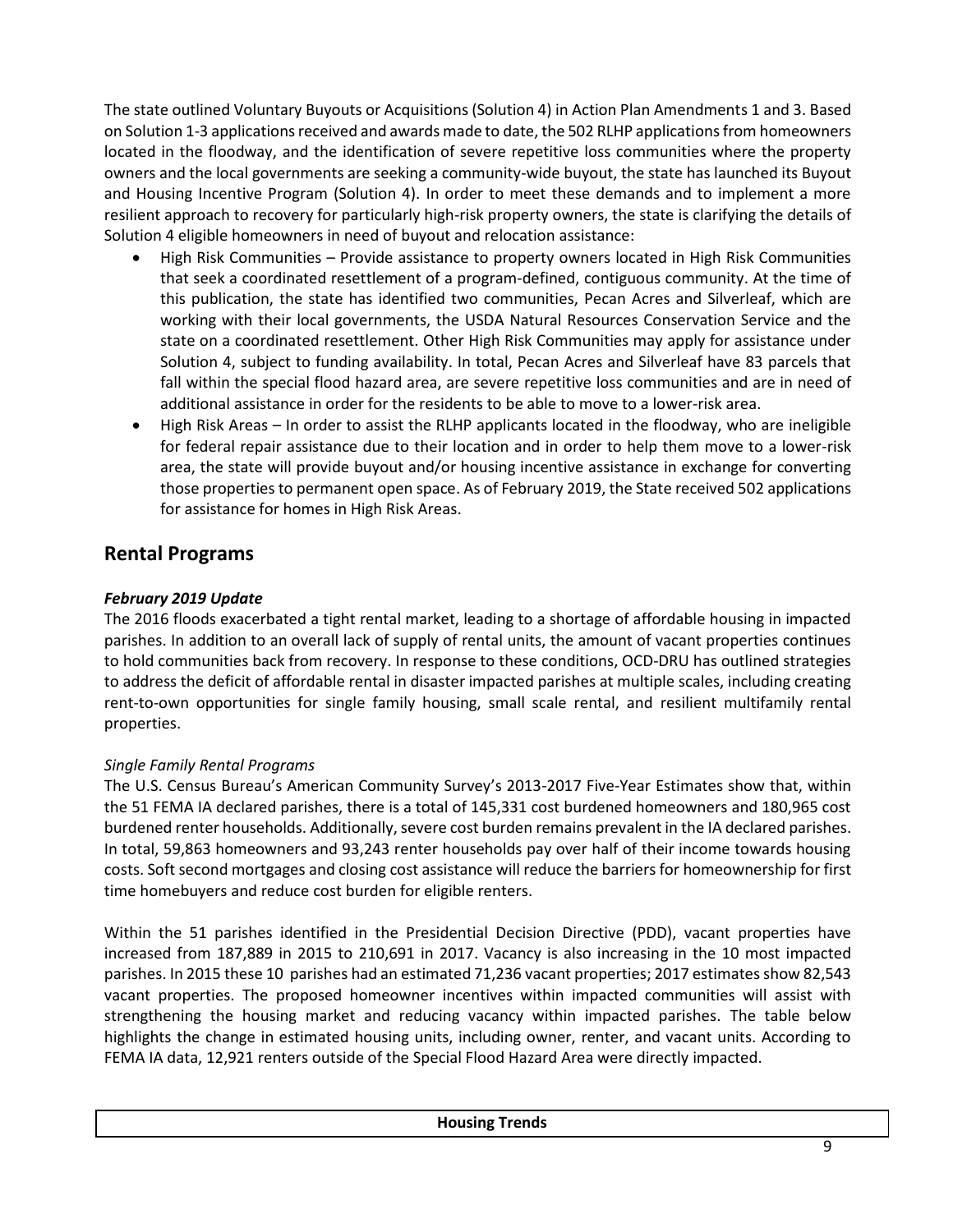| <b>American Community Survey 5-Year Estimates</b>                                                                                                                                                                                                        |                 |                           |                 |                           |                 |                    |                 |                    |
|----------------------------------------------------------------------------------------------------------------------------------------------------------------------------------------------------------------------------------------------------------|-----------------|---------------------------|-----------------|---------------------------|-----------------|--------------------|-----------------|--------------------|
|                                                                                                                                                                                                                                                          |                 | 2014                      |                 | 2015                      | 2016            |                    |                 | 2017               |
|                                                                                                                                                                                                                                                          | <b>Estimate</b> | <b>Annual</b><br>% Change | <b>Estimate</b> | <b>Annual</b><br>% Change | <b>Estimate</b> | Annual<br>% Change | <b>Estimate</b> | Annual<br>% Change |
| Louisiana                                                                                                                                                                                                                                                |                 |                           |                 |                           |                 |                    |                 |                    |
| <b>Total</b><br><b>Housing</b><br><b>Units</b>                                                                                                                                                                                                           | 1,988,460       | N/A                       | 1,999,855       | 0.57%                     | 2,011,700       | 0.59%              | 2,031,064       | 0.96%              |
| Owner-<br>occupied                                                                                                                                                                                                                                       | 1,139,756       | N/A                       | 1,136,709       | $-0.27%$                  | 1,132,785       | $-0.35%$           | 1,137,462       | 0.41%              |
| Renter-<br>occupied                                                                                                                                                                                                                                      | 579,120         | N/A                       | 591,210         | 2.09%                     | 598,613         | 1.25%              | 600,183         | 0.26%              |
| Vacant<br>Units                                                                                                                                                                                                                                          | 269,584         | N/A                       | 271,936         | 0.87%                     | 280,302         | 3.08%              | 293,419         | 4.68%              |
| <b>51 PDD Parishes</b>                                                                                                                                                                                                                                   |                 |                           |                 |                           |                 |                    |                 |                    |
| <b>Total</b><br><b>Housing</b><br><b>Units</b>                                                                                                                                                                                                           | 1,410,498       | N/A                       | 1,420,613       | 0.72%                     | 1,431,040       | 0.73%              | 1,449,631       | 1.30%              |
| Owner-<br>occupied                                                                                                                                                                                                                                       | 836,710         | N/A                       | 835,042         | $-0.20%$                  | 830,616         | $-0.53%$           | 833,696         | 0.37%              |
| Renter-<br>occupied                                                                                                                                                                                                                                      | 391,076         | N/A                       | 397,682         | 1.69%                     | 402,622         | 1.24%              | 405,244         | 0.65%              |
| Vacant<br>Units                                                                                                                                                                                                                                          | 182,712         | N/A                       | 187,889         | 2.83%                     | 197,802         | 5.28%              | 210,691         | 6.52%              |
| <b>10 Most Impacted Parishes</b>                                                                                                                                                                                                                         |                 |                           |                 |                           |                 |                    |                 |                    |
| <b>Total</b><br><b>Housing</b><br><b>Units</b>                                                                                                                                                                                                           | 665,392         | N/A                       | 671,277         | 0.88%                     | 677,827         | 0.98%              | 687,655         | 1.45%              |
| Owner-<br>occupied                                                                                                                                                                                                                                       | 405,347         | N/A                       | 407,510         | 0.53%                     | 407,702         | 0.05%              | 412,604         | 1.20%              |
| Renter-<br>occupied                                                                                                                                                                                                                                      | 189,930         | N/A                       | 192,531         | 1.37%                     | 193,573         | 0.54%              | 192,508         | $-0.55%$           |
| Vacant<br>Units                                                                                                                                                                                                                                          | 70,115          | N/A                       | 71,236          | 1.60%                     | 76,552          | 7.46%              | 82,543          | 7.83%              |
| Source: U.S. Census Bureau, 2010-2014 American Community Survey 5-Year Estimates, 2011-2015 American<br>Community Survey 5-Year Estimates, 2012-2016 American Community Survey 5-Year Estimates, 2013-2017<br>American Community Survey 5-Year Estimates |                 |                           |                 |                           |                 |                    |                 |                    |

## *Soft Second Mortgage Program*

The Soft Second Mortgage Program provides homeownership assistance to first time low-to-moderate income homebuyers by providing soft second mortgages and closing cost assistance to properties outside of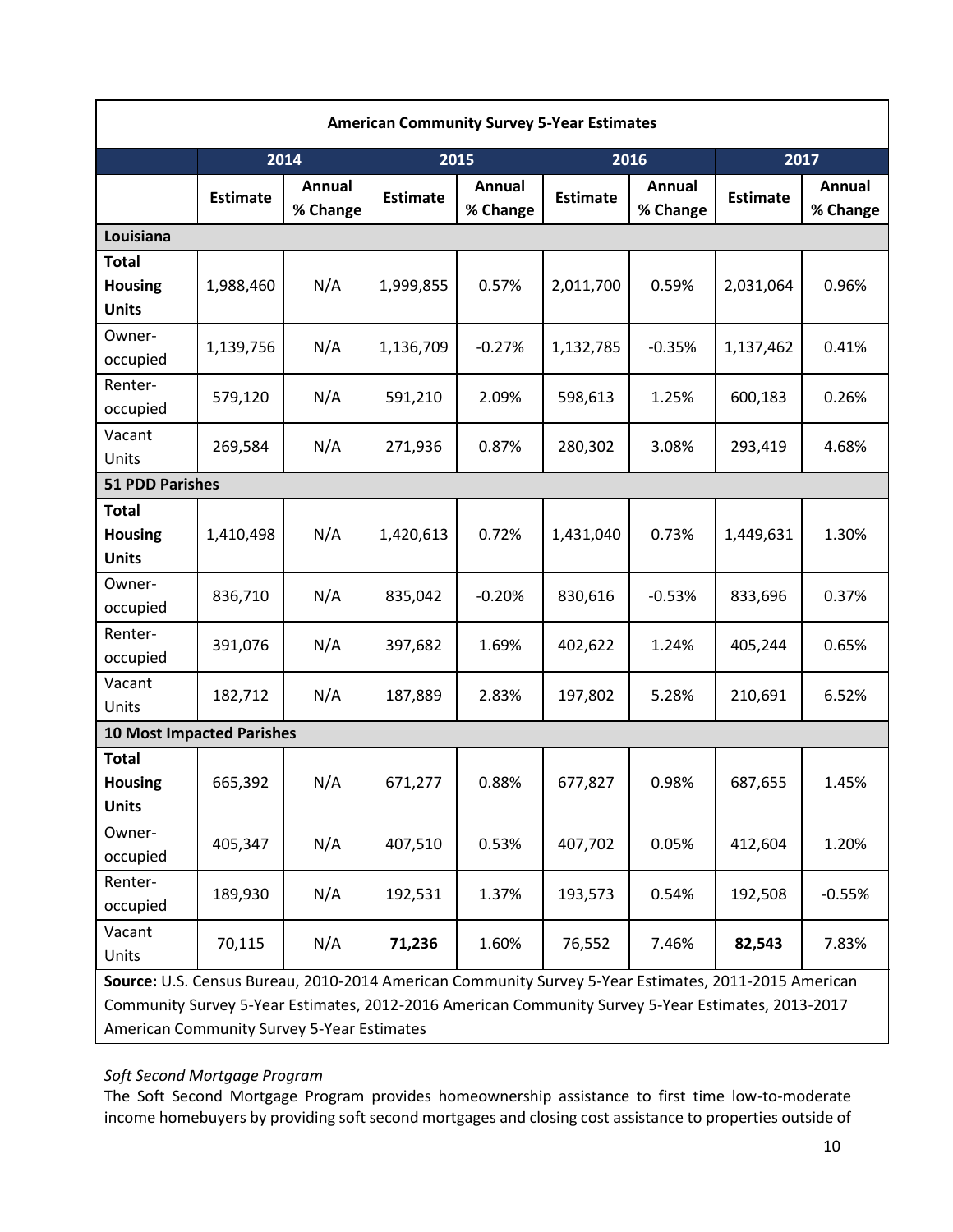the Special Flood Hazard Area. With 28,470 renters directly impacted by the Great Floods of 2016, 33 Parishes within the 51 FEMA IA declared parishes still face rent burdens. The Soft Seconds Program is intended to reduce the number of low income renters leaving disaster impacted parishes, while also creating homeownership opportunities to address the lack of available and affordable housing options across the state. The proposed program will work to alleviate the rent burden in disaster impacted parishes and assist with the repopulation of areas facing increased vacancy.

#### *Neighborhood Stabilization Housing Initiative Program*

The U.S. Census Bureau's American Community Survey's 2013-2017 Five-Year Estimates show that, within the 51 FEMA IA declared parishes, there are 180,965 renters paying over one third of their income on rent. In an effort to assist cost burdened renters who wish to become homeowners, the Louisiana Housing Corporation will work with eligible landlords to create rent-to-own and/or other affordable rental housing opportunities. The state proposes to partner with for-profit landlords non-profits, and Public Housing Authorities to develop rent-to-own opportunities within impacted communities. LHC estimates that there are 30-40 for-profit entities, non-profit organizations, or Public Housing Authorities available to assist with program implementation. Rehabilitation or reconstruction of vacant properties will create additional rental opportunities for renters impacted by the disaster, reduce renter cost burden, and incentivize homeownership.

#### *Neighborhood Landlord Rental Program Phase II*

With limited pre-disaster affordable housing, renters in impacted parishes remain displaced or cost burdened as a result of the disaster. To create new affordable rental units, the state established the Neighborhood Landlord Rental Program in Action Plan 1. However, renters still face substantial barriers to recovery. The state received 75 applications to the RLNLRP from landlords interested in rehabilitating their properties to provide housing to low and moderate income renters. As noted above, 93,243 renter households pay over half of their income towards housing costs in FEMA IA declared parishes and estimates for vacant properties increased from 187,889 in 2015 to 210,691 in 2017.

Small scale rental, defined as rental households under seven units, will create rental opportunities at a neighborhood scale and assist with decreasing rental cost burden and vacancy for moderate income renters. According to the U.S. Census Bureau's American Community Survey 2013-2017 Five-Year Estimates, small scale housing units are found throughout the 51 PDD and most impacted parishes. While the American Community Survey does not show units of seven and under, the table below shows that the number of structures with under four units in the 51 PDD parishes, a total of 1,087,117 units, and within the 10 most impacted parishes, over 522,266 units.

| <b>Units in Structure</b> |           |                                  |                                     |
|---------------------------|-----------|----------------------------------|-------------------------------------|
| <b>Units in Structure</b> | Louisiana | <b>51 PDD</b><br><b>Parishes</b> | 10 Most Impacted<br><b>Parishes</b> |
|                           |           |                                  |                                     |
| <b>Under 4 Units</b>      | 1,547,793 | 1,087,117                        | 522,266                             |
| <b>Under 9 Units</b>      | 1,614,097 | 1,132,231                        | 544.541                             |

*Piggyback Program & Resilient and Mixed Income Piggyback Program (PRIME)*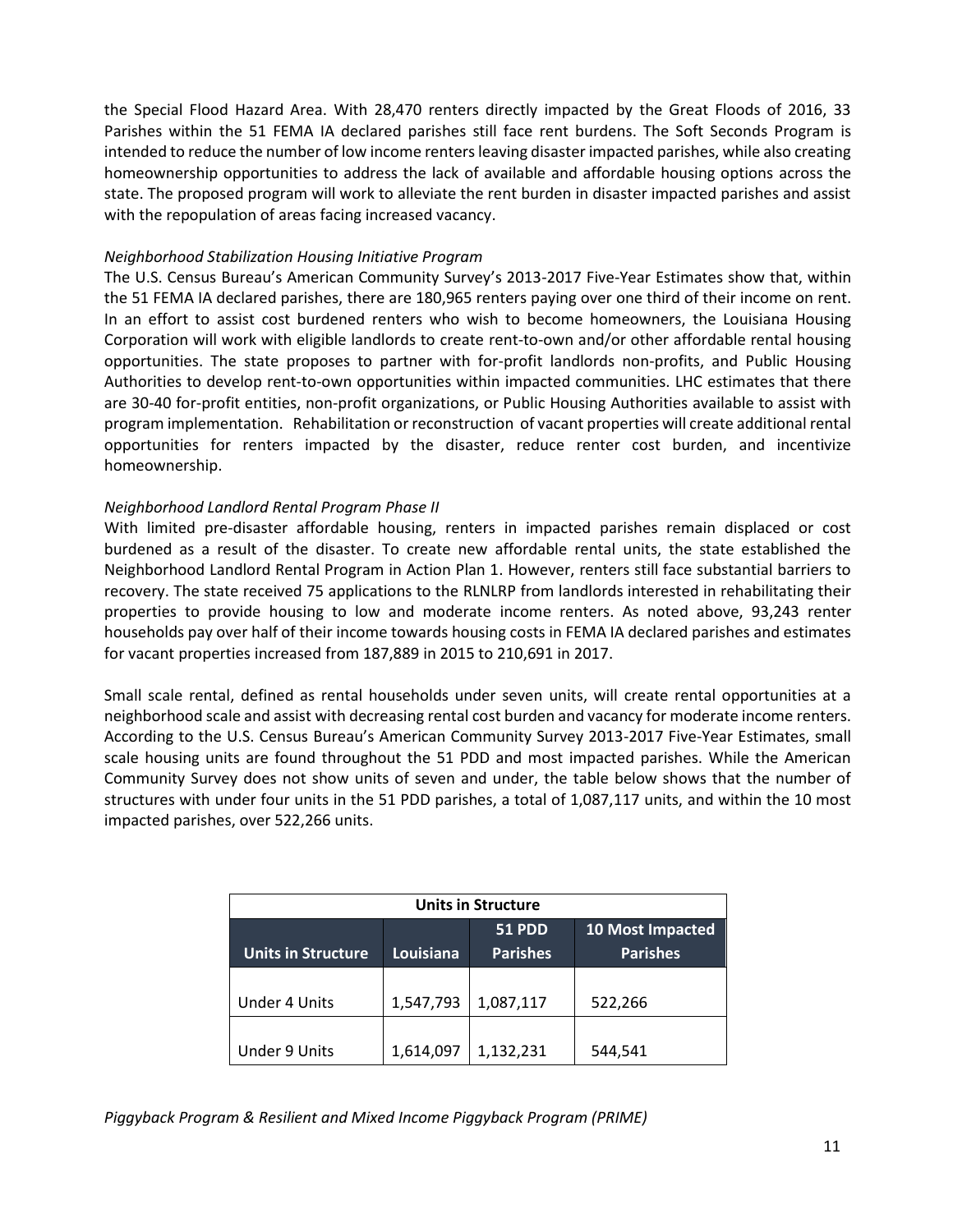Renters displaced by the disaster and secondary displacement due to limited available rental units presents an ongoing challenge for low income renters located within the FEMA IA declared parishes. The state proposes to increase its funding for the creation of long-term affordable housing to the address the loss of 21,806 affordable housing units from the 2016 disaster by adding funding to the Piggyback Program to create an estimated 935 units of affordable housing and providing funding for additional resilience features, including elevated structures, building materials, power generation, topography, and landscaping. The new proposed program, PRIME will leverage applicants from the state's Low-Income Housing Tax Credit (LIHTC) developments, which will address the affordable housing deficit in impacted parishes and reduce future risk to low income rental development funded through the LIHTC program.

In 2018, the LHC awarded 20 projects a total of \$10,338,353 in LIHTC funding. In addition to the awarded projects, the 2018 Qualified Allocation Plan (QAP) received 20 additional applications that were waitlisted. These waitlisted projects requested a total of \$15,247,429 in LIHTCs to create 1,249 affordable housing units. The funded 2018 LIHTC developments will produce or preserve an estimated 1,093 units. [\(https://www.lhc.la.gov/resources-for-housing-development?description=&type=7\)](https://www.lhc.la.gov/resources-for-housing-development?description=&type=7) Additional resources will expand the total number of affordable rental units in impacted parishes for low income residents and create more resilient multifamily rental properties that will protect low income renters from the impacts of future disasters.

The 2017 Restore CDBG Flood Piggyback Program is divided into two pools of funding: the General Pool and the Deconcentration Pool. In total, 10 projects received Piggyback awards, with eight projects located in East Baton Rouge Parish, one project in Washington Parish, and one in Tangipahoa Parish. The first round of 2017 Piggyback funding demonstrates developer interest and the program's ability to fund multifamily rental developments to address rental cost burden in impacted parishes.

The General Pool received 22 applications with an overall total development cost of \$324,782,267. The General Pool applicants requested a total of \$88,011,744 in CDBG-DR funds that will create a total of 2,311 units for low-to-moderate income renters. Of the total General Pool applications, seven were selected for funding with a total development cost of \$102,571,885. The selected applications had a total of \$29,509,471 in CDBG-DR funds for a total of 719 total units. The 15 applications that did not receive funding had a total development cost of \$222,210,382, requested \$58,502,273 in CDBG-DR funds, and comprised 1,592 units.

The Deconcentration Pool received a total of four applications for a total development cost of \$59,074,133, requesting \$17,254,946 in CDBG-DR funding for a total of 358 total units. Two developments were awarded funding for a total development cost of \$31,324,138. The selected applications had a total of \$7,661,138 in CDBG-DR funds for a total of 196 total units. The two applications did not receive funding had a total development cost of \$27,749,995, requested \$9,593,808 in CDBG-DR funds, and comprised 162 units.

Based on applications received in the first round of funding, unfunded applications could have produced a total of 1,754 units of low and moderate income rental housing. The unfunded applications requested a total of \$68,096,081 in CDBG-DR funds. The state proposes adding resources to the Piggyback Program to address long-term affordable housing recovery needs in impacted communities and to add resilient design features to 4% and 9% LIHTC funded properties.

### **Business**

As of February 2019, the Small Business Program has received a total of 4,500 inquiries and 601 applications from impacted businesses. Of the 601 applications, 300 were not eligible (ineligible, not approved or assistance was declined by the business) and 301 applications are in progress. Of the 301 applications in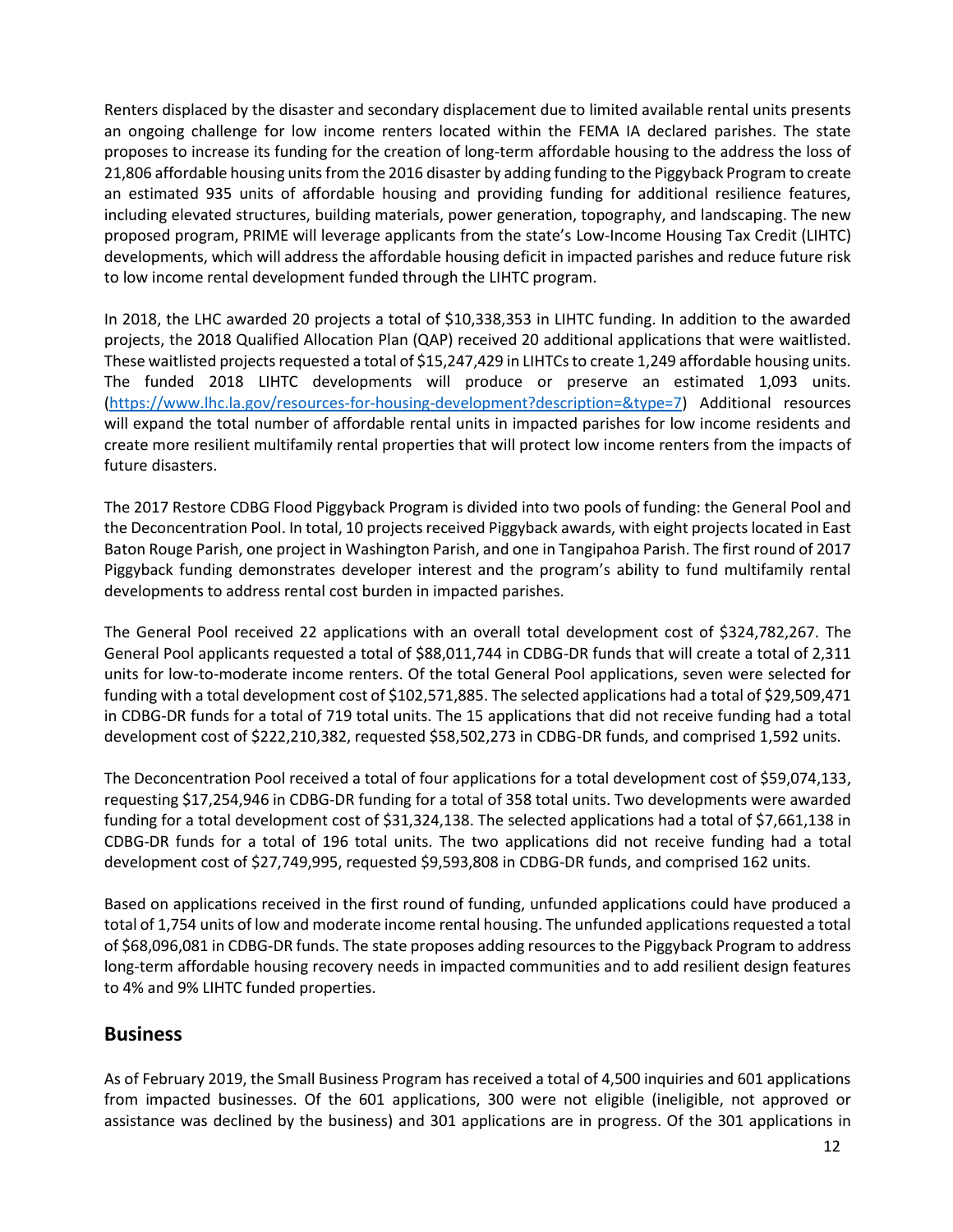progress, 283 have closed loans or requested funds for closing for a total of \$33,562,844 in CDBG-DR funding. In addition, 18 total loans are in process for closeout for a total of \$1,672,841. The state did undertake a comprehensive outreach and marketing effort to drive program demand, including working with lenders to promote the program, expanding outreach efforts at the state level, and extending the program application deadline in an effort to expand the applicant pool. However, due to lower than expected program demand, the state proposes decreasing the total program budget to \$41,200,000.

#### *LA Farm Recovery Grant Program*

As of February 2019, \$9,500,000 has been disbursed to 957 producers with an average award of \$9,927.00. Because the program policies required all eligible awards to be prorated based on demand, funding was allocated to eligible recipients at 12% of their eligible unmet need. Many farmers submitted receipts to support a request for the maximum award of \$100,000 but were not reimbursed the maximum award due to the program being oversubscribed. Many farmers are eligible for additional funding for storm related uninsured and non-covered losses that are being financed. An increased budget will allow Louisiana Agricultural and Finance Authority (LAFA) to double the amount of assistance provided to eligible producers with an outstanding unmet need. In line with the already established program guidelines, additional funds will allow farmers, who have shown a commitment to remain in the agriculture industry the ability to reduce eligible higher interest loan payments, retain current employees, and rehire unretained employees and/or hire new employees. With over \$110 million in estimated agricultural losses, additional funds will support recovery of Louisiana's agricultural businesses impacted by the disaster.

## **Homelessness**

The need for shelter in the state, particularly in Baton Rouge, has increased post 2016 floods. In HUD's [2018](https://www.hudexchange.info/resource/reportmanagement/published/CoC_HIC_CoC_LA-509-2018_LA_2018.PDF)  [CoC Housing Inventory Count Report,](https://www.hudexchange.info/resource/reportmanagement/published/CoC_HIC_CoC_LA-509-2018_LA_2018.PDF) the Louisiana Balance of State Continuum of Care, which includes East Baton Rouge Parish, counted a total of 2,229 beds for homeless families, adults, and children. The [2018](https://www.hudexchange.info/resource/reportmanagement/published/CoC_PopSub_CoC_LA-509-2018_LA_2018.pdf)  [Point-In-Time Count for the Louisiana Balance of State CoC](https://www.hudexchange.info/resource/reportmanagement/published/CoC_PopSub_CoC_LA-509-2018_LA_2018.pdf) found a total of 575 homeless individuals in January 2018. This need is demonstrated using the National Alliance to End Homelessness Toolbox Emergency Shelter Need Calculator. The increase in the number of people experiencing homelessness is a result of increased poverty after the floods and a reduction in available shelters beds after the flood. Source documents are the [Annual Homeless Assessment Report 2017, Point in Time Annual Enumeration: 2018.](http://www.venturacoc.org/images/2017_HUD_Homeless_Report.compressed.pdf) The Calculator demonstrates a need for 46 new shelter beds within the Louisiana Balance of State Continuum of Care which includes Baton Rouge. Using this data the state has created the Safe Haven Program supporting low demand shelters in providing access to intensive onsite services to people experiencing chronic homelessness and requiring extensive services related to significant trauma and psychiatric issues.

## **FEMA Nonfederal Share Match**

In February 2019, \$106,970,006 has been identified for DR-4263 FEMA Project Worksheets (PW) and \$795,065,317 for DR-4277 FEMA PWs. Budgets will continue to change as final project budgets are reviewed and approved. However, with an increase in total PWs, the total local cost share also increases. Currently, the local cost share for DR-4263 is \$26,742,502 and the local cost share for DR-4277 is \$79,506,532. To date, DR-4263 has received 875 PWs, with 866 obligated or notified. DR-4277 has received 1,565 PWs, with 1,359 obligated or notified. The state proposes to increase the amount allocated to the FEMA Nonfederal Share Match to support local government with its infrastructure recovery. The proposed budget increase will allow the state to cover the cost of required match funds as final project budgets are reviewed and approved.

## **Planning**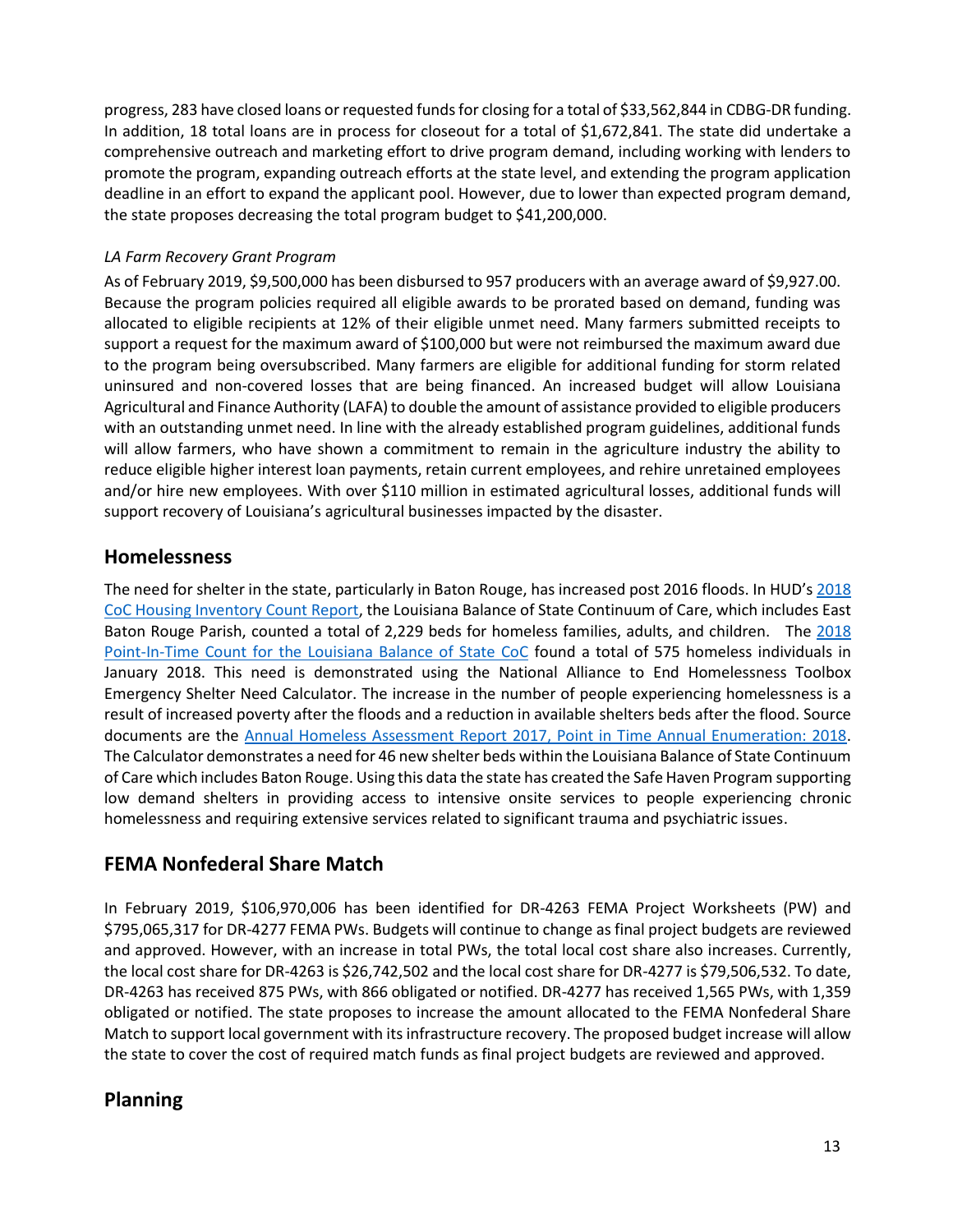#### *Watershed Modeling and Planning*

In Action Plan Amendment 3, the state created a program to develop watershed modeling and planning at the state and regional levels to establish a statewide floodplain management program, now known as the Louisiana Watershed Initiative. The previous program budget for the Watershed Modeling and Planning was \$9,800,799. This Action Plan Amendment proposes adding \$6,800,001. Development of a comprehensive statewide floodplain management program will provide the state with information needed to make dataand science-based decisions in its recovery response to the Great Floods of 2016. This coordinated and informed approach will also provide state and local governments with the tools needed to make smart recovery project and policy decisions, as well as mitigate flood risk at the watershed level. The additional funding will expand the planning, modeling and state, regional and local coordination efforts within impacted parishes across the state.

#### *Regional Capacity Building Grant*

The 2016 Floods led to a reevaluation of current floodplain management and identified a need to coordinate across governmental entities in order to maximize the natural functions of the floodplain. In Louisiana, a variety of federal, state, regional and local governmental entities with overlapping- and in some cases conflicting- authorities could benefit from additional coordination and alignment. Currently, Louisiana's floodplains are managed within political jurisdictions without a mechanism to coordinate activities between political boundaries. During the Louisiana Watershed Initiative's Fall 2018 "Statewide Listening Tour," local elected officials, planners, policy makers, engineers and data professionals identified gaps associated with organizing activities around watershed boundaries. These local governmental staff are at full capacity in their current jobs, and are lacking in the staff capacity and resources necessary to incorporate a regional, datadriven approach to land use and project decision-making.

This inability to plan regionally and concertedly coordinate between regions reduces the state's ability to recover from the Great Floods of 2016 in a way that is smart and maximizes the local, regional, state and federal resources available for the long-term recovery. The Regional Capacity Building Grant creates an opportunity to mitigate these risks by providing additional staff, technical assistance and training for local and regional entities. Current levels of capacity and technical expertise vary acrosslocal and regional entities, and this proposed program will accommodate these different gaps in order to help state, regional and local governments address the flood risks highlighted by the 2016 disasters and create a sustainable structure for moving forward.

## 3. Proposed Use of Funds

## **Current Program Updates**

Homeowner Assistance Program – Restore Louisiana Homeowner Rehabilitation, Reconstruction and Reimbursement Program

| <b>Eligible Activity</b> | Rehabilitation. | Reconstruction.                                                                | <b>Buvouts.</b> | Acquisitions. | New |
|--------------------------|-----------------|--------------------------------------------------------------------------------|-----------------|---------------|-----|
|                          |                 | <b>Construction, Public Facilities, Interim Housing Assistance, Expansion</b>  |                 |               |     |
|                          |                 | of Homeownership (42 U.S.C. 5305(a)(4)); HCDA Sections 105 (a)(1-4),           |                 |               |     |
|                          |                 | $105(a)(7-8)$ , $105(a)11$ , $105(a)24$ ). Housing Incentive, as identified in |                 |               |     |
|                          |                 | Federal Register Docket No. FR-5989-N-01 and other applicable Federal          |                 |               |     |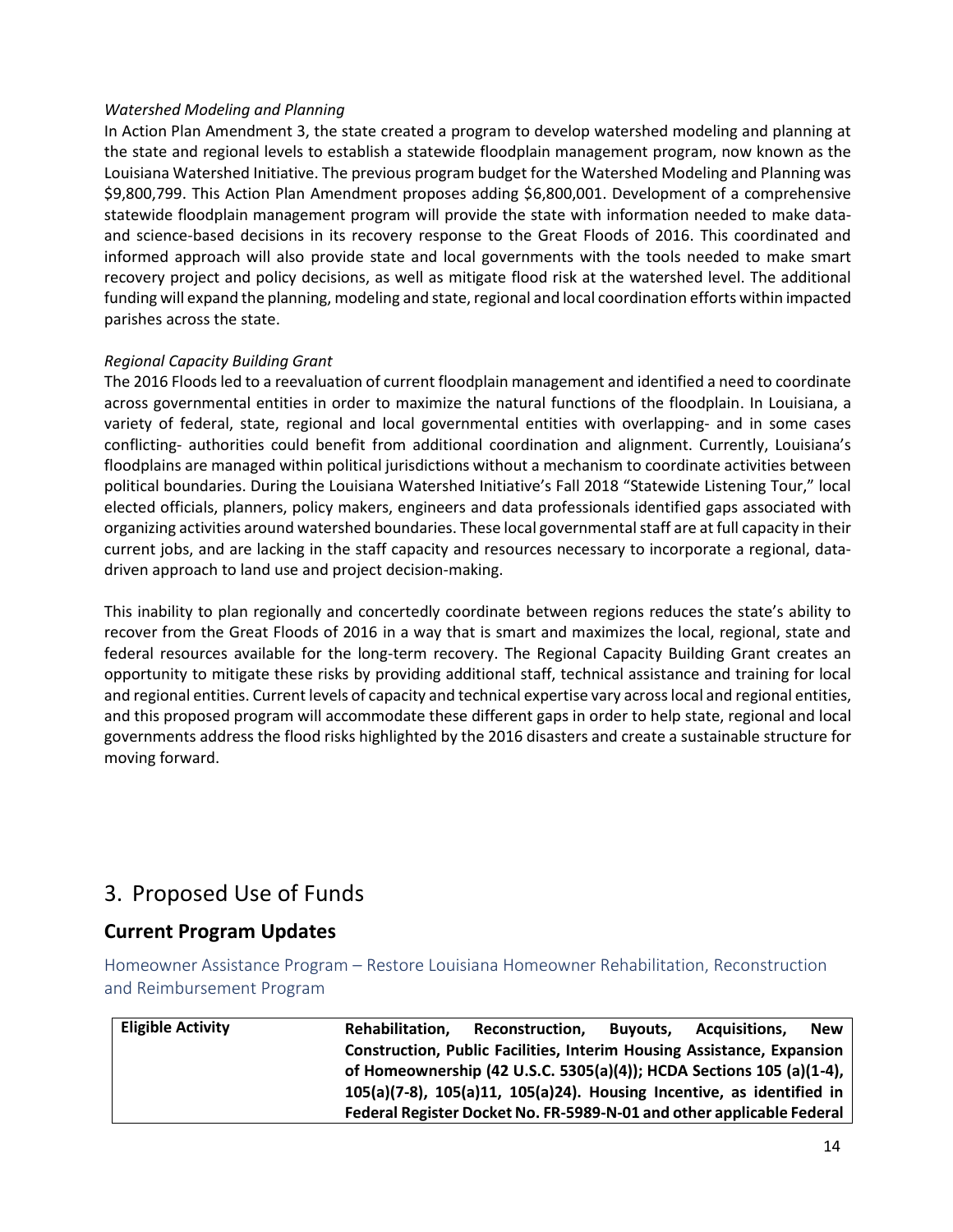|                                | Register Notices. Also eligible are elevation expenses related to<br>rehabilitation and reconstruction activities and reimbursement of<br>eligible rehabilitation and reconstruction activities. |
|--------------------------------|--------------------------------------------------------------------------------------------------------------------------------------------------------------------------------------------------|
| <b>National Objective</b>      | Urgent Need or benefit to low-to-moderate income persons                                                                                                                                         |
| <b>Previous Program Budget</b> | \$1,326,163,919                                                                                                                                                                                  |
| <b>Budget Change</b>           | $-$162,267,013$                                                                                                                                                                                  |
| <b>Revised Program Budget</b>  | \$1,163,896,906                                                                                                                                                                                  |

**Budget change summary:** As described in the Action Plan and amendments one, three, four, six, and nine (APAs 1,3,4,6 and 9), the RLHP assists homeowners in the repair, reconstruction, elevation, acquisition, and/or buyout of flood-damaged residential owner-occupied structures. The survey and application periods for applicants in all tiers have been completed and the total homeowner applicant population has been identified.

FEMA data provided reports showing that 58,244 homes experienced major to severe levels of damage as a result of the March and/or August 2016 floods. Before the survey deadline closed on October 19, 2018, the RLHP received a total of 51,981 surveys from impacted households, inclusive of minor, major, severe and uncategorized impacted households. As of February 2019, 43,200 applications were received from survey respondents invited to apply to RLHP. In total, 27,269 applications were either zero awards, withdrawn, or ineligible, and 15,797 applicants have been offered grants awards totaling \$561,395,990.82 for an average grant award of \$35,133. Approximately 30 percent of total applications had flood and private insurance duplications to review, of which 1,775 have been awarded, and 134 applications are pending.

| <b>Surveys and Awards as of February 2019</b>     | <b>Total</b> |
|---------------------------------------------------|--------------|
| Households with FEMA IA Major/Severe Damage       | 58,224       |
| Household Surveys Submitted : Major/Severe Damage | 36,365       |
| Household Surveys Submitted: Other                | 15,616       |
| <b>TOTAL Surveys Submitted</b>                    | 51,981       |
| Households Invited to Submit Application          | 45,869       |
| Applications Available for Grant Determination    | 43,200       |
| Award Offered<br>$\bullet$                        | 15,797       |
| No Pay (Zero Award, Withdrew, Ineligible)         | 27,269       |
| <b>Pending Applications</b>                       | 134          |

Overall, the RLHP received fewer applications than expected to the RLHP despite the substantial number of surveys collected. With less than 150 pending applications remaining an award determination and as the state creates new programs to help active program homeowners complete their repairs and reconstructions, the state proposes to reduce the RLHP budget in order to address remaining recovery unmet needs.

The state is reserving enough funding in the RLHP for all potentially eligible award amounts for eligible applicants who continue to work through the program and are at various stages of processing, repair and reconstruction. As described in more detail in the Unmet Needs Assessment, this includes any additional amounts for which homeowners may be eligible to receive as a result of HUD's interpretation of the Disaster Recovery Reform Act of 2018 and its impact on how the state calculates SBA loans as a duplication of benefit with the RLHP grant. However, due to the lower than anticipated demand for the program, after all potentially eligible award amounts are accounted for, there are additional funds remaining in the current RLHP budget.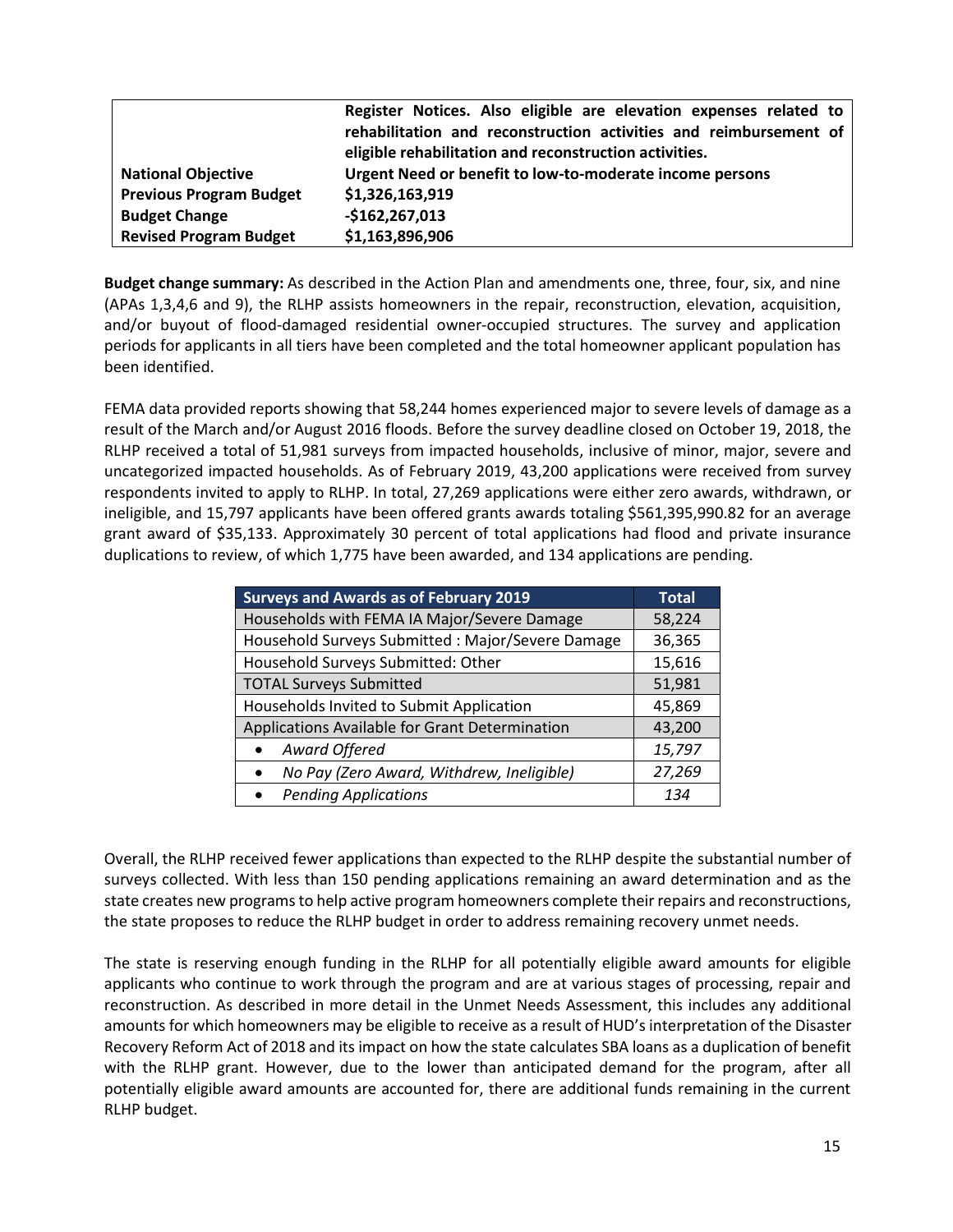The state is proposing to launch an Interim Housing Assistance Program and a Flood Insurance Assistance Program within the RLHP to assist current eligible and active homeowners by moving \$41,000,000 from the Homeowner Assistance program budget. The remaining \$121,267,013 in reallocated RLHP funds will fund additional rental housing rehabilitation, homeownership assistance programs, homelessness prevention and new rental housing development programs to better meet the remaining affordable housing needs in disaster impacted areas. The reprogrammed funding will also address the outstanding FEMA PA match needs and long term planning efforts necessary to ensure the state, regional and local entities are approaching recovery efforts in an informed and coordinated approach. This APA expands Solution 4 of the RLHP to provide buyout and relocation assistance to all eligible property owners located within High Risk Communities in order to achieve a contiguous buyout that will help protect the at-risk property and tenants, as well as maximize the natural function of the floodplain and thereby protect the surrounding community. The APA also provides technical clarification between High Risk Communities and High Risk Areas within Solution 4.

#### **RLHP Program Solutions:**

*Solution 4: Buyout and Resilient Housing Incentive of the Restore Louisiana Homeowner Assistance Program:* The Buyout and Resilient Housing Incentive is Solution 4 of the current RLHP, as outlined in Action Plan Amendment no. 1 and updated in APA 3. Solution 4 buyouts or relocation assistance are limited to properties in floodways, and/or other properties that will demonstrably provide protection to the wider community if converted to permanent open space and/or assistance necessary to help households move away from the High-Risk area to a lower-risk area. The buyout component of Solution 4 is a voluntary real property acquisition program. The state is proposing to use a portion of the existing funding allocated to the Homeowner Assistance Program and to expand the eligible beneficiaries that may receive assistance, particularly in the context of a community-wide buyout program (High Risk Communities).

#### **Administering Entity:** State of Louisiana

**Proposed Use of Funds:** Solution 4 delineates between properties located in High Risk Communities and properties located in High Risk Areas.

- **High Risk Communities** are those communities that are actively participating in an organized retreat from an area prone to repetitive flooding.
	- o Assistance to property owners located in High Risk Communities involves the coordinated resettlement of entire communities, to include homeowners, rental, commercial and vacant lot owners. Providing assistance for commercial or public infrastructure may be necessary to relocate households outside of the Special Flood Hazard Area (SFHA), if it is determined that it is necessary and reasonable to relocate residents as a community to a new community. In cases where there is limited comparable housing stock within a reasonable distance of a High Risk Community, the state will work with the community and local government to determine the feasibility and benefit of developing a new residential subdivision. In such cases, the development of a new community may include CDBG-DR investment in the acquisition and public infrastructure necessary for the development of the housing activities for the new residential community. For purposes of this Action Plan, the communities of Pecan Acres and Silverleaf are designated as High Risk Communities, but additional communities may apply. In total, Pecan Acres and Silverleaf have 83 parcels that fall within a flood zone and are in need of coordinated relocation assistance.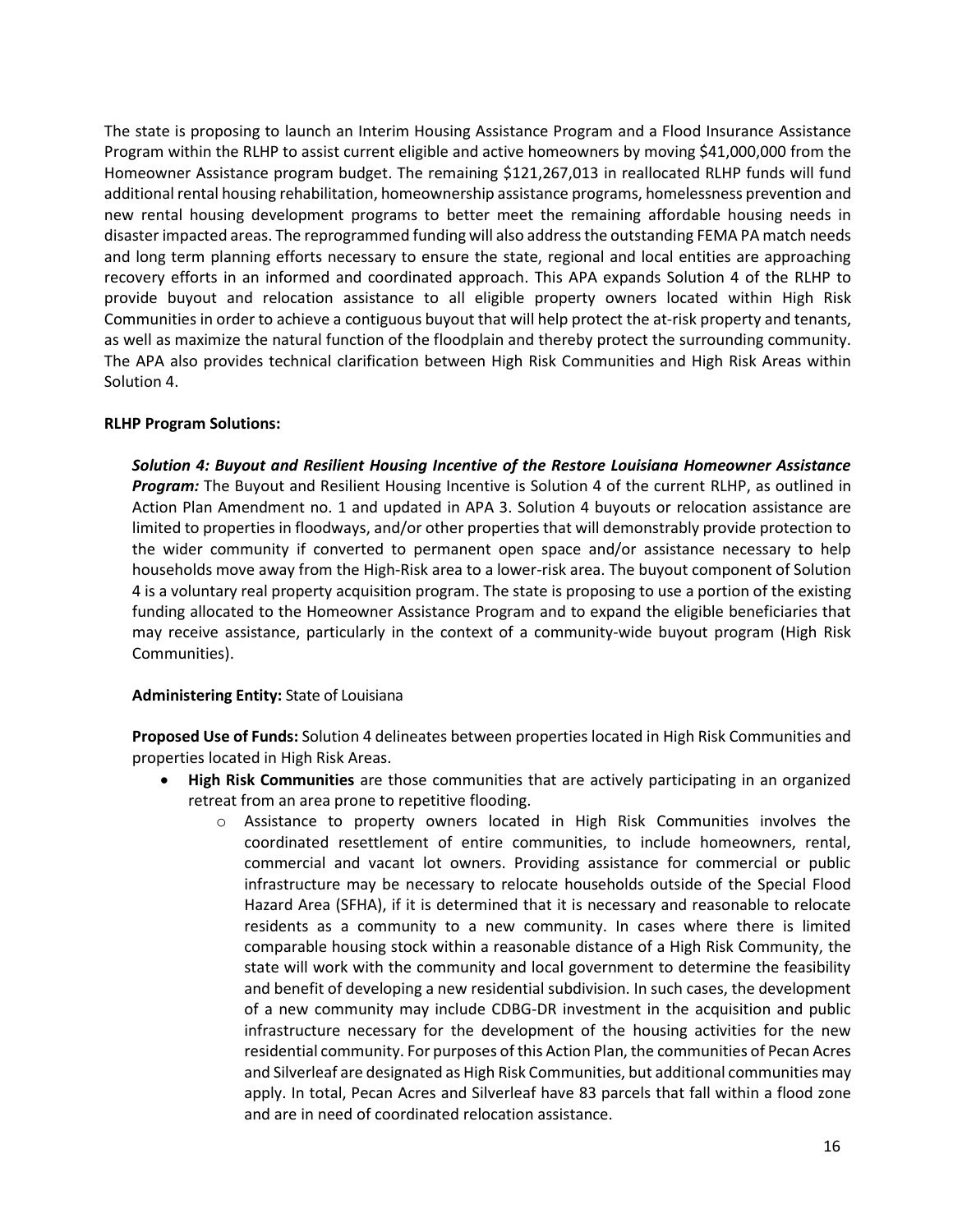- $\circ$  Low to moderate income families currently living in High Risk Communities who are in a precarious living situation prior to buyout and/or resettlement are eligible for Interim Housing or Optional Relocation Assistance until permanent resettlement occurs.
- **High Risk Areas** are those where properties are ineligible for federal repair assistance (e.g. floodways).
	- $\circ$  Assistance to property owners located in High Risk Areas is limited to the resettlement of individual homeowners who owned and occupied the damaged home as their primary residence at the time of the applicable disaster event and continue to own their damaged property. The home must have sustained Major/Severe damage, as a direct result of the March and/or August 2016 Severe Storm and Flooding events, which lasted from March 8, 2016 - April 8, 2016 and August 11, 2016 - August 31, 2016, respectively. Information provided by FEMA will be used to verify disaster-related levels of damage. Low to moderate income families currently living in High Risk Areas who are in a precarious living situation prior to completing the buyout and/or resettlement process are eligible for Interim Housing Assistance or Optional Relocation Assistance until permanent resettlement occurs. As of February 2019, the state received 502 applications for assistance for homes in High Risk Areas.

**Eligible Applicants:** Homeowners and displaced renters will be considered eligible for the program if they meet the following criteria:

- **High Risk Communities**
	- o Property is located in one of the two identified High Risk Communities (Pecan Acres or Silverleaf) or in another eligible High Risk Community, subject to funding availability.
	- $\circ$  Current or former (who were owner-occupants in the community at the time of the disaster and moved because of the floods) owner-occupants of single- and multi-family residences.
	- $\circ$  Owner of rental properties, vacant lots, commercial, and non-profit owned properties located in High Risk Communities.
	- o Second homes are not eligible for assistance.
- **High Risk Areas**
	- o Property is located in a High Risk Area.
	- o Homeowners who were owner-occupants of the eligible structure at the time of the flood event. Eligible structures are defined in the program policies and procedures and are the same as those that are defined for Solutions 1-3, except that under Solution 4, the program will solely rely on FEMA IA data to determine levels of damages. Homeowners must still own the damaged structure in order to be eligible for buyout and/ or incentive assistance.

#### **Geographic Eligibility**:

#### **High Risk Communities**

- o Properties located in the two identified High Risk Communities (Pecan Acres and Silverleaf) and other severe repetitive loss communities that apply for community-wide buyouts, subject to funding availability.
- **High Risk Areas**
	- $\circ$  Floodways, as identified in cooperation with federal, state, and local governments.

**Maximum Award:** The maximum total CDBG-DR award for which a property owner is eligible is determined on an individual basis, subject to the program limitations, including the current (poststorm) appraised value of the damaged home, the square footage of the damaged structure and the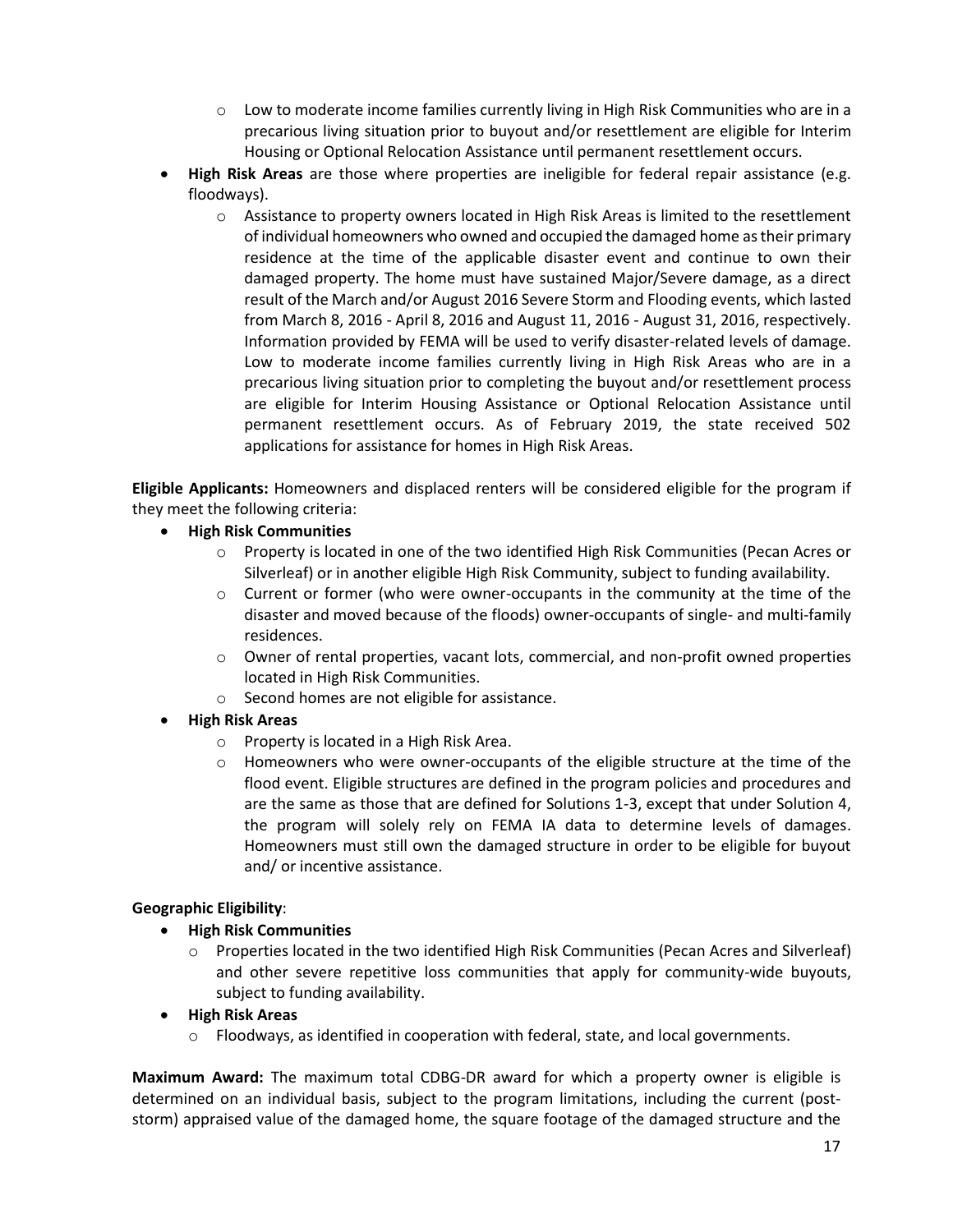comparable cost of housing in lower risk areas, which are all subject to a \$200,000 program cap for Buyout and Incentive assistance. Exception to the \$200,000 cap may be approved by the program on a case-by-case basis for eligible reasonable accommodations under Section 504 of the Rehabilitation Act of 1973.

Funding for tenants will be calculated based on the process defined under the Uniform Relocation Act. Optional Relocation Assistance will be based on fair market rents for the location and will be limited to 24 months.

#### Piggyback Program

| <b>Eligible Activity</b>       | Acquisition, clearance, rehabilitation, reconstruction, and<br>new<br>construction, elevation, loan financing HCDA Sections 105 (a)(1),(4)<br>and $(14)$ |
|--------------------------------|----------------------------------------------------------------------------------------------------------------------------------------------------------|
| <b>National Objective</b>      | Benefit to low-to-moderate income persons                                                                                                                |
| <b>Previous Program Budget</b> | \$43,700,000                                                                                                                                             |
| <b>Budget Change</b>           | \$36,056,303                                                                                                                                             |
| <b>Revised Program Budget</b>  | \$79,756,303                                                                                                                                             |

**Budget change summary:** The state administers a Piggyback program that leverages CDBG-DR with low income housing tax credits (LIHTCs), or other sources of funding, to address the long-term affordable housing recovery needs of the disaster impacted communities. 915 units were awarded in the initial allocation totaling \$36.7 million in gap financing awards. The state is proposing to add \$36,056,303 under Amendment 11 to meet the interest shown in the first application round (in which 10 of 26 applications received funding) and provide resources for the construction of additional units that serve special needs populations. The floods caused a loss of 21,806 affordable units across the impacted parishes which compounded on an already existing deficit. The increased budget will create an additional 935 units within one of the most impacted areas not otherwise served through the initial allocation.

#### Rapid Rehousing Program

| <b>Eligible Activity</b>  | <b>HCDA Section 105(a)4, 105(a)8</b>                      |
|---------------------------|-----------------------------------------------------------|
| <b>National Objective</b> | Benefit to low to moderate income persons and urgent need |
| Program Budget            | \$21,000,000                                              |

**Program change summary:** The state operates the Rapid Rehousing Program to address the needs of the homeless and persons at risk of becoming homeless by providing a combined solution of affordable housing and supportive services that assist displaced households in their endeavors to become self-sufficient. Initially approved under Action Plan Amendment 1 and modified in Amendment 2, Rapid Rehousing is currently funded at \$16 million and has served 743 participants. The state proposes to expand the population served by the program to include families over 80% AMI on a case by case basis, considering such factors as:

- The percentage of income paid toward all eligible housing costs;
- Loss of FEMA MHU trailer on April 30, 2019; and/or
- Other mitigating circumstances that cause a family to face potential homelessness as they work toward identifying a permanent housing situation

This amendment to the program is necessary to continue to address the housing needs of those renters and/or homeowners displaced by the flood who are facing homelessness as they work through their individual recovery process.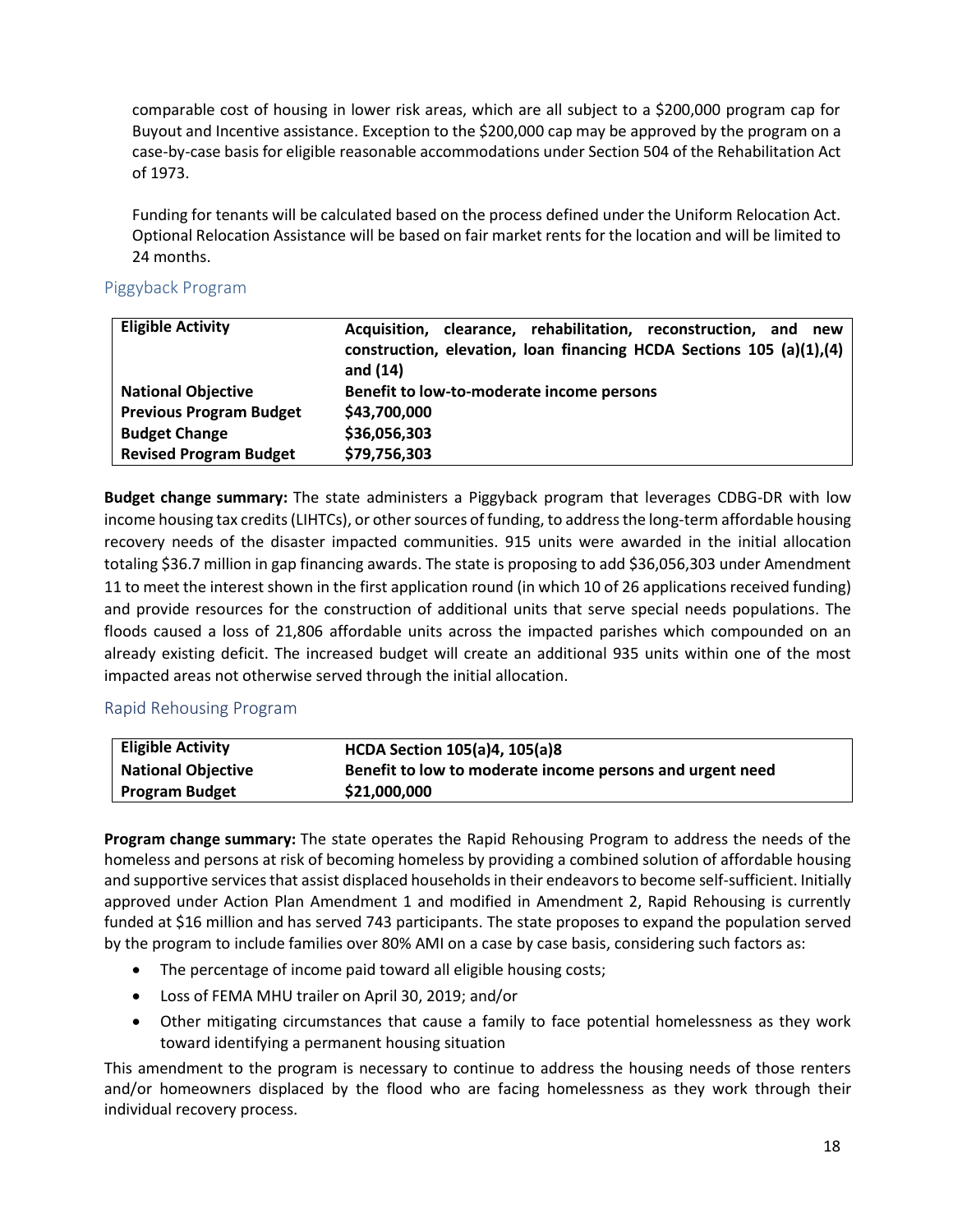Similar to the challenges faced by families who were no longer eligible to receive assistance through the FEMA Transitional Sheltering Assistance program when FEMA ended that program in May 2017; effective April 30, 2019, FEMA will no longer make the FEMA manufactured housing units (MHUs) available to families living in those units, which includes renters and/or non-Restore homeowners. In order to avoid homelessness, some of these families need temporary housing assistance (estimated less than 90 days) to complete their transition to a permanent living situation. Rapid Rehousing will provide daily, weekly or monthly temporary assistance for these families for up to an estimated 90 days until they transition to a permanent housing situation. The maximum amount is based on state limits, detailed in PPM 49: [https://www.doa.la.gov/Pages/osp/Travel/TravelPolicy.aspx.](https://www.doa.la.gov/Pages/osp/Travel/TravelPolicy.aspx) The appropriate number of rooms will be provided based on family size.

#### Small Business Loan Program

| <b>Eligible Activity</b>       | HCDA Section 105(a)8, 105(a) 14-15, 105(a) 17 and 105(a)21-22 |
|--------------------------------|---------------------------------------------------------------|
| <b>National Objective</b>      | LMI Job Creation and/or Retention, LMI Area Wide Benefit, LMI |
|                                | <b>Limited Clientele, Urgent Need</b>                         |
| <b>Previous Program Budget</b> | \$51,200,000                                                  |
| <b>Budget Change</b>           | $-$10,000,000$                                                |
| <b>Revised Program Budget</b>  | \$41,200,000                                                  |

**Budget change summary:** The Small Business Loan Program was designed to implement a lending program for disaster-impacted small businesses for non-construction related expenses. The program was approved under the initial Action Plan and is currently allocated \$51.2 million. Amendment 11 proposes to reduce the program by \$10 million. The budget decrease is strictly a result of the program's demand. The program extended the application window multiple times, changed the award amount parameters to suit applicant feedback, and advertised via press releases, news spots, and a radio ad campaign (in addition to outreach conducted by each approved lender). The state worked with lenders to promote the program, increased outreach efforts at the state level and extended the program application deadline in an effort to expand the applicant pool. Ultimately, 601 applications were received and reviewed, with nearly half being declined or deemed ineligible. All eligible applicants will receive funding according to previously approved program policies and procedures with the decreased program budget. The majority of the funds will be moved to other programs in need, primarily the LA Farm Recovery Grant Program that is over-subscribed and underfunded.

#### Small Business Technical Assistance Program

| <b>Eligible Activity</b>        | HCDA Section 105(a)8, 105(a) 14-15, 105(a) 17 and 105(a)21-22 |
|---------------------------------|---------------------------------------------------------------|
| <b>National Objective</b>       | <b>LMI, Urgent Need</b>                                       |
| <b>Previous Program Budget</b>  | \$800,000                                                     |
| <b>Budget Change (Negative)</b> | $-$ \$600,000                                                 |
|                                 |                                                               |
| <b>Revised Program Budget</b>   | \$200,000                                                     |

**Budget change summary:** The Small Business Technical Assistance Program provides support to those applying for loans to receive business technical assistance services as part of the loan underwriting and loan servicing processes. The program was approved under the Initial Action Plan with an allocation of \$800,000. The state is proposing to reduce the program by \$600,000 under Amendment 11. The reduction is a direct result of the lower-than-anticipated number of applications to the program. OCD-DRU will ensure that its subrecipient, the Louisiana Small Business Development Center (LSBDC) performs its updated scope of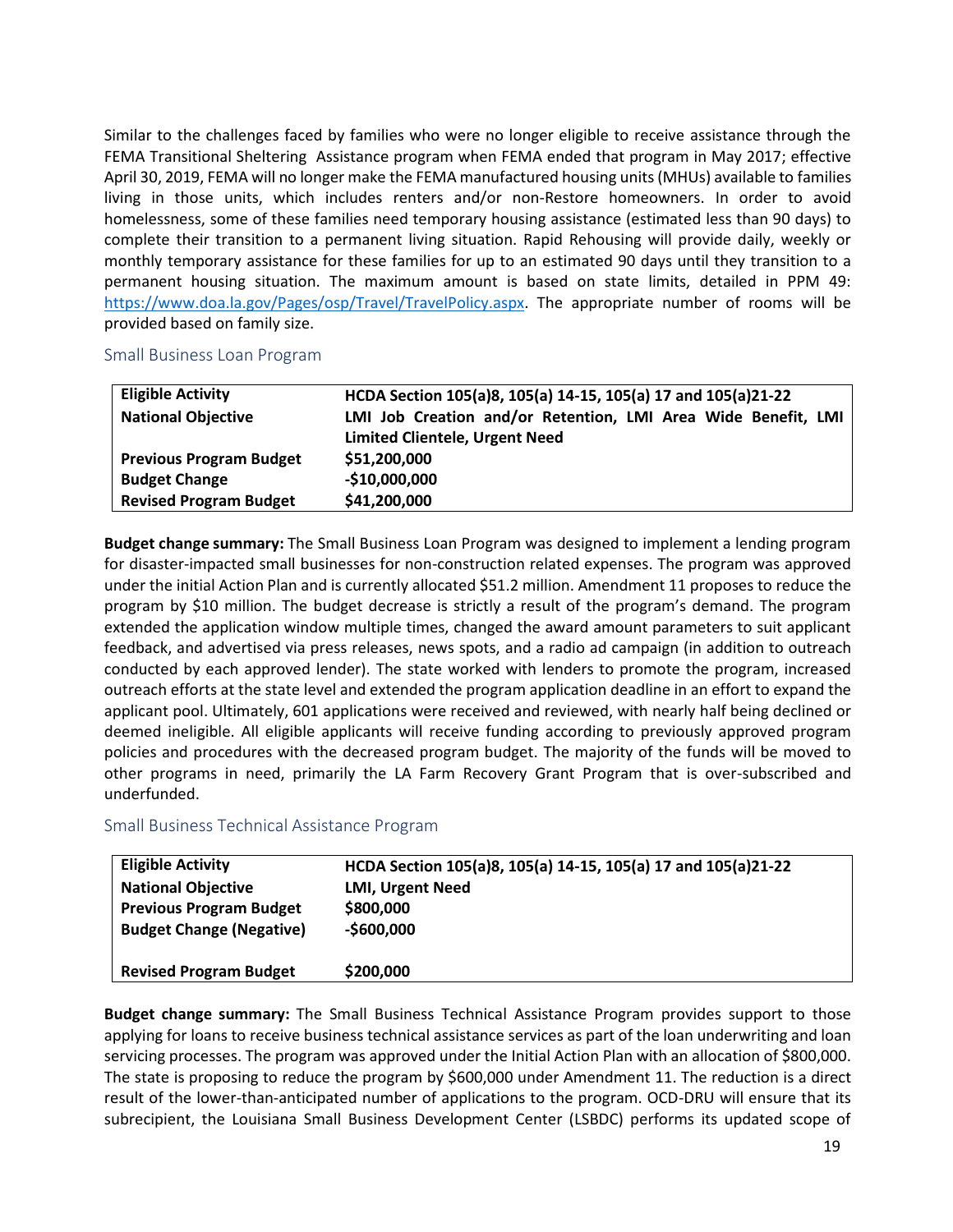services in such a way that as many businesses that wish to take advantage of these workshops are able to do so. Funds will be moved to other programs in need, primarily the LA Farm Recovery Grant Program which is over-subscribed and underfunded.

#### LA Farm Recovery Grant Program

| <b>Eligible Activity</b>       | HCDA Section 105(a)(17)                                  |
|--------------------------------|----------------------------------------------------------|
| <b>National Objective</b>      | Urgent need or benefit to low to moderate income persons |
| <b>Previous Program Budget</b> | \$10,000,000                                             |
| <b>Budget Change</b>           | \$10,000,000                                             |
| <b>Revised Program Budget</b>  | \$20,000,000                                             |

**Budget change summary:** The state is administering the Louisiana Farm Recovery Grant Program to assist individual farm enterprises impacted by the Great Floods of 2016 and address the unmet recovery needs of the agricultural sector. The program was initially allocated \$10 million under Action Plan Amendment 1 and the state is proposing to add \$10 million to the program under Amendment 11. To date, \$9,500,000 has been disbursed to 957 producers with an average award of \$9,905.65. Because the program policies required all eligible awards to be prorated based on demand, funding was allocated to eligible recipients at 9.9% of their eligible unmet need. Many farmers submitted receipts to support a request for the maximum award of \$100,000 but were not reimbursed the maximum award due to the program being oversubscribed. Many farmers are eligible for additional funding for storm related uninsured and non-covered losses that are being financed. An increased budget will allow Louisiana Agricultural and Finance Authority (LAFA) to double the amount of assistance provided to eligible producers with an outstanding unmet need. In line with the already established program guidelines, additional funds will allow farmers, who have shown a commitment to remain in the agriculture industry the ability to reduce eligible higher interest loan payments, retain current employees, and rehire unretained employees and/or hire new employees.

#### FEMA Nonfederal Share Match

| <b>Eligible Activity</b>       | Non-federal share 105(a)(9)                                         |
|--------------------------------|---------------------------------------------------------------------|
| <b>National Objective</b>      | Urgent need, benefit to low to moderate income persons, elimination |
|                                | of slums and blight                                                 |
| <b>Previous Program Budget</b> | \$105,000,000                                                       |
| <b>Budget Change</b>           | \$10,000,000                                                        |
| <b>Revised Program Budget</b>  | \$115,000,000                                                       |

**Budget change summary:** The state works with its agencies and local entities to identify the most efficient means of implementing the nonfederal cost share match program for FEMA eligible projects and programs. The FEMA Nonfederal Share Match was included in the Action Plan Amendment 1 (as FEMA Public Assistance Nonfederal Share Match) and modified under Amendment 3. The program is currently allocated \$105 million and the state is proposing to add \$10 million. FEMA provided an initial estimate of match need based on its cost reasonableness for relevant work; however, expenditures are increasing as costs are invoiced and project worksheets versioned. Based on updated FEMA PA project worksheets, the local cost share for DR-4263 is currently \$26,742,502 and \$79,506,532 for DR-4277. The state recognizes the FEMA PW process is ongoing as final project budgets are reviewed and approved and the state is allocating additional funding in the event the amount of match required continues to increase, as shown in the below table.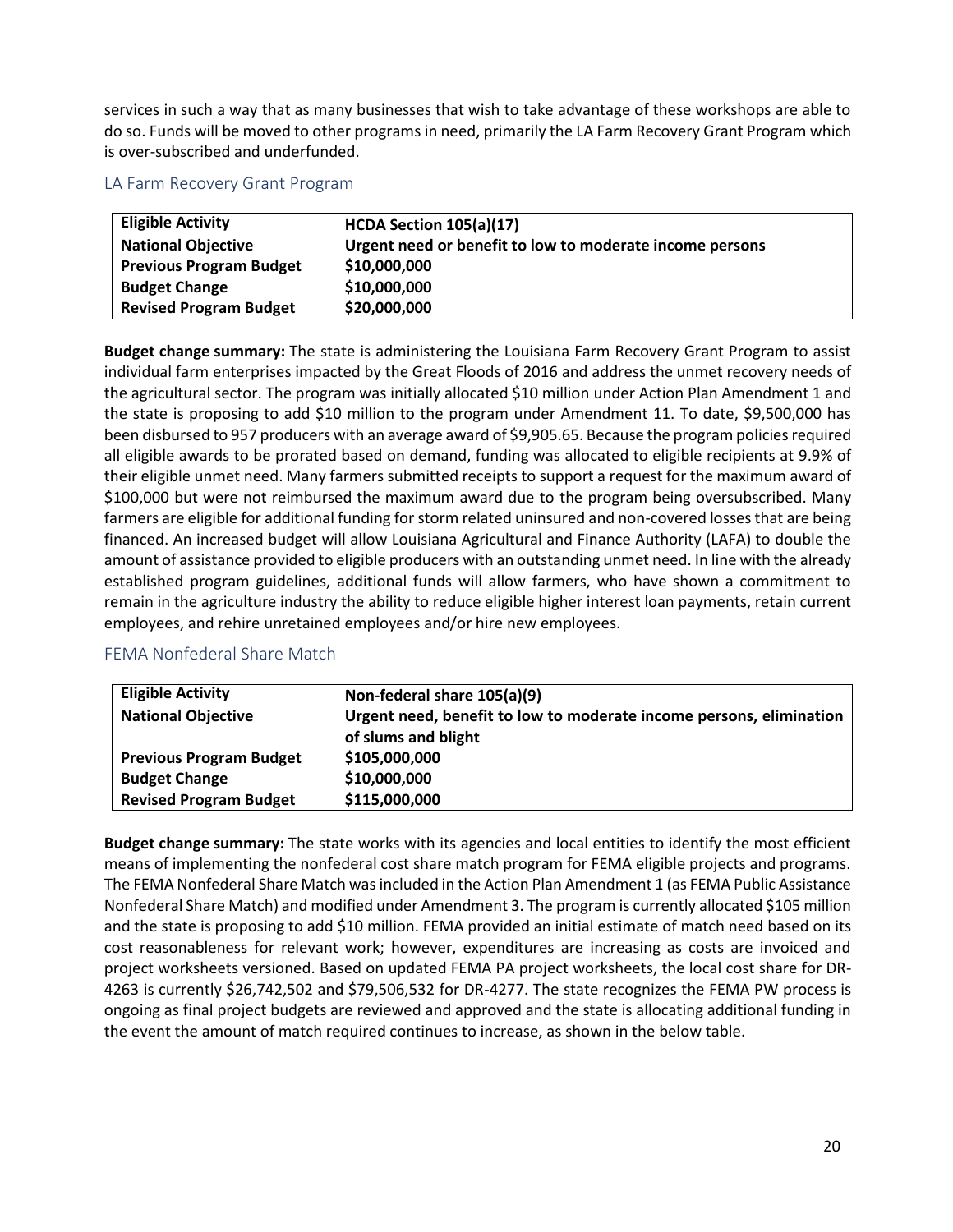|                                    | DR-4263          |
|------------------------------------|------------------|
| Projected PWs                      | 875              |
| <b>Obligated/Notified PWs</b>      | 866              |
| <b>Projected Dollars</b>           | \$106,970,006.10 |
| <b>Fed Share Obligated Dollars</b> | \$81,969,923.59  |
| Local Cost Share at 25%            | \$26,742,501.52  |

|                                    | DR-4277          |
|------------------------------------|------------------|
| Projected PWs                      | 1565             |
| <b>Obligated/Notified PWs</b>      | 1359             |
| <b>Projected Dollars</b>           | \$795,065,317.22 |
| <b>Fed Share Obligated Dollars</b> | \$645,090,769.69 |
| Local Cost Share at 10%            | \$79,506,531.72  |

Program requirements will remain the same however the program budget requires an increase to meet the anticipated expenses associated with paying the state's match needs.

#### Watershed Modeling and Planning

| <b>Eligible Activity</b>       | <b>Planning, 105(a)12</b>                                           |
|--------------------------------|---------------------------------------------------------------------|
| <b>National Objective</b>      | Urgent need, benefit to low to moderate income persons, elimination |
|                                | of slums and blight or N/A                                          |
| <b>Previous Program Budget</b> | \$9,800,799                                                         |
| <b>Budget Change</b>           | \$6,800,001                                                         |
| <b>Revised Program Budget</b>  | \$16,600,800                                                        |

**Budget change summary:** Through APA 3, the state created a program to develop watershed modeling and undertake significant planning efforts for the state and the regions impacted by the 2016 floods. This program and effort, which seeks to establish the lasting framework for a statewide floodplain management program- has evolved into what is now formally known as the Louisiana Watershed Initiative. Considering the degree to which communities within a watershed are hydraulically and hydrologically connected, immediate and long-term recovery decisions regarding land use, policy, and infrastructure must be fully informed with comprehensive and useful data sets and plans. Furthermore, decision-making processes at all levels of governance will more likely have a mitigating impact on flood risk if coordinated at the watershed level. This interdependence is the reason for the creation of the Louisiana Watershed Initiative. The state is proposing to add \$9 million through this Action Plan Amendment. The additional funding will be used toward the planning, modeling, regional coordination efforts and assembly of additional data sets necessary for continuing to develop the Louisiana Watershed Initiative.

### **New Programs**

#### RLHP Flood Insurance Assistance Program

**Program Summary:** In line with the federal Stafford Act and related laws, the RLHP requires that homeowners assisted with CDBG-DR funds under Restore are required to obtain and maintain flood insurance to ensure that CDBG-DR assisted properties are protected from future disasters. Through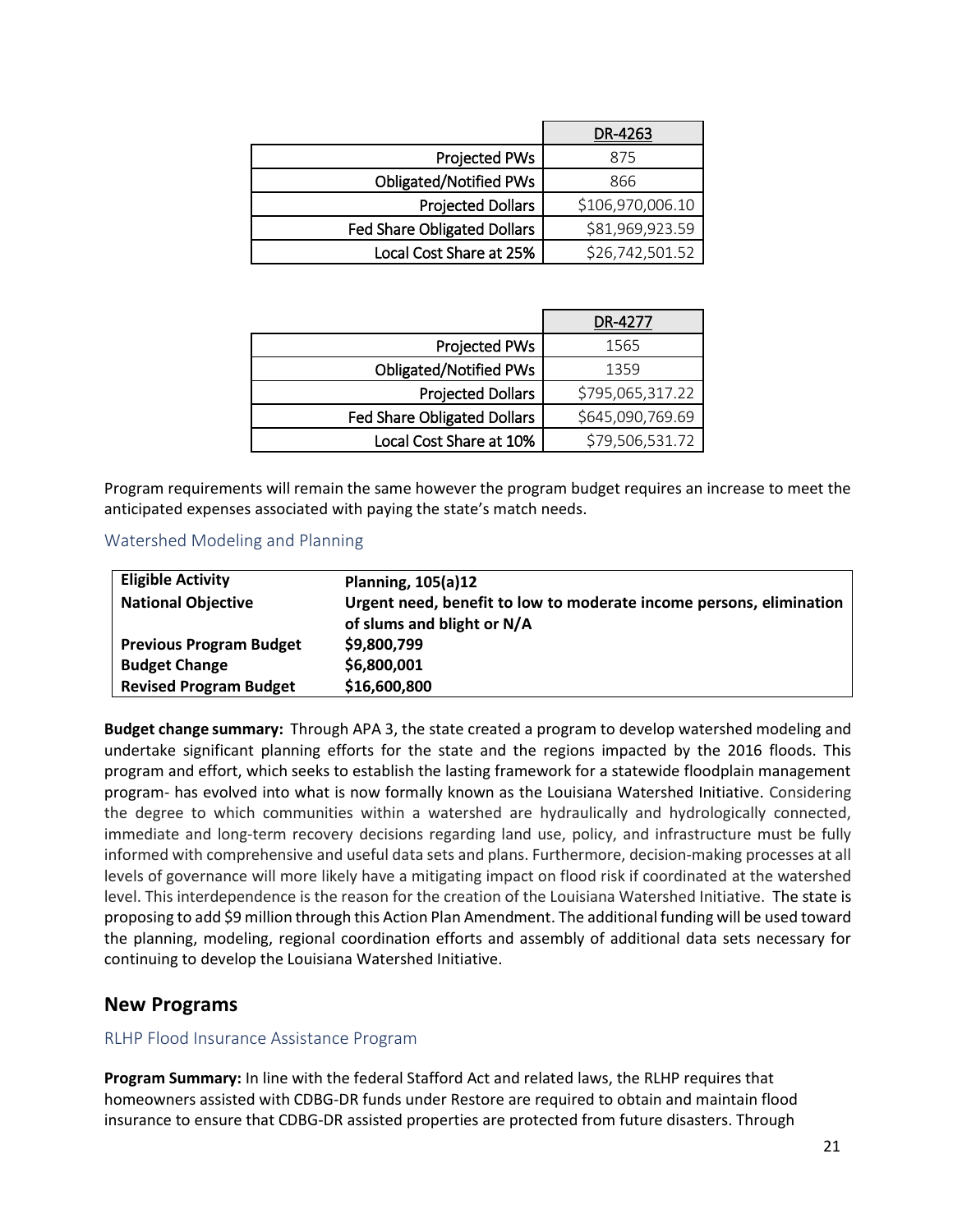implementation, RLHP has found that in some case, especially among low-to-moderate income and moderate income (up to 120% AMI) households, the initial payment associated with federal flood insurance requirements can be a major obstacle for vulnerable populations. The repair or reconstruction of these households triggered the flood insurance requirement for all households living in the Special Flood Hazard Area, which may not have been required of certain property owners previous to the 2016 flooding events. This new or increased level of insurance coverage has posed a burden for many homeowners and is stalling them from accepting their grant or from achieving program closeout.

To protect the CDBG-DR investment and to enable serving the state's most vulnerable applicants, where applicable, RLHP may provide LMI households and households up to 120% AMI with assistance in obtaining the initial required flood insurance. This assistance will cover the costs of flood insurance premiums for properties covered by the Flood Disaster Protection Act of 1973, as amended, pursuant to 24 CFR 570.605. Initial insurance premiums will be provided with the homeowners' RLHP grants, based on evaluated quotes, and will be paid to the homeowner and/or the insurance provider. This one-time payment will enable homeowners to start building capacity to retain coverage in perpetuity. Restore will work to provide financial guidance to impacted homeowners and possible counseling, as well as other homeowner capacity building effort over the course of a year, to enable them to understand the need and process for budgeting for flood insurance premiums in perpetuity. Furthermore, the state will issue communications and public service advisories reminding homeowners of their responsibility to maintain flood insurance on properties located in the Special Flood Hazard Areas where federal assistance was received. The state will also remind all property owners receiving disaster assistance that triggers the flood insurance purchase requirement that they have a statutory responsibility to notify any transferee of the requirement to obtain and maintain flood insurance in writing and to maintain such written notification in the documents evidencing the transfer of the property, and that the transferring owner may be liable if he or she fails to do so.

| <b>Eligible Activity</b>  | <b>HCDA Sections 105(a)(4)</b>                            |
|---------------------------|-----------------------------------------------------------|
| <b>National Objective</b> | Benefit to low-to-moderate income persons and urgent need |
| <b>Program Budget</b>     | \$1,000,000                                               |

#### **Administering Entity:** State of Louisiana

**Proposed Use of Funds:** One-year insurance premium and associated counseling/case management services

#### **Eligible Applicants, Criteria for Selection and Method of Distribution:**

- RLHP applicants determined by the program to meet the LMI national objective and who are up to 120% AMI who do not have the adequate level of flood insurance necessary to achieve program closeout.
- Applicant must be eligible recipients of CDBG-DR grant funds in the LA Restore Homeowner Program.
- Applicant must agree to sign their Restore Grant Agreement, committing to completing the eligible repair activities outlined in an inspection report and identified on the Estimated Cost to Repair (ECR) report.
- Flood insurance assistance will be included in the eligible applicant's RLHP award amount.

**Geographic Eligibility**: Disaster-declared parishes impacted by the 2016 Severe Storms and Flooding.

**Maximum Award:** Amount necessary to achieve the required level of flood insurance premium for one year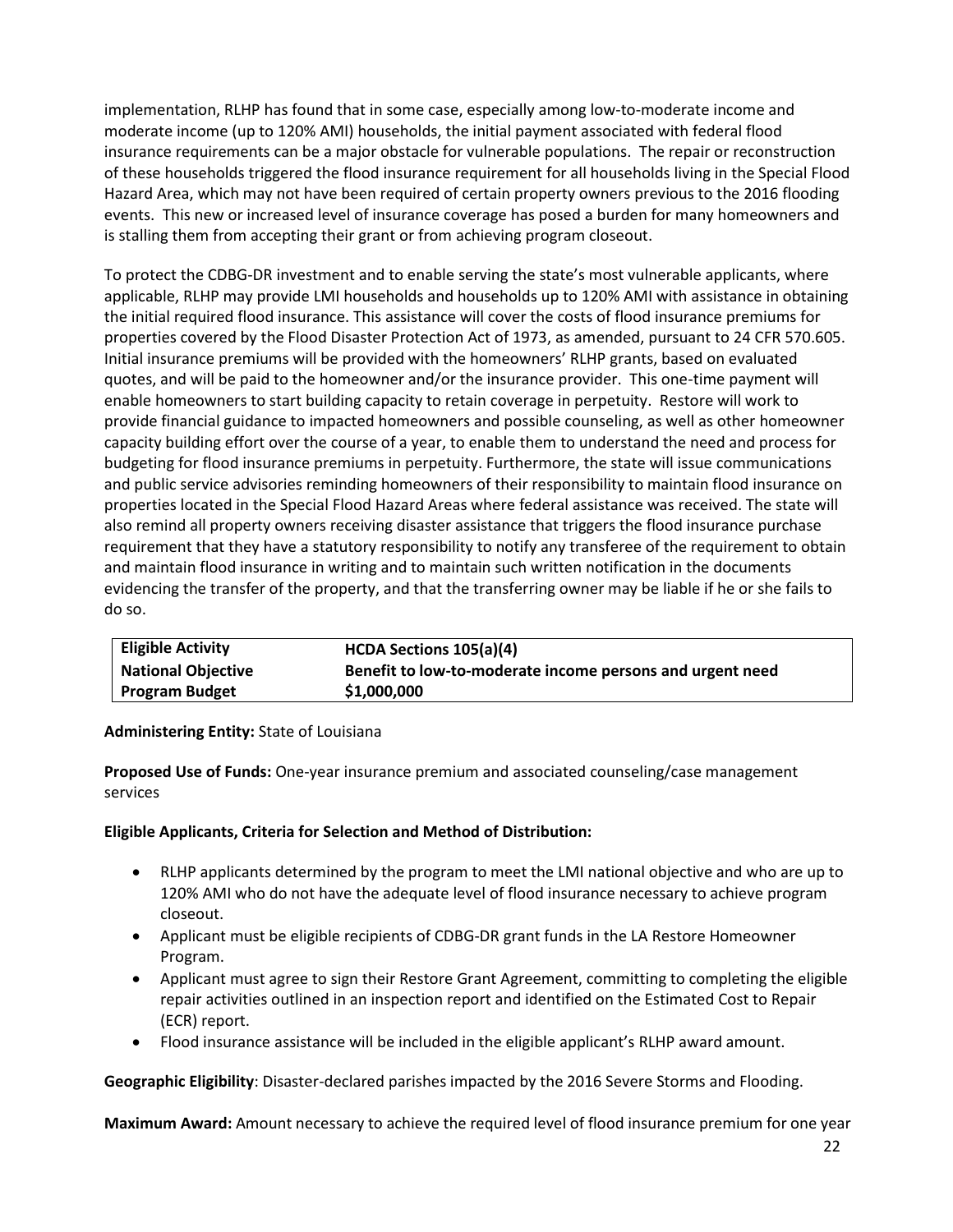on eligible damaged property.

#### Interim Housing Assistance Program

**Program Summary:** The Interim Housing Assistance Program will provide prospective interim mortgage assistance or rental assistance for up to 20 months and/or temporary hotel assistance for up to an estimated 90 days to eligible homeowners whose households are at or below 120% AMI, are actively working through the RLHP and:

- Currently are incurring additional mortgage and/or rental costs when compared to the mortgage costs incurred prior to the applicable flood event, after removing duplicative assistance from other funding sources provided as support for interim housing expenses; or
- Currently housed in FEMA MHUs, without a housing plan after the FEMA MHU deadline of April 30, 2019, while they continue to repair their damaged homes.

After the date of the public comment period, OCD amended the Action Plan to remove the use of CDBG-DR funds for the acquisition of FEMA MHUs as a source of interim housing. For additional information, please see Interim Housing Assistance, under the Unmet Needs section.

| <b>Eligible Activity</b>  | Interim mortgage assistance, Rental assistance to displaced    |
|---------------------------|----------------------------------------------------------------|
|                           | homeowners, HCDA Sections 105(a)(8), FR-5989-N-01, 81 FR 83254 |
| <b>National Objective</b> | Benefit to low-to-moderate income persons and urgent need      |
| <b>Program Budget</b>     | \$40,000,000                                                   |

**Administering Entity:** The State of Louisiana and/or its subrecipient(s)

**Proposed Use of Funds:** With the guidance of supportive case management and/or housing counselors, eligible applicants will be able to choose one of the three forms of assistance to alleviate the strain of multiple housing payments as they actively work toward the repair or reconstruction of their damaged homes:

- **Mortgage Assistance:** Monthly mortgage assistance may be provided until the repairs/reconstruction are complete on the damaged home, limited to a maximum of 20 months. Mortgage assistance is limited to households facing hardship and an uninhabitable home. Assistance is limited to the lesser of the actual monthly payment to a mortgage company or the fair market rent amount of a given area, based on household and bedroom size of the damaged structure. Although this funding is not for rental assistance, in order to maintain consistency of funding processes and amounts, the program will follow a similar process as calculating the rental assistance process. Receiving assistance for mortgage assistance for homes in the special flood hazard area will require the homeowners to maintain flood insurance on the structure of those homes in perpetuity.
- **Rental Assistance:** Monthly rental assistance may be provided until the repairs/reconstruction are complete on the damaged home, limited to a maximum of 20 months. Assistance is limited to the lesser of the actual cost of the additional rent cost or the fair market rent amount of a given area, based on household and bedroom size of the interim housing.
- **Temporary Hotel Assistance:** In order to avoid homelessness, some Restore families need temporary housing assistance (estimated less than 90 days) to complete the repairs on their homes. This program will provide daily, weekly or monthly temporary assistance for these families for up to an estimated 90 days until they complete their repairs or reconstruction through the Restore program.

Homeowners receiving interim mortgage assistance are not eligible for rental assistance.

**Geographic Eligibility**: Disaster-declared parishes impacted by the 2016 Severe Storms and Flooding.

**Eligible Applicants, Criteria for Selection and Method of Distribution:**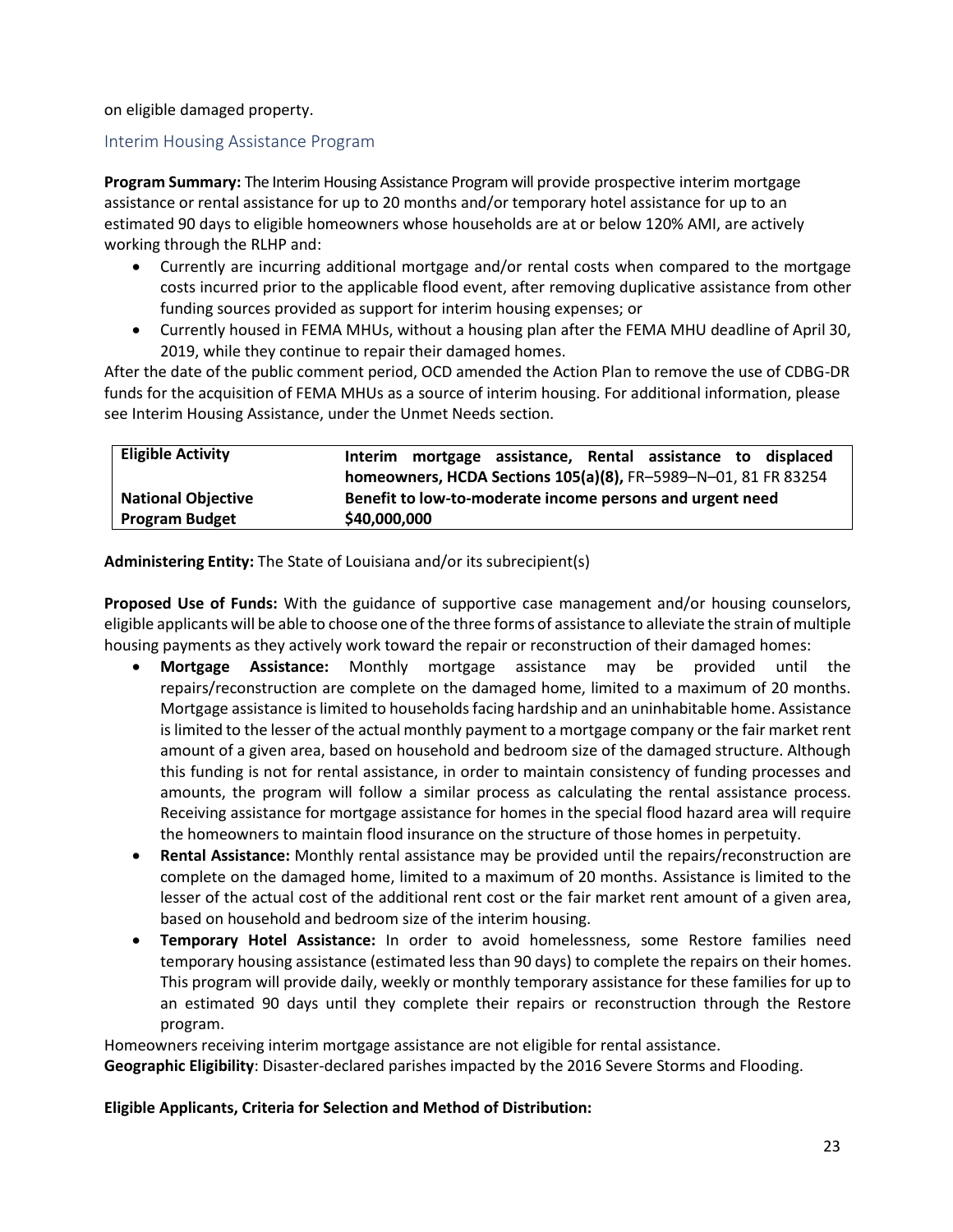- RLHP applicants determined by the program to meet the LMI national objective, or who are up to 120% AMI, who have not completed the repairs and/or reconstruction of their damaged homes.
- Applicant must be eligible recipients of CDBG-DR grant funds in the LA Restore Homeowner Program.
- Applicant must actively participate in the program, and demonstrate progress toward completing their recovery.
- Applicant must agree to sign a Restore Grant Agreement for the interim housing assistance, committing to the terms of receiving the interim housing benefit and completing the eligible repair activities outlined in an inspection report and identified on the Estimated Cost to Repair (ECR) report.

#### **Maximum Award:**

- **Mortgage and/or Rental Assistance:** On a monthly basis, up to a) the lesser of the mortgage house payment or additional interim housing cost incurred or b) the maximum 2019 fair market rents based on the household size, for up to 20 months. Based on such factors as the percentage of adjustment and the administrative burden of making programmatic adjustments mid-way through a program, the state may adjust the maximum amount per month a household is eligible to receive if or when HUD published fair market rents are adjusted.
- **Temporary Hotel Assistance:** The maximum amount is based on state limits, detailed in PPM 49: https://www.doa.la.gov/Pages/osp/Travel/TravelPolicy.aspx. The appropriate number of rooms will be provided based on family size. Hotel assistance is limited to the earlier of when the repairs or reconstruction is complete or an estimated 90 days. Extensions to this time limit will be considered on a case-by-case basis, when there are exigent circumstances. Some may transition from hotel to interim rental or mortgage assistance, but in no case will recipients receive more than 20 months of assistance.

#### Neighborhood Landlord Rental Program Phase II

**Program Summary:** Due to the shortage of affordable housing stock, many renters living in the parishes impacted by the 2016 floods are spending 35 percent or more of their gross incomes on rent. This situation was exacerbated by damage to existing housing stock in the impacted parishes. To address the unmet needs of low to moderate income renters in the disaster-impacted communities, it is imperative to provide solutions that address immediate and long-term housing needs. To create new affordable rental units, the state established the Neighborhood Landlord Rental Program in Action Plan 1. However, renters still face substantial barriers to recovery. The state received 75 applications to the RLHP from landlords interested in rehabilitating their properties to provide housing to low and moderate-income renters and was not able to accommodate the majority of the requests.

The Neighborhood Landlord Rental Program Phase II will offer a second round of funding for landlords wanting to rehabilitate or create new affordable housing units through the creation of a fully or partially forgivable loan program. Phase II of the program engages lenders who commit interim construction financing to providing affordable rental housing for at least a defined minimum period of time through new construction and/or renovation of residential rental properties located in eligible parishes. As an additional impact, the program will revitalize communities damaged by the Great Floods of 2016 when reducing damaged and/or blighted properties and developing them into affordable rental housing.

| <b>Eligible Activity</b>  | Rehabilitation, new construction, loan financing (HCDA Sections 105<br>$(a)(4)$ ; 105(a)(8-9); 105(a)(15)). |  |
|---------------------------|-------------------------------------------------------------------------------------------------------------|--|
| <b>National Objective</b> | Benefit to low to moderate income persons                                                                   |  |
|                           |                                                                                                             |  |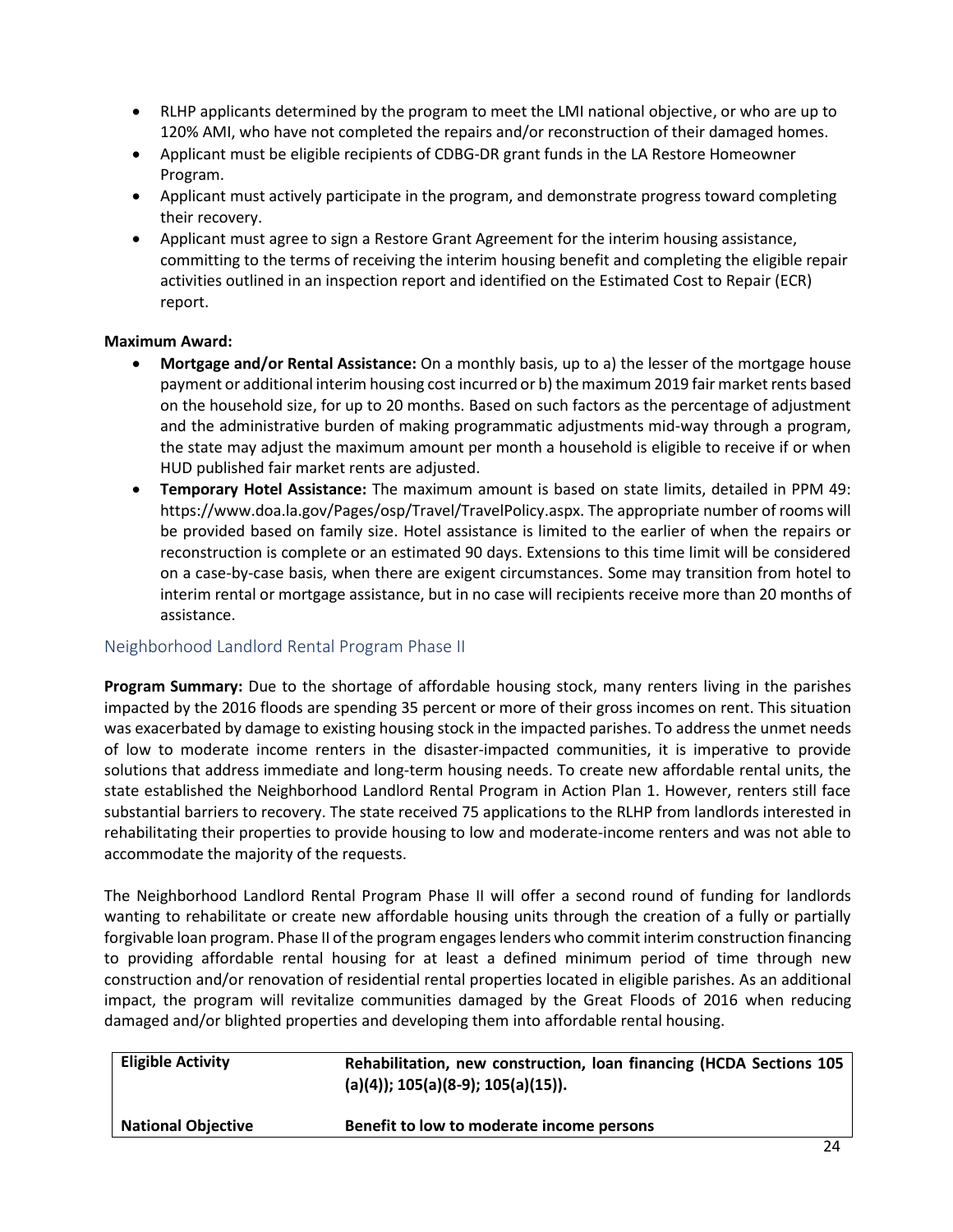| <b>Program Budget</b> | \$11,000,000 |  |
|-----------------------|--------------|--|
|-----------------------|--------------|--|

**Administering Entity:** The State of Louisiana or its subrecipient(s)

**Proposed Use of Funds:** Awards provided to landlords for the repair of damaged structures affected by the flood and to non-profits and public housing authorities for creation of affordable housing for low income families may be issued as forgivable (full and/or partial) or repayable loans for eligible rehabilitation, reconstruction and/or new construction costs, as defined in the program policies and procedures. Properties must remain affordable for a minimum five-year period.

**Eligible Applicants:** Non-profits, for-profits, redevelopment agencies, public house agencies (PHA), and affected landlords. Awardees must own or acquire real estate without program funds.

**Geographic Eligibility**: Disaster-declared parishes impacted by the 2016 Severe Storms and Flooding.

**Criteria for Selection:** Awards will be made to qualifying applicants during an application period with preference given to for-profit applicants that were property owners at the time of the storm. Funding for non-profit applicants will be considered once for-profit owners are funded. If funds are still available a second round will open with the same prioritization. Funding will be based on the application score. Specific scoring criteria will be outlined in the program guidelines.

**Method of Distribution:** Awards are issued as a loan to eligible applicants. The state will open an application process for all eligible property owners for a defined period, following a series of workshops in which program staff will provide technical assistance and information on program requirements to potential applicants. During the workshops, program staff will outline the application timeline, process, and eligibility criteria. Potential applicants are not required to participate in the workshops to apply to the program. Program staff will conduct a series of outreach efforts to encourage impacted individuals and entities to apply to the program.

**Maximum Award:** The maximum award will be the lesser of the actual cost of construction or award limits set by the program (see table below). Each project will be reviewed for duplication of benefits, financial feasibility, and cost reasonableness. An applicant may be eligible to receive multiple awards for multiple eligible properties. Applicants will be capped at \$600,000 max award for multiple properties. Awards per property will not exceed the amounts in the table below:

| <b>Building Size</b> | <b>Maximum Award</b> |
|----------------------|----------------------|
| Single Family Unit   | \$150,000            |
| Double Unit          | \$250,000            |
| Three Unit           | \$315,000            |
| Four Unit            | \$375,000            |
| Five to Seven Units  | \$500,000            |

#### Soft Second Mortgage Program

**Program Summary:** The Soft Second Mortgage Program provides homeownership assistance to first time low-to-moderate income homebuyers by providing soft second mortgages and closing cost assistance to acquire site built homes outside the Special Flood Hazard Area. This program helps eligible renters to become homeowners in the relatively lower risk areas of storm-impacted parishes, thereby alleviating the rent burden potentially faced by some eligible applicants. The LSU Public Administration Institute's report,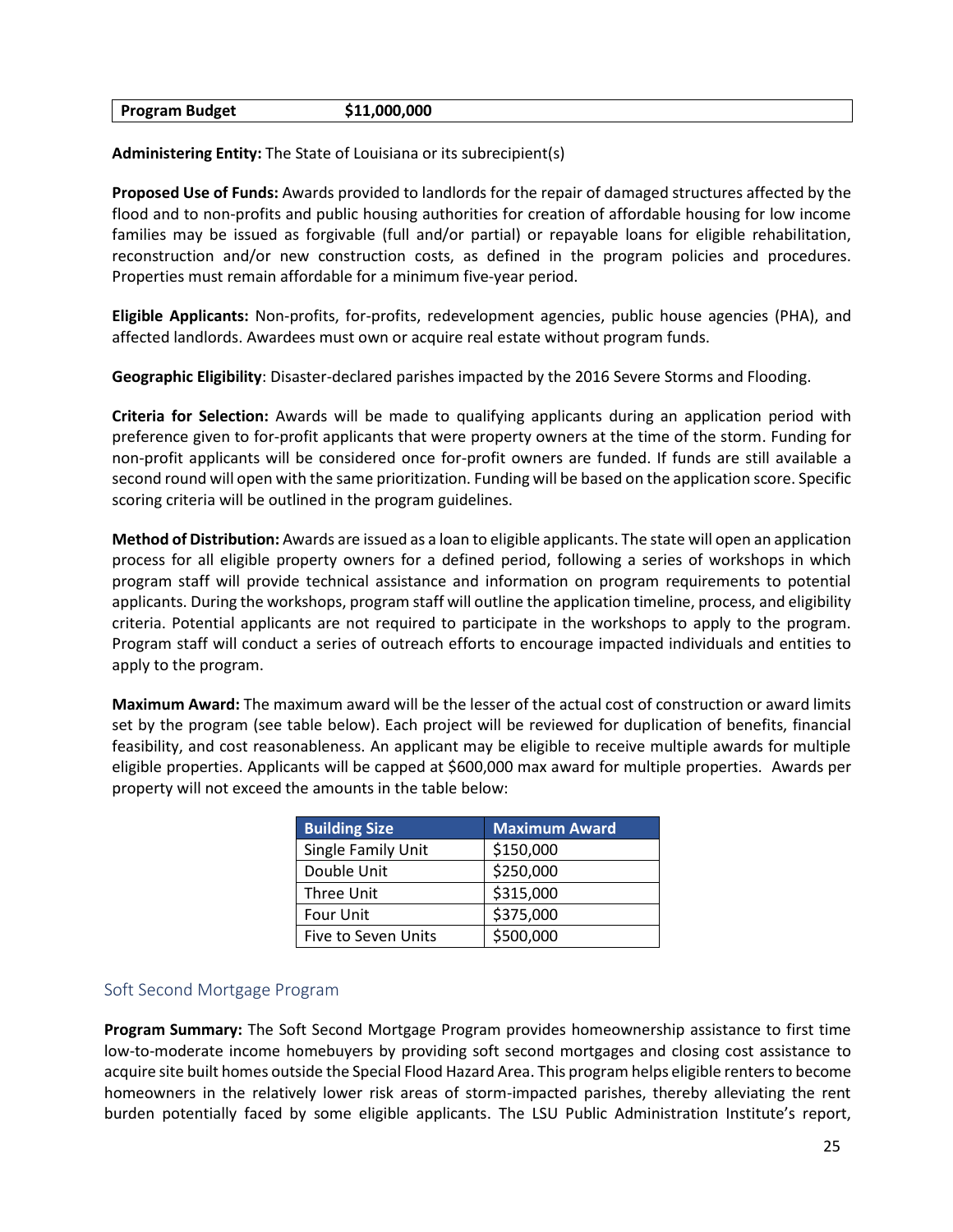*[Housing Needs Assessment of Louisiana for 2017](https://www.lhc.la.gov/2019-louisiana-housing-needs-assessment)*, demonstrated that 33 of the 51 FEMA IA declared parishes are still facing rent burdens. This program provides an opportunity for low-to-moderate income renters to consider homeownership in a relatively lower risk area as an affordable housing option.

| <b>Eligible Activity</b>  | Direct assistance to facilitate and expand homeownership among |
|---------------------------|----------------------------------------------------------------|
|                           | persons of low and moderate income. HCDA Sections 105(a)(24)   |
| <b>National Objective</b> | Benefit to low to moderate income persons                      |
| <b>Program Budget</b>     | \$6,000,000                                                    |

**Administering Entity:** The State of Louisiana or its subrecipient(s)

**Proposed Use of Funds:** Assistance to eligible applicants will be provided as a soft second loan to cover the gap between the market sale home price and the home price affordable to the qualifying borrower, up to the program cap. Part of the allocated CDBG-DR funds will be offered to the qualifying borrower to cover closing costs and required prepaid items related to the closing of the first mortgage loan. One tenth of the soft second mortgage will be forgiven every year for 10 years as long as the household maintains the home as their primary single family residence.

**Eligible Applicants:** First time homebuyers whose household income is at or below 80 percent of area median income. A first-time homebuyer is an individual who meets any one of the following criteria:

- An individual who has had no ownership in a principal residence during the 3-year period ending on the date of purchase of the property. This includes a spouse - if either meets the above test, they are considered first-time homebuyers.
- A single parent who has only owned with a former spouse while married.
- An individual who is a displaced homemaker and has only owned with a spouse.
	- $\circ$  A displaced homemaker is a man or woman whose marital status affects their ability to be properly housed.

**Geographic Eligibility**: Disaster-declared parishes impacted by the 2016 Severe Storms and Flooding. Homes acquired with program assistance must be located outside the Special Flood Hazard Area (SFHA).

**Criteria for Selection:** To be eligible for the program:

- Applicants must be first time homebuyers as defined by the program.
- The household income must be at or below 80 percent of area median income (AMI).
- Applicants must provide a minimum investment of at least 1 percent of the purchase price or \$1,500, whichever is greater.
- Applicants must complete a HUD-certified Homeownership Education class.
- Applicants must meet all qualifications for eligibility to receive a 30-year fixed rate FHA/VA, Rural Development, or conventional first mortgage loan product.
- Borrowers must meet the credit score requirements for the first mortgage loan on the property.

**Method of Distribution:** Funds will be distributed on a first come, first served basis, as applicants complete their applications and qualify for the program.

**Maximum Award:** CDBG-DR funds will be provided in the form of a soft second mortgage, up to 20 percent of the purchase price, but not exceeding \$55,000, with up to an additional \$5,000 grant available for closing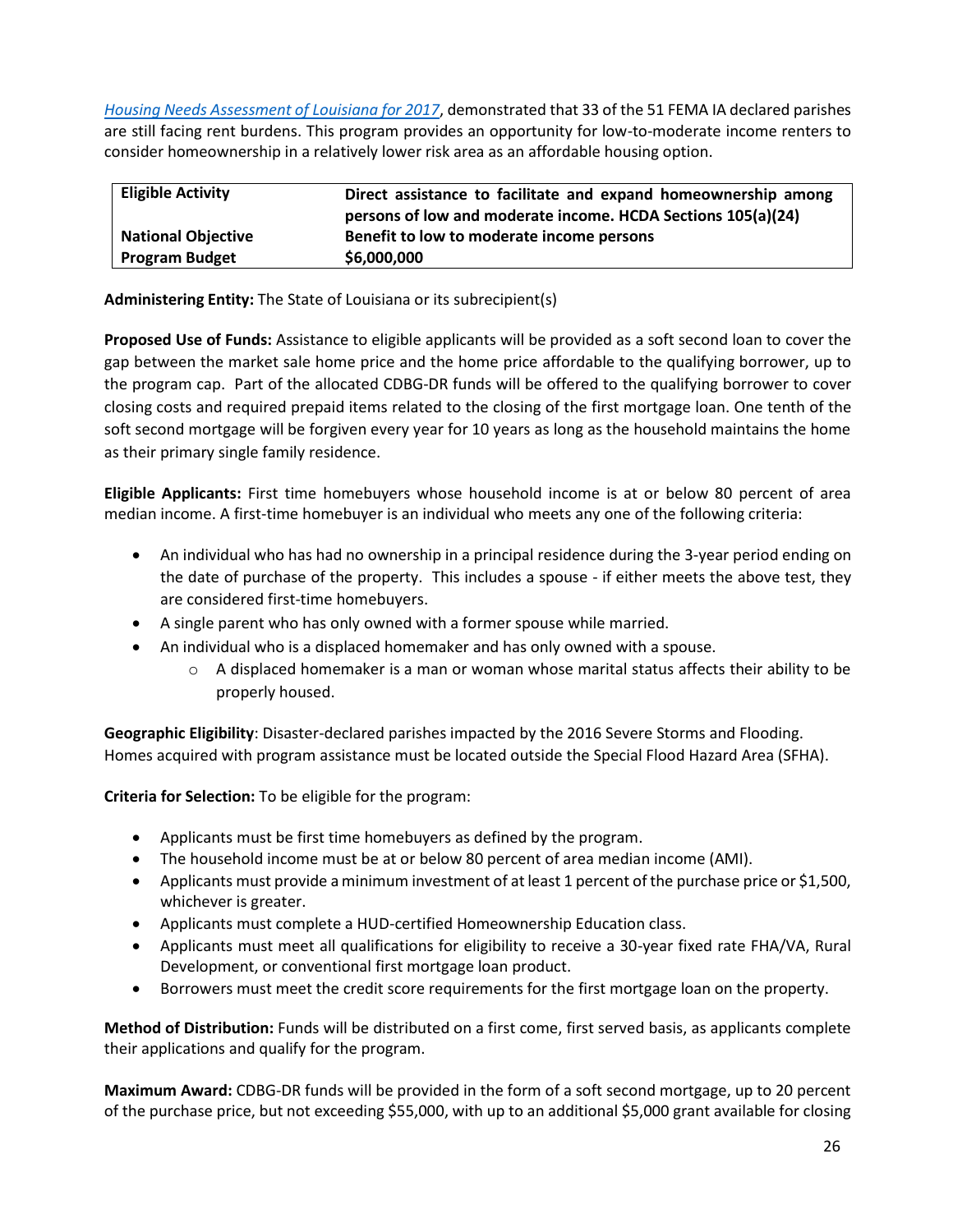cost. The affordability period will be 10 years.

#### Safe Haven Program

**Program Summary:** As described in the Unmet Needs section, the need for shelter in the state- and particularly in Baton Rouge- has increased post flood. This is demonstrated by using the National Alliance to End Homelessness Toolbox Emergency Shelter Need Calculator. Source documents are the Annual Homeless Assessment Report 2017, Point in Time Annual Enumeration: 2018. The Calculator demonstrates a need for 46 new shelter beds within the Louisiana Balance of State Continuum of Care which includes Baton Rouge. There is an increase in the number of people experiencing homelessness because of increased poverty after the flood and a reduction in available shelters beds after the flood.

The Safe Haven Program follows an evidence based best practice model designed to serve the most vulnerable flood impacted citizens of Louisiana. Through this model, the Safe Haven Program will provide low-demand shelter with access to intensive on-site services to people experiencing chronic homelessness and people requiring extensive services related to significant trauma and psychiatric issues. Individuals experiencing significant trauma and displacement as a result of the flood can be provided with a safe place to live which also provides access to services needed to stabilize their conditions. Once stabilized, and receiving services, people are more capable of moving on to a permanent supportive housing setting.

| <b>Eligible Activity</b>  | HCDA Sections 105(a)(1-2),(4) and (8)     |
|---------------------------|-------------------------------------------|
| <b>National Objective</b> | Benefit to low to moderate income persons |
| <b>Program Budget</b>     | \$4,000,000                               |

**Administering Entity:** The State of Louisiana or its subrecipient(s)

**Proposed Use of Funds:** Assistance to eligible applicants will be provided for the acquisition, rehabilitation, expansion and/or new construction of safe haven facilities for populations facing homelessness. The facility(ies) funded through this program must address a need identified in the state's Continuum of Care.

**Eligible Applicants:** Non-profit organizations whose mission includes serving populations facing and/or experiencing homelessness. An award will only be made to a non-profit that is able to bill Medicaid for Crisis Receiving Beds thus creating sustainability of the Safe Haven(s).

**Geographic Eligibility**: Caddo Parish, East Baton Rouge Parish, and Lafayette Parish. Eligible facilities must be located outside the Special Flood Hazard Area (SFHA).

**Method of Distribution:** Funds will be awarded through a competitive Notice of Funding Availability (NOFA) process.

#### **Maximum Award:** \$4,000,000

Resilient and Mixed Income Piggyback Program (PRIME)

**Program Summary:** The Resilient and Mixed Income Piggyback Program (PRIME) provides funding for the construction of quality, affordable multifamily rental developments. In 2018, the LHC awarded 20 projects a total of \$10,338,353 in LIHTC awards. In addition to the awarded projects, the 2018 QAP received 20 additional applications that were waitlisted. These waitlisted projects requested \$15,247,429 in LIHTCs to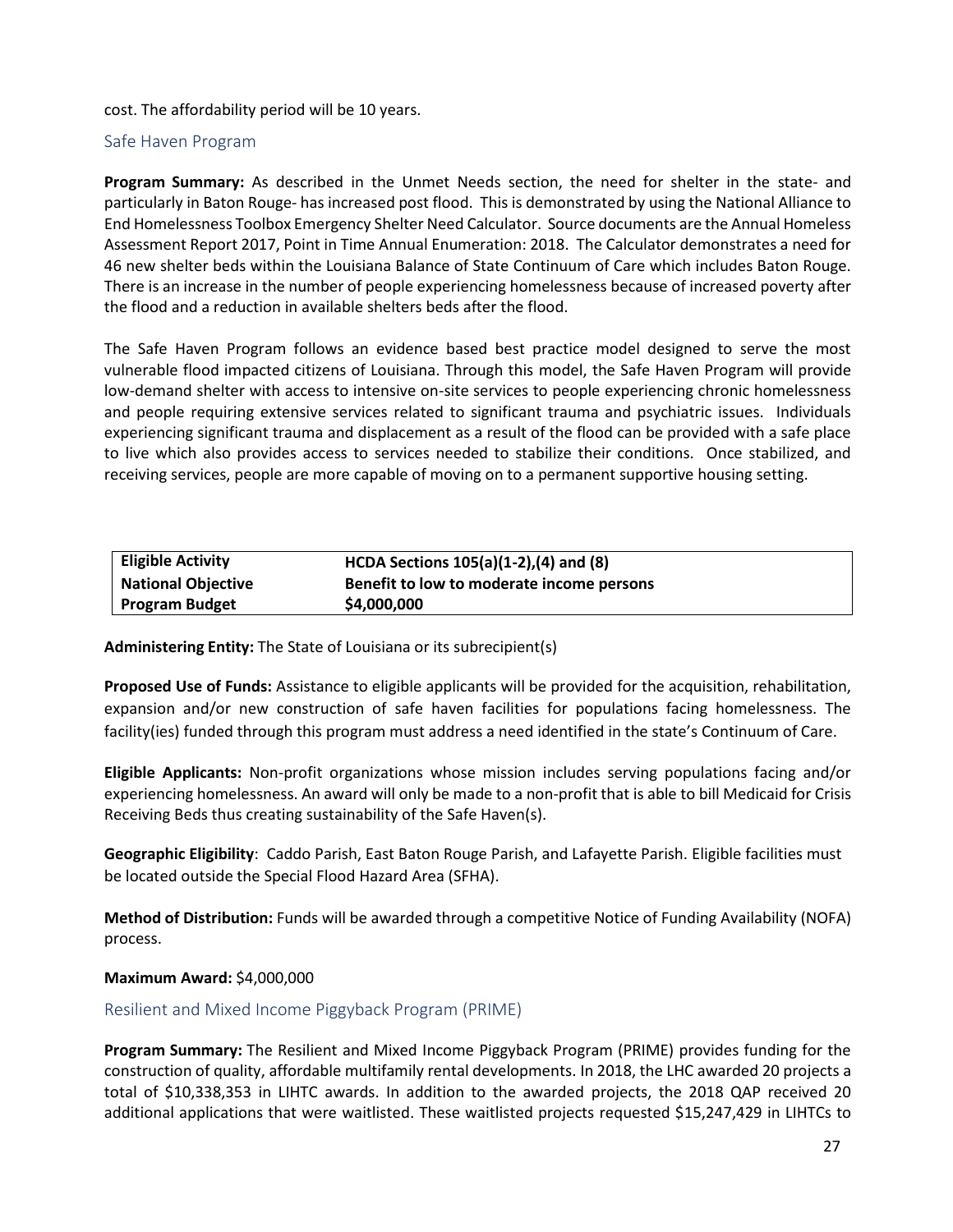create 1,249 affordable housing units.

The funded 2018 LIHTC developments are slated to produce or preserve 1,093 units that may be supported with PRIME funds. PRIME requires that all new units incorporate disaster resilience measures to provide better outcomes in a major storm or rain event. The program's policies have the stated goal of providing more social and physical security in the rental and housing market and encouraging innovation in building practices to lessen future storm impacts to property and residents. With the additional proposed resources from the Resilience and Mixed Income Piggyback Program, the state can ensure that rental units created to address rental needs from the 2016 disasters protect low income rentals from future disasters.

| <b>Eligible Activity</b>  | Acquisition, clearance, rehabilitation, reconstruction, and new<br>construction, elevation, loan financing HCDA Sections 105 (a)(1), (4)<br>and $(14)$ |
|---------------------------|--------------------------------------------------------------------------------------------------------------------------------------------------------|
| <b>National Objective</b> | Benefit to low-to-moderate income persons                                                                                                              |
| <b>Program Budget</b>     | \$34,810,709                                                                                                                                           |

**Administering Entity:** The State of Louisiana or its subrecipient(s)

**Proposed Use of Funds:** PRIME provides gap financing loan assistance as a "piggyback" to Low Income Housing Tax Credit developments. In addition to being required to meet the programmatic LIHTC requirements, applicants eligible for PRIME assistance are required to develop new, quality, affordable rental housing using higher standards and innovative practices in order to lower the risks from flood-related impacts. The funding will provide developers with the opportunity to use workable approaches to resilient housing (such as, but not limited to elevated structures/mechanicals, building materials/technologies, power generation, topography and landscaping, retention/detention ponds, etc.) toward development of nearly two dozen properties, which are substantially more likely to fare better in major storms than existing properties in similar locations.

**Allocation for Activities:** A total of \$34,810,709 may be allocated to both the 9% LIHTC funding round and the 4% LIHTC funding round. The amount of funding that will be allocated to each of the funding round will be dependent upon the availability of 9% tax credits.

**Eligible Applicants:** All applicants will be experienced LIHTC single asset entity limited partnerships in good standing with the state. General partners of these limited partnerships may be for- or non-profit entities. A PHA may participate as general partner.

**Geographic Eligibility**: Disaster-declared parishes impacted by the 2016 Severe Storms and Flooding. Eligible developments may be in the SFHA, subject to a base flood elevation requirement, and subject to satisfying requirements related to disaster resilience. Eligible developments may also be outside the SFHA.

**Criteria for Selection:** Each project will be reviewed on a competitive basis in a funding round (or rounds if all funds are not allocated in the initial funding round) based on scoring, which may include weighted levels of use of mixed income, affordable units and energy efficiency. Scoring may also account for financial efficiency, depth of affordability, and other desirable factors as defined in the Qualified Allocation Plan (QAP) or Notice of Funding Availability. Resilience of a project will be determined through the detail and measures of resilience approaches provided within a proposal.

**Method of Distribution:** Funding will be awarded through LHC's QAP process:

The QAP for the 4 percent LIHTC pool will be released in 2019 Quarter 2.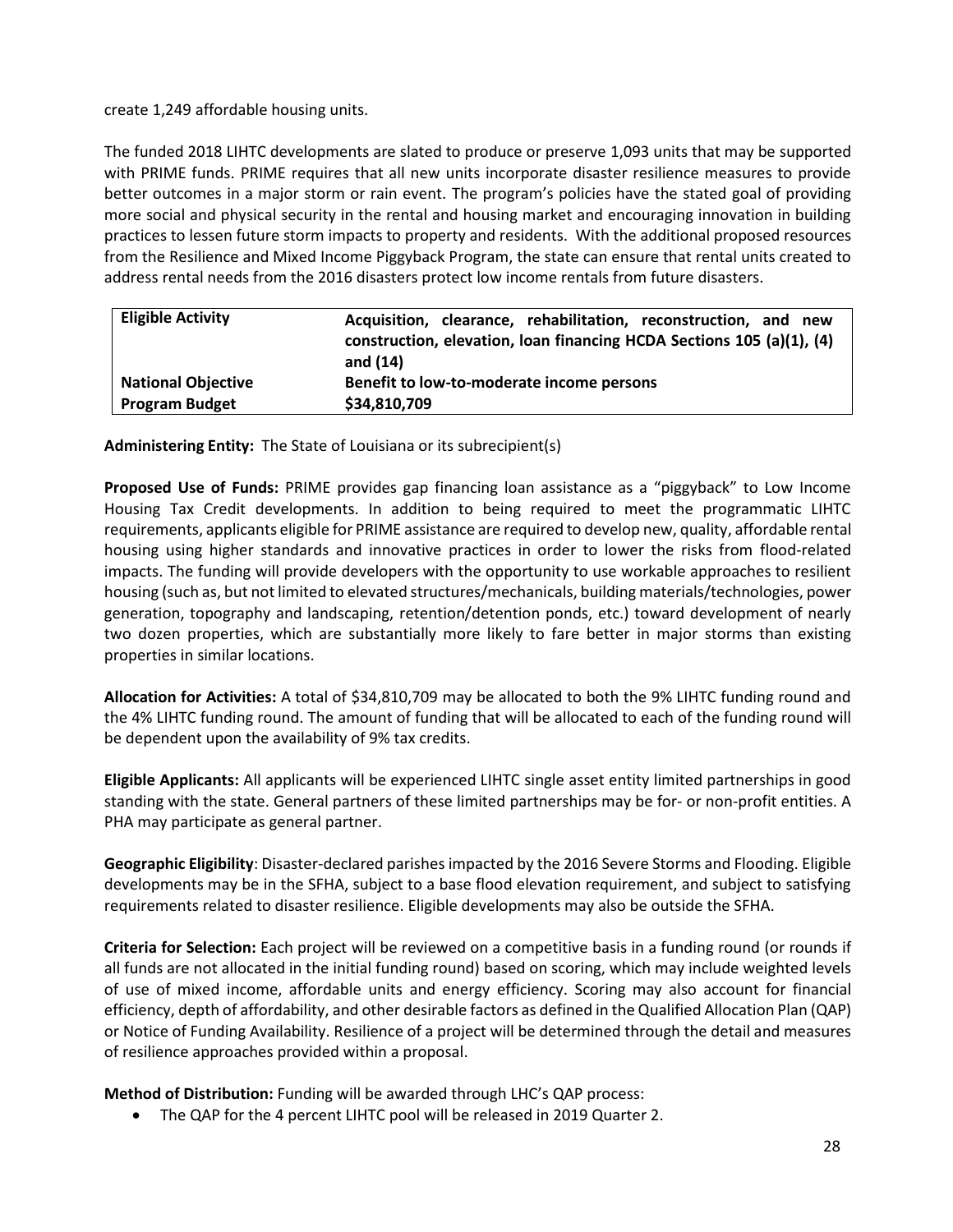The QAP for the 9 percent LIHTC pool will be released in 2019 Quarter 3.

Awards will be provided as loans in the form of a soft cash flow loan payable from surplus cash. CDBG-DR Funds will accrue interest at a rate not exceeding the long-term applicable federal rate (AFR) and will be payable from not less than 50 percent of Surplus Cash. The interest rate may only be greater than 0% if in so doing, at the end of the 35-year term of affordability agreement, the unpaid balance of such Note is not projected to exceed 80 percent of the residual value of the project

**Maximum Award:** A per unit maximum of up to \$100,000 will be awarded based on the application pool.

#### Neighborhood Stabilization Housing Initiative Program

**Program Summary:** The Neighborhood Stabilization Housing Initiative (NSHI) Program will address the shortage of affordable housing by reducing the amount of vacant properties within impacted parishes. The NSHI program provides loans to qualifying developers to rehabilitate damaged and/or blighted single-family structures, with the intent to rent them to qualifying LMI tenants through a rent-to-own arrangement. Properties would then be sold to the qualifying tenant during the lease term or converted to long-term affordability rental units. In the unlikely event that original rent-to-own arrangement cannot be accomplished within a prescribed time period, the property could elect for a longer term affordability period or sell the property to an income qualified buyer.

| <b>Eligible Activity</b>  | Rehabilitation, new construction, loan financing (HCDA Sections 105 |
|---------------------------|---------------------------------------------------------------------|
|                           | $(a)(4)$ ; 105(a)(8-9); 105(a)(15)).                                |
| <b>National Objective</b> | Slum and Blight remediation (100%), or Benefit to low-to-moderate   |
|                           | income persons (100%)                                               |
| <b>Program Budget</b>     | \$10,000,000                                                        |

#### **Administering Entity:** Louisiana Housing Corporation

**Proposed Use of Funds:** Awards provided to landlords under the program for the repair or creation of affordable housing for low income families may be issued as a fully or partially forgivable or fully repayable loan for eligible rehabilitation, reconstruction, or new construction costs, as defined in the program policies and procedures. Reimbursement of eligible expenses may also be eligible and will be detailed in the program policies and procedures. It is estimated that 123 units will be rehabilitated.

**Allocation for Activities:** Awards will be provided as a partially-forgivable loan. Initially, the award will be given as a loan to a partnering developer for the rehabilitation of up to four properties. The loan for each property will be repaid during the lease term until year five of the program. If properties are sold to qualifying LMI tenants in year five, the remainder of the loan will be converted to a forgivable soft second mortgage and will be forgiven on the condition that the tenant/buyer uses the home as their primary residence for a period of affordability, which will be defined in the policies and procedures. In the event of a transactional change to a longer term affordable commitment, or the sale to income qualified buyer, there will be a repayment obligation by the developer to be detailed in the program policies and procedures.

**Eligible Applicants:** For-Profit, Non-Profit and Public entity owners of single-family blighted properties will be eligible for the program. Developers that meet prior-experience requirements set by LHC and eligibility requirements outlined in the NOFA will be encouraged to apply. Awardees must own or acquire real estate without program funds and demonstrate a history of affordability compliance or commit to meet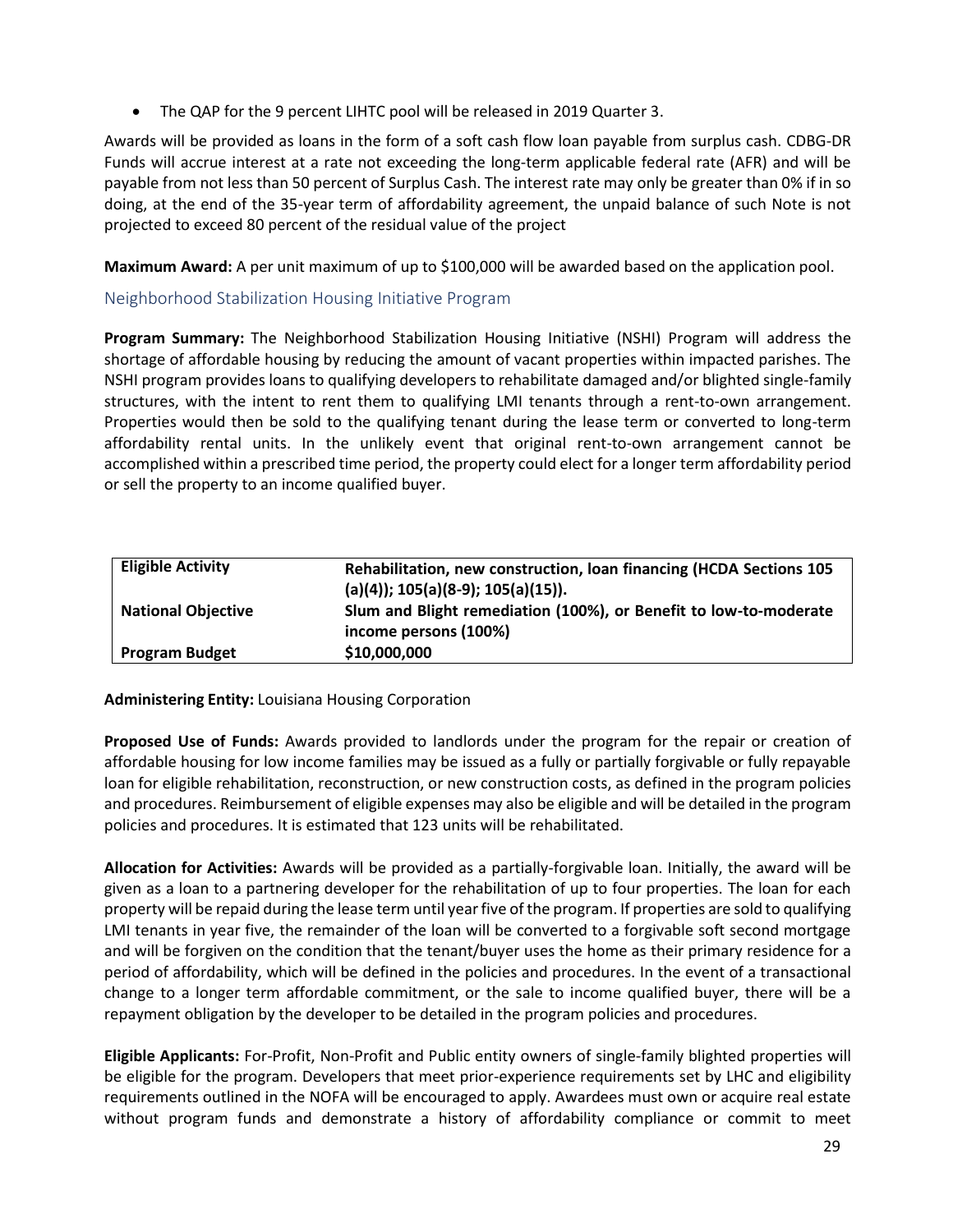affordability requirements.

**Geographic Eligibility**: All properties in parishes impacted by the 2016 Severe Storms and Flooding will be eligible, though preference will be given to properties located within a geographically identified distressed area as indicated by a municipality, town, or city.

**Criteria for Selection:** Awards will be made through a NOFA process to applicants that meet the qualifications outlined in the published requirements. In addition, priority may be given to those able to meet goals and requirements of the program in a timely and/or cost-effective manner. If additional criteria are included in the program application review process, they will be provided in detail in the program's policies and procedures.

- All applicants must secure a construction loan or other interim financing to complete the necessary repairs or construction; CDBG-DR funds will be funded upon satisfactory completion, as will be defined in the public-facing program policies and procedures.
- All applicants must have the ability to provide and sustain affordable housing units for low income families for the requisite time period and terms established by the program.
- Cost reasonableness

Developers will be able to apply for up to four homes in the first NOFA. A subsequent round of funding will be opened six months after the initial application period closes. The second round will remain open to developers as original awarded projects are completed.

**Method of Distribution:** LHC will be ready to launch a NOFA within two months of the amendment approval. The application period will be open for three months. Loans for up to \$65,000 per property will be awarded to developers for no more than four properties at a time. A subsequent round will be opened six months after the initial application period has closed for developers to apply for additional projects. The second application period will remain open based on the availability of funding. Lenders will be utilized to provide construction oversight and initial funding of projects, which will be paid for at completion of construction.

**Maximum Award:** The maximum award for the NSHI Program will be set at \$65,000 per single-family structure, with an initial cap of four houses per developer. Additional property awards may be given based on a developer's performance in meeting program requirements and timely completion of projects.

**Affordability Requirements:** Affordable rents, unit count and occupancy requirements, and the affordability period are defined as follows:

- *Affordable Rents:* Housing is considered "affordable" if the rent (including utilities) is no more than 30 percent of a household's pre-tax income.
- *Number of Units:* To be eligible for the program, at a minimum, the recipients must agree to meet the occupancy rule requirements established by HUD (see below). However, as will be detailed in the program guidelines, the state may require recipients to provide affordable housing to low-tomoderate income housing through additional units within assisted structures:
	- o All assisted single unit structures must be occupied by L/M income households at or below 80% AMI,
- *Duration of Affordability:* The provision of affordable rents to qualified tenants will be required at a minimum for the initial lease-up, but longer affordability terms may be required. The duration of affordability may be tied to the amount of funding provided to the landlord. Specific requirements will be further defined in the final program policies and procedures.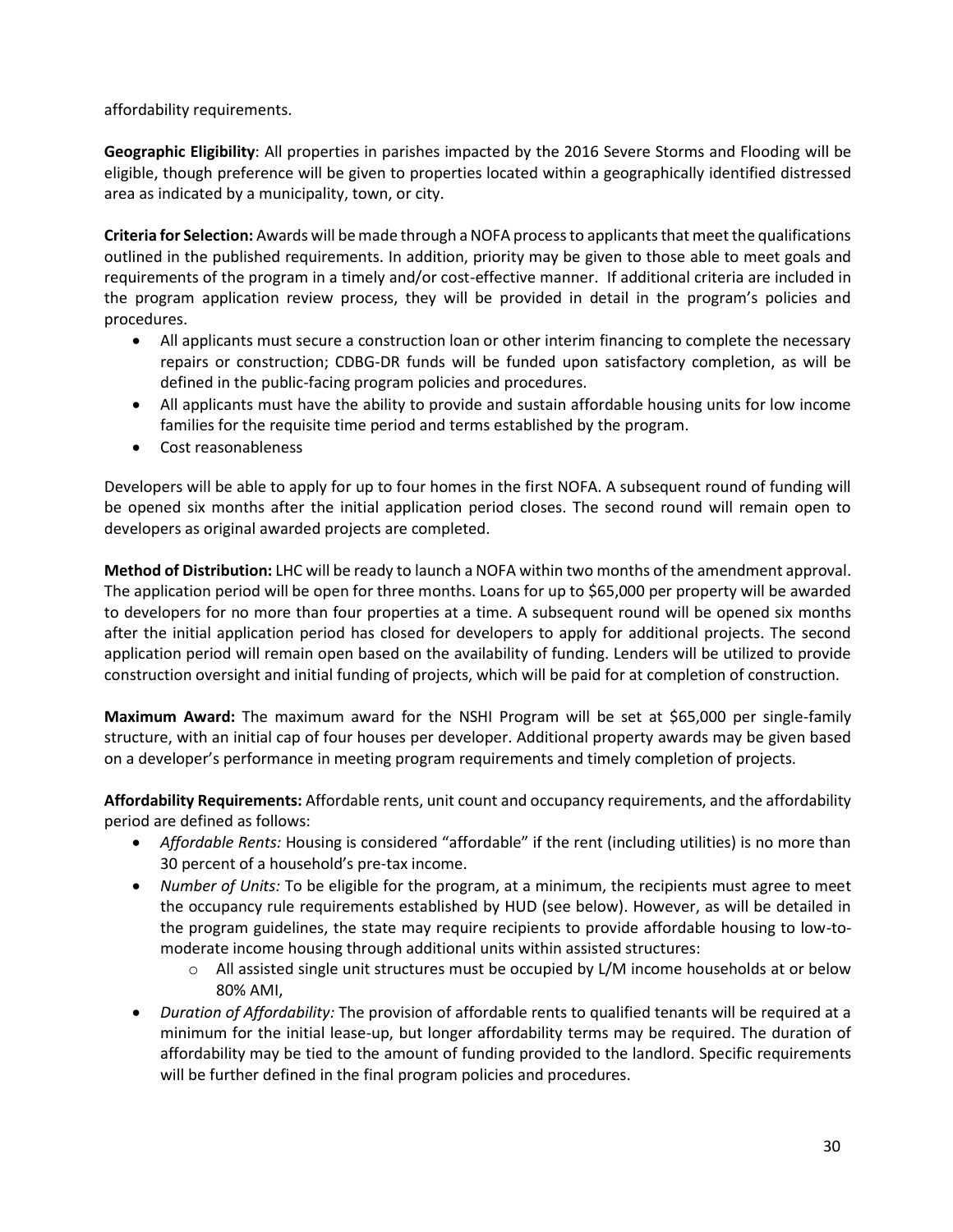#### Regional Capacity Building Grant

**Program Summary:** The 2016 floods made communities and agencies in the State of Louisiana aware of the need to reevaluate and better coordinate current floodplain management practices demonstrating how water moves across jurisdictional boundaries and how this could be influenced by community or agency actions. For example, projects and development activities in one area of a watershed can change the shape of the floodplain in other areas, deepen or increase the speed of floodwaters, or reduce the flow of water, all of which can exacerbate flood risk in existing floodplains and have devastating effects on neighboring communities. These interdependencies often occur within a watershed and extend to the natural and beneficial functions of the watershed, including those that support water quality, habitat condition, and economic vitality.

In Louisiana, there are a variety of federal, state, and local programs with overlapping authorities that could similarly benefit from increased coordination. Nationwide, the National Flood Insurance Program (NFIP) administered by FEMA is one of the primary governance frameworks for floodplain management, which combines federal standards and requirements with local incentives. In addition to the NFIP framework, there are other plans and programs that can impact flood risk. These include local drainage plans and upgrades, hazard mitigation plans, land use planning and zoning, flood control programs and other capital investment programs, as well as natural resource and water quality protections.

Currently, Louisiana's floodplains are managed within political jurisdictions, without mechanisms to coordinate activities between political boundaries, the authorities discussed, or levels of government. Given the degree to which communities within a watershed are connected through the flow of water, efforts related to mitigating against flood risk and ensuring recovery projects are most impactful can only be done if land use, policy and infrastructure needs are able to be considered and coordinated at the watershed level.

As part of the Louisiana Watershed Initiative, participating state agencies conducted a Statewide Listening Tour in the Fall of 2018. During this Tour- which targeted local elected officials, planners, policy makers, engineers and data professionals- participants identified multiple gaps associated within the ability to organize and coordinate activities around watershed boundaries. Specifically, local governments and regional organizations across the state often are fully utilizing their existing staff in multiple functions; therefore, they face a lack of resources for educating key stakeholders and/or resources or expertise needed to coordinate, develop and implement flood-risk-reducing plans across traditional political boundaries. The Regional Capacity Building Grant seeks to fill gaps in existing staff capacity related to watershed-based floodplain management and flood risk reduction by providing additional staff, technical assistance and training to local and/or regional entities. Given the different stages of organization and/or varying technical capacities in different regions of the state, applicants may define their organizational and capacity needs differently.

| <b>Eligible Activity</b>  | Planning; HCDA Section 105 (a)(12) |
|---------------------------|------------------------------------|
| <b>National Objective</b> | N/A                                |
| <b>Program Budget</b>     | \$3,200,000                        |

**Administering Entity:** The State of Louisiana and/or its subrecipients.

**Proposed Use of Funds:** In order to be able to deliberately coordinate around watersheds, local and/or regional entities may require the ability to do one or more of the following:

 Understand the parameters within which they are currently operating (e.g. existing ordinances, laws, etc.);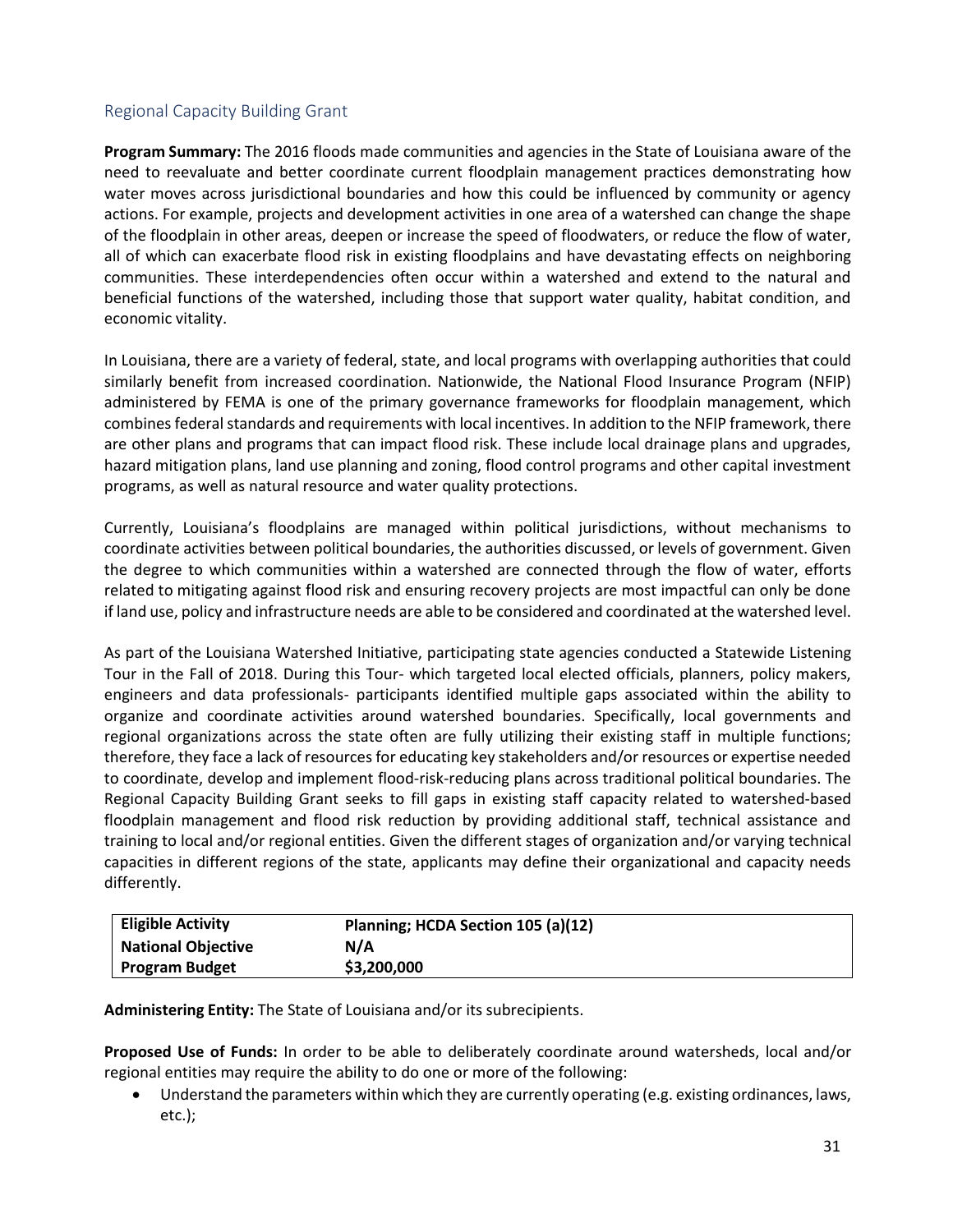- Identify, research and coordinate policies that can reduce flood risk for the communities within a watershed;
- Develop partnerships, including but not limited to formal and/or legal partnerships with all stakeholders, especially the parishes and municipalities that make up each watershed;
- Understand the flood related issues that each local jurisdiction is facing;
- Develop regional, issue-specific steering and/or action committees;
- Educate local jurisdictions about challenges and opportunities related to floodplain management and flood risk reduction;
- Work with relevant jurisdictions to review their existing regulatory program(s); and/or
- Engage with the Louisiana Watershed Initiative to inform and coordinate state, local and/or regional efforts.

The goal of the Regional Capacity Building Grant is to address existing local capability and capacity gaps associated with the ability to organize and coordinate activities around watershed boundaries. The program's staff will engage in watershed-based floodplain management through efforts aimed at: coordinating and facilitating the formation of watershed-based coalitions; developing regional steering committees; providing education and technical assistance to municipalities and parishes within the watershed; and engaging with the state and regional partners in the development and implementation of a comprehensive watershed planning process.

**Eligible Applicants:** Eligible applicants must be local and/or regional entities with the capacity to undertake the development and adoption of watershed based plans, followed by the collaborative development of an implementation strategy. Thus, applicants may be a local government acting on behalf of other governments, regional nonprofit, regional planning commissions, or similar group affiliated with one or more of the watershed districtsidentified by the Louisiana Watershed Initiative. Eligible applicants must represent no fewer than four contiguous parishes within the same watershed.

**Geographic Eligibility**: Must align within one of the watershedsimpacted during the 2016 Severe Storms and Flooding. Local governments not located in one of the 56 Presidentially-declared parishes are not eligible for funding under this program.

**Criteria for Selection:** The Regional Capacity Building Grant is designed to enhance the capability and capacity of regional entities to organize and coordinate activities around watershed boundaries, which will support improved floodplain management in a manner that reduces flood risk. Applicants will identify gaps in regional watershed planning in response to the program's Notice of Funding Availability (NOFA). Gaps can be updated over the course of the planning effort and outcomes will be assessed regularly to ensure performance metrics are achieved.

**Method of Distribution:** The state agencies comprising the Council on Watershed Management will be ready to launch a NOFA in Q2 or Q3 2019. The application period will be open for a defined period of time, which will be clearly announced through the NOFA. Grants will be awarded to applicants that exhibit coordination across their own watershed and neighboring watersheds. Grants will be distributed over a three year period, subject to continual review for achieving benchmarks and region-specific deliverables.

**Maximum Award:** Each watershed region will be eligible for a maximum award of \$400,000 provided over a three year period. Awards may be pro-rated, reduced and/or clustered into larger areas, subject to program demand, feasibility and projected outcomes.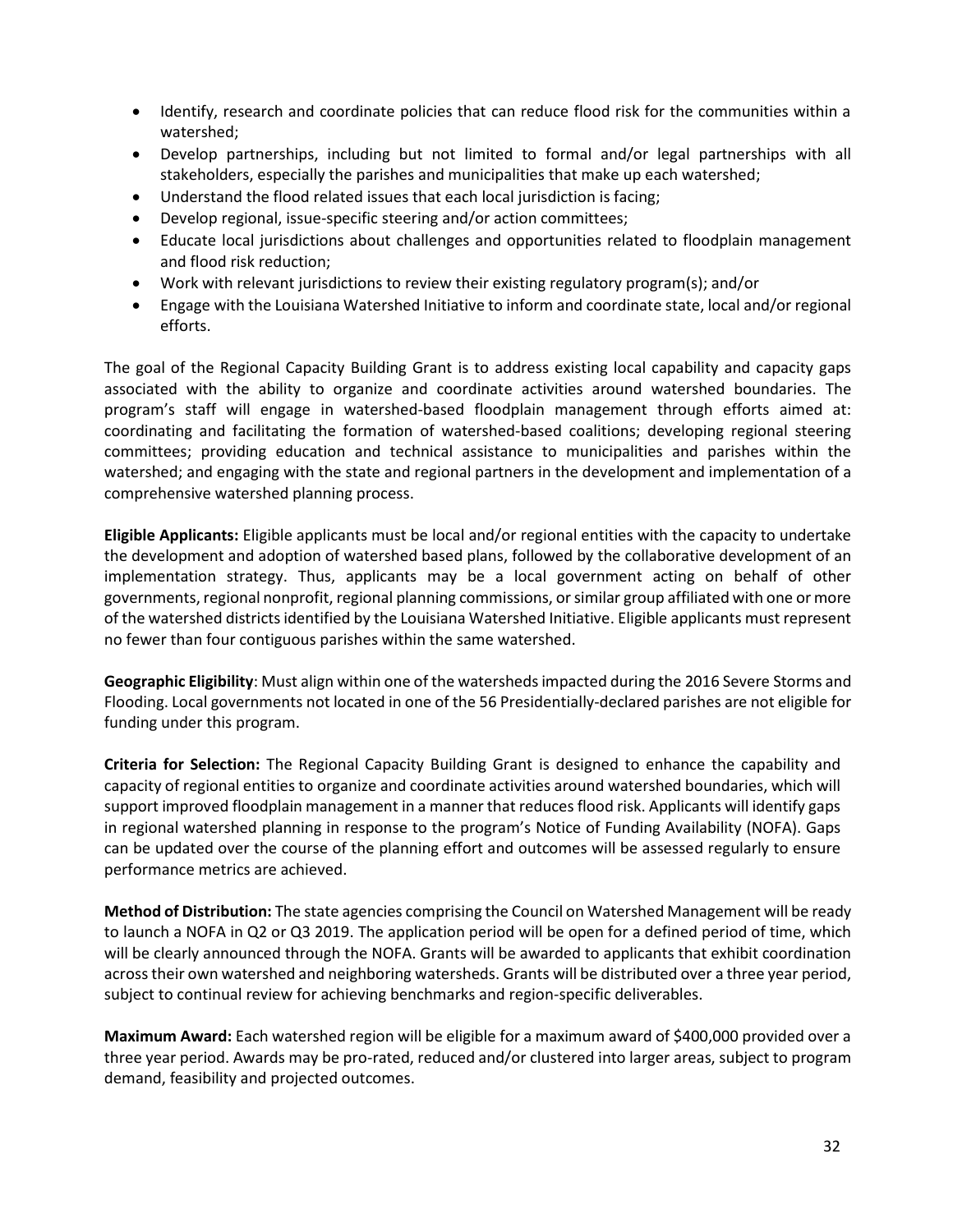# 4. Public Comments

Per the state's initial Action Plan, this Amendment is considered substantial as it as it substantially amends program budgets, and adds new programs and beneficiaries. The formal public comment period for the amendment begins Wednesday, Feb. 27, 2019 and runs until 5 p.m. Tuesday, March 12, 2019. Citizens and organizations can comment on this amendment via:

- The OCD-DRU website, [http://www.doa.la.gov/Pages/ocd-dru/Action\\_Plans.aspx;](http://www.doa.la.gov/Pages/ocd-dru/Action_Plans.aspx%3B)
- **Emailing them to [ocd@la.gov;](mailto:ocd@la.gov)**
- Mailing them to Disaster Recovery Unit, P.O. Box 94095, 70804-9095, Attn: Janice Lovett; or
- Faxing them to the attention of Janice Lovett at (225) 219-9605.

The plan is available in Vietnamese and Spanish to reach the limited English proficiency citizens in the impacted areas. Citizens with disabilities or those who need other technical assistance can contact the OCD-DRU office for assistance via the methods listed above.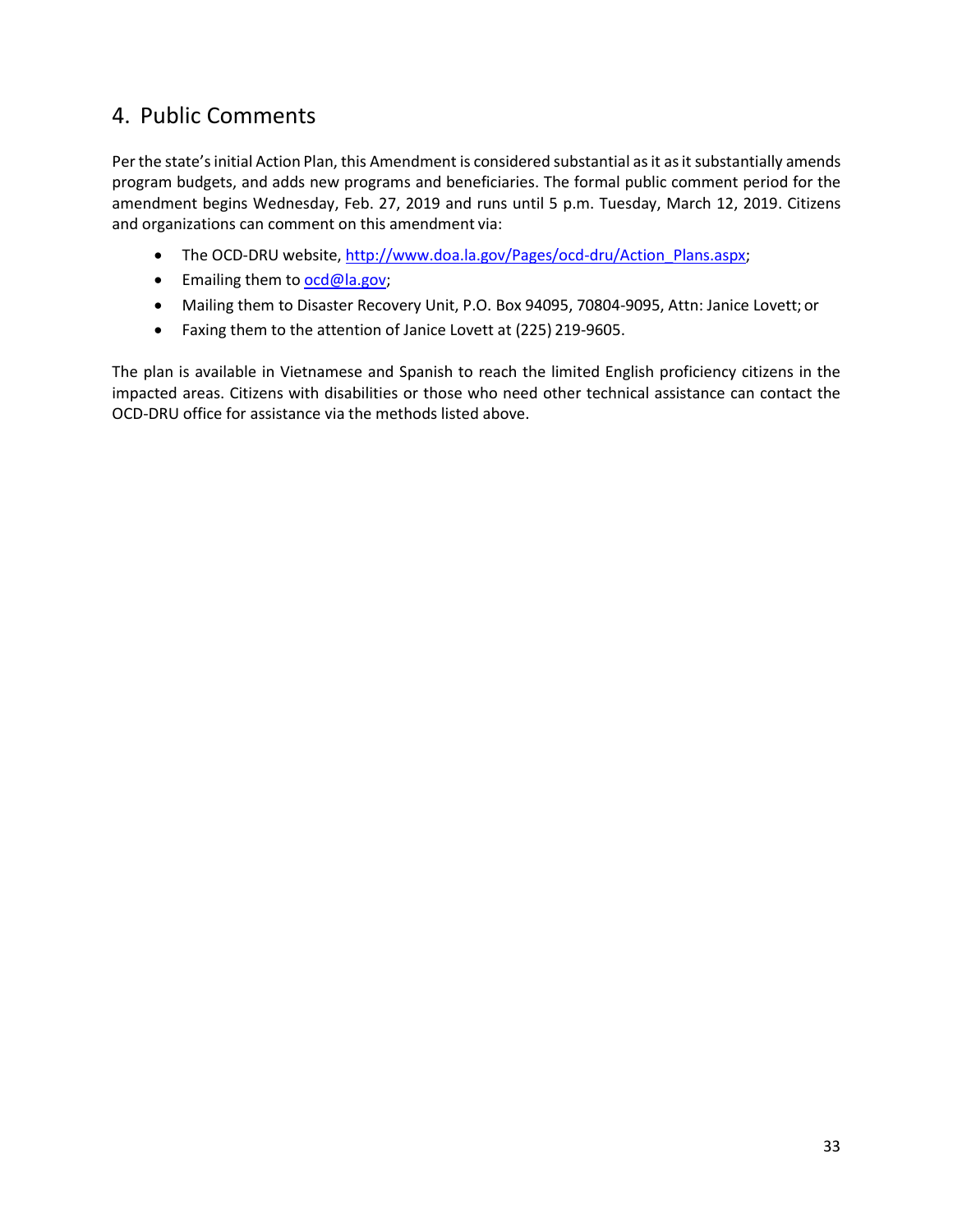# 5. Appendix

#### **PUBLIC COMMENT**

#### Good Morning

I am looking forward to the Approval of The Interim Mortgage Assistance Program in La OCD Hud Action Plan 11. In August 2016, my home flooded and was substantially damaged. My home was inspected by Livingston Parish Chief Building Inspector. My home was condememned, ruled uninhabitable and I was forced to tear it down in Nov 2017. Since that time, i have rented a tiny studio in addition to paying a full home mortgage on a vacant lot. I applaud the LA Restore Task Force and La OCD for developing the Interim Mortgage Assistance Program. I hope to begin re-building my home soon. My goal is to be in a real home for my 4th Christmas since the flood. Thanks in advance for HUD's anticipated approval of AP 11. I see this approval as a positive step for many of us and it should help getting folks back into their homes.

**OCD RESPONSE: Thank you for your comment on the state of Louisiana's proposed Action Plan for recovery from the Great Floods of 2016. OCD will include your comment and our response when we submit the plan to HUD for approval in March.** 

#### **PUBLIC COMMENT**

Originally, FEMA purchased 3 years of flood insurance from our FEMA proceeds. When we received the Restore La. award, that flood insurance was cancelled and we had to purchase on the open market additional amounts of flood insurance to cover the award amount and overhead costs. We are low income, retired, and in need of assistance with purchasing flood insurance to cover future years of the home flood policy. This is the first that I had heard there was help for low income, elderly homeowners to help with flood insurance costs.

I understand there is a \$1 million program to help with the first year payment of flood insurance. We will be glad to provide proof that we could continue to purchase flood insurance after the first year. We fit exactly into the description below, not in a flood plain until after the disaster, and definitely a burden to purchase flood insurance on low income.

Please inform me when and how to file a claim to have the flood insurance paid through Restore La.

Page 20 of APA 11 title: RLHP Flood Insurance Assistance Program LINK TO APA 11: [http://d2se92fabdh4cm.cloudfront.net/…/2016Floods\\_APA11\\_ENG…](http://d2se92fabdh4cm.cloudfront.net/wp-content/uploads/2019/02/18121858/2016Floods_APA11_ENGLISH_02-18-19.pdf?fbclid=IwAR2LnJY61AdJk5msBRvApWkoMr7xVcLoGfEKV77ddubPLoMldxB3mHYUC2o)

New Programs RLHP Flood Insurance Assistance Program Program Summary: In line with the federal Stafford Act and related laws, the RLHP requires that homeowners assisted with CDBG-DR funds under Restore are required to obtain and maintain flood insurance to ensure that CDBG-DR assisted properties are protected from future disasters. Through implementation, RLHP has found that in some case, especially among low-tomoderate income and 21 moderate income (up to 120% AMI) households, the initial payment associated with federal flood insurance requirements can be a major obstacle for vulnerable populations. The repair or reconstruction of these households triggered the flood insurance requirement for all households living in the Special Flood Hazard Area, which may not have been required of certain property owners previous to the 2016 flooding events. This new or increased level of insurance coverage has posed a burden for many homeowners and is stalling them from accepting their grant or from achieving program closeout.

**OCD RESPONSE: Thank you for your comment on the state of Louisiana's proposed Action Plan for recovery from the Great Floods of 2016. OCD-DRU will include your comment and our response when we submit the plan to HUD for approval in March.**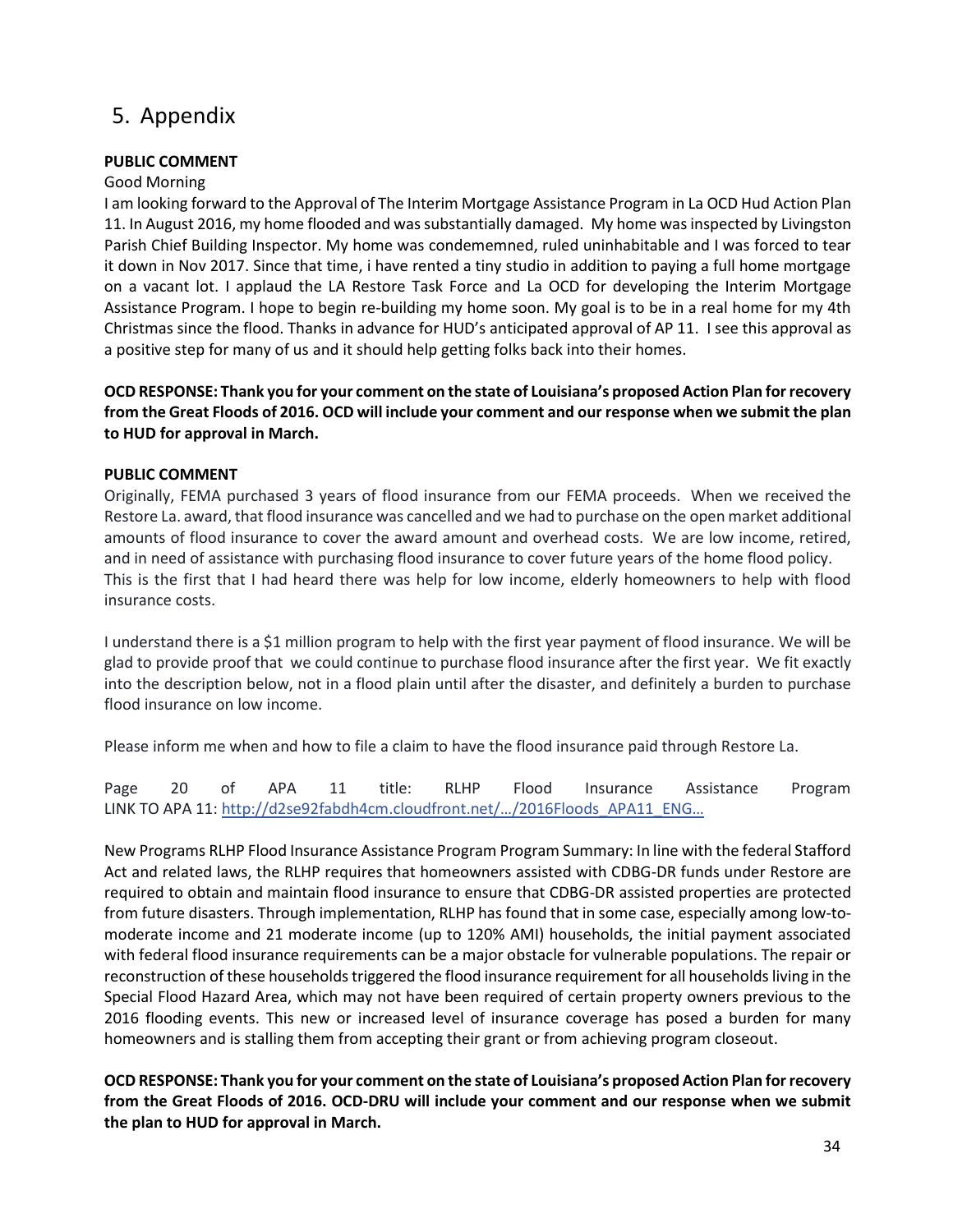#### **PUBLIC COMMENT**

Will there be any money available for grant to raise home? Please consider such a program. I am interested. I was told no such consideration in the original 2016 program. I flooded and got not much assistance. Just a small % of funds would permanently eliminate future flood concerns.

**OCD RESPONSE: Thank you for your comment on the state of Louisiana's proposed Action Plan for recovery from the Great Floods of 2016. OCD will include your comment and our response when we submit the plan to HUD for approval in March. Under the Restore Louisiana Homeowner Assistance Program, if a damaged home is considered to be substantially damaged or improved and located in the Special Flood Hazard Area and/or required by local law to elevate to a certain level, then a homeowner is eligible for assistance for elevation as part of their reconstruction or repair award. Grants for properties that are not required to elevate are not eligible for elevation assistance. For additional information, please see the program manual at restore.la.gov. We will also have a program case manager reach out to you to determine your eligibility for such assistance.** 

#### **PUBLIC COMMENT**

I am asking HUD to please release the funds to those that have been suffering because of the D.O.B. issues. This problem has been fixed as to not include an S.B.A. loan as a D.O.B. No funds have been given to anyone yet. Our Governor and Mr. Graves keep saying they are waiting for guidance from HUD. Rules seem to keep changing from one day to the next. Because of the rules changing, people will be denied the help and then it will be money left from the block grant that was unused and that money will be put toward pet projects such as the Diversion Canal and Watershed programs.

I suffered a great loss. Our home had to be bulldozed and we were almost finished paying on it. We had no flood insurance as we live in an x flood zone. We lost everything we have ever worked for. Our vehicles, lawn mowers, everything in our home.. We are both in our 50s and we didn't know where to turn or what to do. We signed up for Fema and they did bring a 1 bedroom mobile home for us to live in. They sent us to apply for an S.B.A. loan and they said all they can do is approve you or deny you. We were approved for a large loan amount but at our age we were not going to take out a loan for that large amount of money. We opted out and purchased a double wide mobile home. We are still paying on a home that was bulldozed and an S.B.A. loan. The flood victims of Louisiana have been through enough suffering and hardship and it's time for us all to get the relief we need. Please give the guidance needed for them to move forward. It would be a miracle if we were all forgiven of the S.B.A loan but I know that is not going to happen. I can always pray for a miracle though.. Thank you for your time..

#### **OCD RESPONSE: Thank you for your comment on the state of Louisiana's proposed Action Plan for recovery from the Great Floods of 2016. OCD will include your comment and our response when we submit the plan to HUD for approval in March.**

**OCD continues to work with the Governor's Office, the Louisiana Congressional Delegation and the US Department of Housing and Urban Development (HUD) to obtain guidance on the interpretation of the Bipartisan Budget Act of 2018. OCD is ready to implement any changes to the current SBA requirements that result from HUD's interpretation of that law. The state understands this has been a long process and we are hopeful we will receive guidance from HUD in the near future.**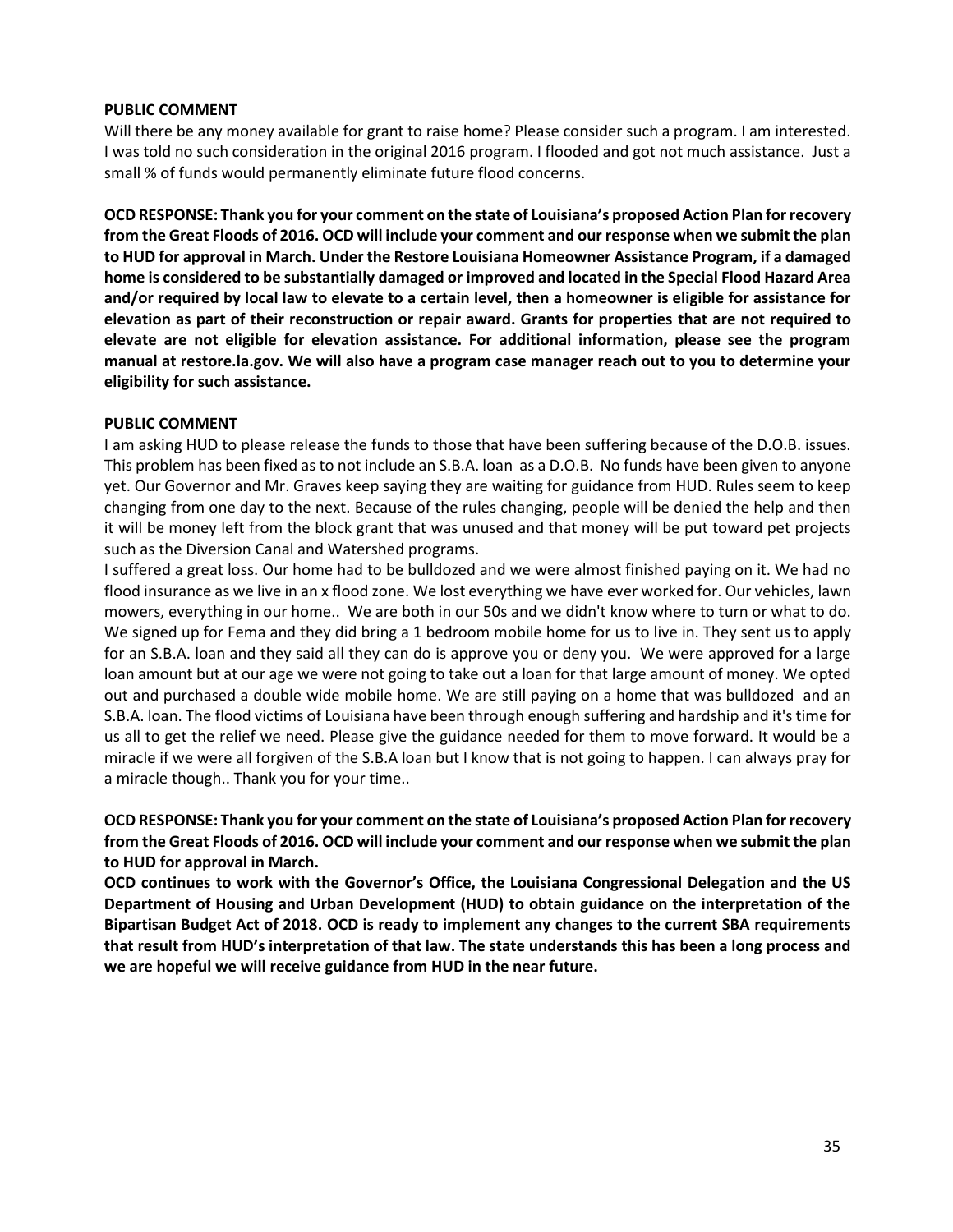#### **PUBLIC COMMENT**

The City-Parish of East Baton Rouge, which was significantly impacted by the August 2016 flood, supports the State of Louisiana's Substantial Action Plan Amendment No. 11, adjusting existing program budgets and beneficiaries and creating new programs to address the outstanding unmet recovery needs from the flood. We thank the Governor's office and the Office of Community Development for their diligence in evaluating current program budgets to allow for the creation of several programs to continue addressing needs in our community and across the state, and we encourage HUD to conduct a swift review of the plan, which was unanimously approved by the Restore Louisiana Task Force.

We also offer our continued support for the resolution of the Duplication of Benefits adjustment, allowing flood-impacted citizens who either received or qualified for Small Business Administration loans to qualify for Community Development Block Grant funds through the Restore Louisiana Program.

**OCD RESPONSE: Thank you for your comment on the state of Louisiana's proposed Action Plan for recovery from the Great Floods of 2016. OCD will include your comment and our response when we submit the plan to HUD for approval in March.** 

#### **PUBLIC COMMENT**

During the aftermath of the 2016 flood, we were repeatedly urged by FEMA to apply for a low interest (1%) SBA loan, in order to be eligible for further help. After much deliberation, we did finally finalize a SBA loan, but were told that, because of our excellent credit rate, the interest rate would be 3.125%, not 1%. This higher rate was to cover for those with poor credit, who might default on their loans.

We applied for assistance through the RestoreLa program, but were denied any help due to the SBA, DOB. A loan that we must repay is not a benefit.

The DOB situation has been addressed and money made available for those of us who were denied assistance. Why has this money not been disbursed in a timely manner? When will it be disbursed to those of us who flooded?

**OCD RESPONSE: Thank you for your comment on the state of Louisiana's proposed Action Plan for recovery from the Great Floods of 2016. OCD will include your comment and our response when we submit the plan to HUD for approval in March.** 

**OCD continues to work with the Governor's Office, the Louisiana Congressional Delegation and the US Department of Housing and Urban Development (HUD) to obtain guidance on the interpretation of the Bipartisan Budget Act of 2018. OCD is ready to implement any changes to the current SBA requirements that result from HUD's interpretation of that law. The state understands this has been a long process and we are hopeful we will receive guidance from HUD in the near future.** 

#### **PUBLIC COMMENT**

With nearly every Action Plan Amendment (APA), what we hear at the public task force meeting related to the APA is often different from the wording we see printed in the APA that is sent to HUD officials for review, acceptance and approval.

I would like to thank OCD-DRU Director Patrick Forbes for keeping the Restore Louisiana Task Force on track and informed of HUD directives and policy. I'd also like to thank Mr. Forbes for keeping state and local government in check by offering direction and guidance to them them as well as other special interest individuals and groups to the proper procedures of requesting CDBG-DR grant funds for individual projects and programs. Thank you again for your service.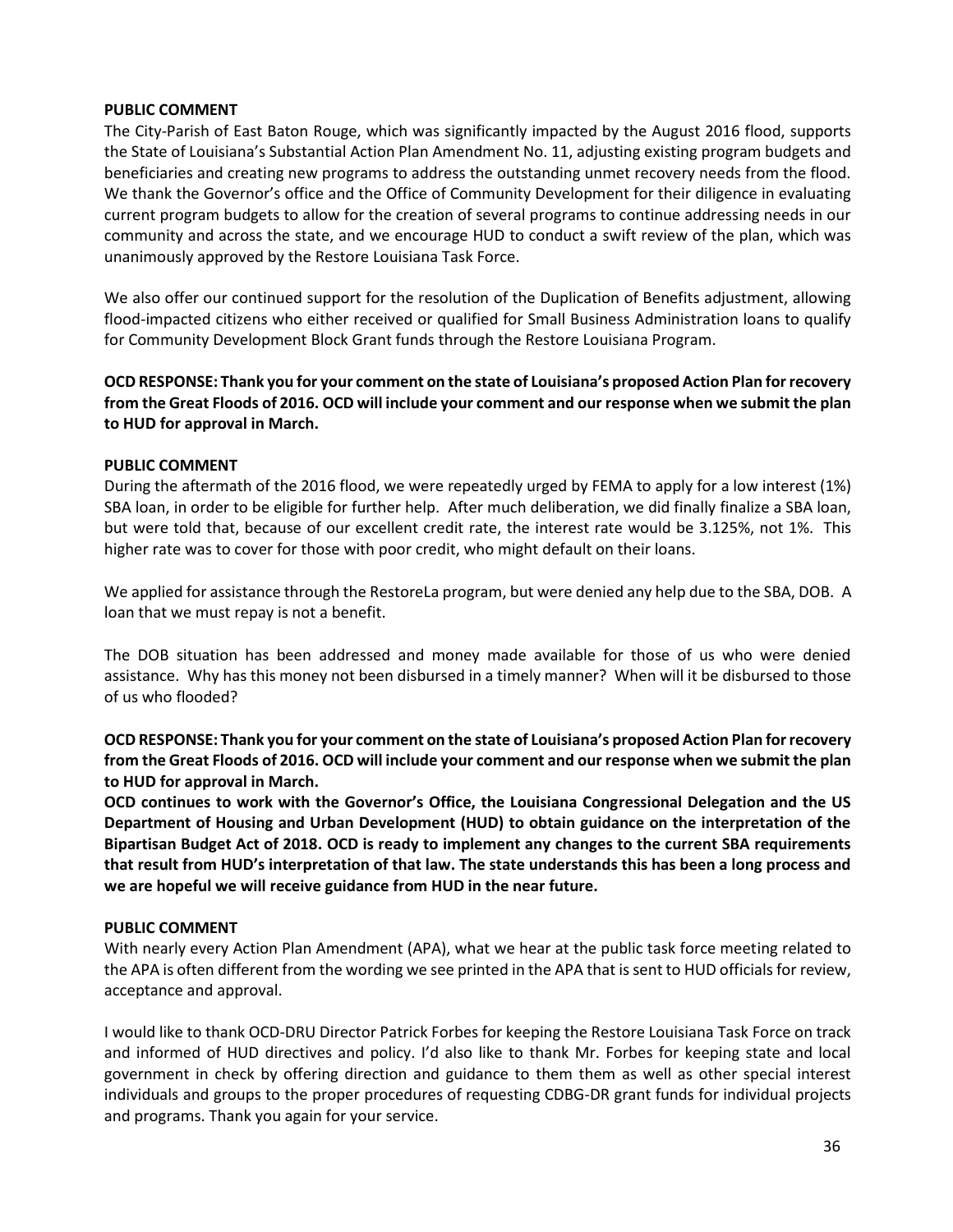I have four (4) concerns about APA 11 concerning funding and HUD approved programs.

#### **Concern 1 of 4.**

- Watershed Modeling and Planning funding request \$6.8 million.
- Regional Capacity Building Grant funding \$3.2 million.

It was said by Director Forbes during the **Restore Louisiana Homeowners Program** (RLHP) Task Force meeting that "**Seed**" money was needed to kick start and assist watershed projects that are slated to receive Federal Assistance from HUD as published in Public Law 115-123. The Seed Money was for "**Modeling and Planning**" which is limited to organizations such as The Watershed Institute Group (TWIG). It appears our state has more investments in Modeling and Planning then purchasing equipment to start clearing our tributaries so that water flow can be reestablished. We have enough data to show the 7,000+ miles of tributaries for Livingston Parish alone need to be cleared, cleaned and dredged.

[WAFB reported July 5, 2018](http://www.wafb.com/story/38581062/after-30-years-comite-diversion-canal-project-now-fully-funded/) that funding for projects has been approved and awarded. The numbers published are:

- \$343 million (100 percent federal funding) Comite River Diversion Canal
- \$255 million East Baton Rouge flood control
- \$760 million West Shore Hurricane Protection Project (St. John, St. Charles, and St. James parishes)
- \$15 million Grand Isle protection and berm reconstruction
- $\bullet$
- \$15 million to develop coastal restoration and flood protection solutions (Amite River, Lake Pontchartrain, and vicinity, Westbank and vicinity, south central Louisiana, and Upper Barataria)

Other recently announced federal funding includes:

- \$300 million in fiscal year 2018 Corps of Engineers funding (including \$14 million for Comite)
- \$300 million FEMA's Hazard Mitigation Grant Program
- \$1.2 billion in Community Development Block Grant flood mitigation
- \$50 million in USDA funding specifically for Livingston Parish flood mitigation (made available via the "Graves' amendment" in the March 2018 federal funding bill)

The State has the funding for the projects it created listed above, there is no urgent need or necessity to fund a program from Public Law 114-223, 114-254 and 115-31 that is already funded by Public Law 115-123. Additional to request an advanced payment from the HUD Allocations for the Great Floods of 2016 to act as start up capital and/or seed money for programs funded Feb. 9, 2018 by public law 115-123 may actually be seen as a duplication of benefits and/or receiving federal assistance when other federal assistance is available. Public Law 114-223, 114-254 and 115-31 allocated funds for the 2016 floods and should not be used to fund projects already funded in full by Public Law 115-123.

\$6.8 million of Homeowners Assistance program funds to be used as "Seed money" simply because HUD has yet to pay (Pub. law: 115-123) would not be logical, it's not proper to use Homeowners Assistance Grants to "Seed" or "Kick Start" state programs that have received other federal assistance approval for other funds but have yet to receive the funding.

Public Law 115-123 of the BIPARTISAN BUDGET ACT OF 2018 signed into law by President Trump on Feb. 9, 2019 part of HR 1892 was a great achievement in my opinion.

I ask HUD to DENY the proposed additional funding of \$6.8 million for "Watershed Modeling and Planning" based on the fact that Public Law 115-123 allocates grant funds specifically for this type of program and work.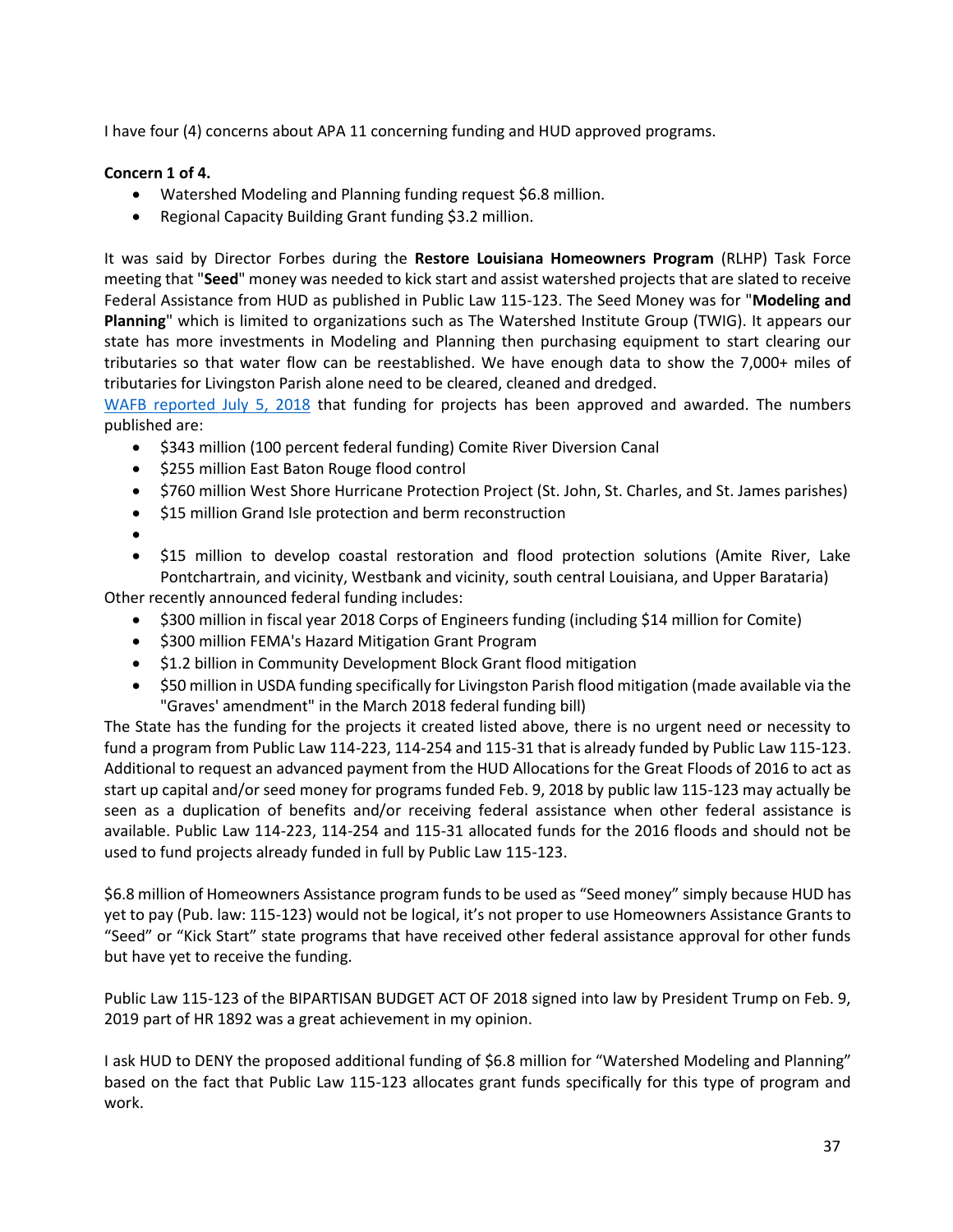Resources: (Concern 1)

- [H.R.1892](https://www.congress.gov/bill/115th-congress/house-bill/1892) Bipartisan Budget Act of 2018 115th Congress (2017-2018) [Public Law 115-123](https://www.congress.gov/bill/115th-congress/house-bill/1892) 115th Congress signed into law Feb. 9, 2018.
- WAFB July 5, 2018: [After 30 years, Comite Diversion Canal project now fully funded](http://www.wafb.com/story/38581062/after-30-years-comite-diversion-canal-project-now-fully-funded/)

**OCD RESPONSE: Thank you for your comment on the state of Louisiana's proposed Action Plan for recovery from the Great Floods of 2016. OCD will include your comment and our response when we submit the plan to HUD for approval in March. The reallocation of funding under Action Plan Amendment 11 ensures the remaining balance in the Restore Homeowner Assistance Program is sufficient to cover all eligible program grant awards, to include those additional grant proceeds for which homeowners would be able to receive, irrespective of how HUD interprets the Bipartisan Budget Act of 2018, which could alter the current requirements related to how to account for approved SBA loans as a duplication of benefits with the Restore program.** 

**Furthermore, critical to Louisiana's sustainable recovery from the Great Floods of 2016 is the need for state agencies, local governments, non-profit organizations, academia, developers, the business community, other stakeholders and private residents to have the information and support necessary for considering flood risk at all levels of the recovery process. Having access to this information will allow the state and local governments to target long-term recovery efforts toward smarter, more effective and mitigating recovery activities. Understanding how water moves and the impacts of land use decisions on the affected areas will not only help in the recovery, but will also impact how recovery decisions will impact future risks within an entire watershed. As has been seen in past recovery life cycles across the country, state and local rebuilding efforts continue for years beyond the disaster, and while we are three years out from the March 2016 floods and nearly three years have passed since the August 2016 floods, many local governments continue through different stages of recovery. The additional information, watershed-based planning efforts, hydraulic and hydrologic modeling and data analysis generated through the Watershed Modeling and Planning are necessary for a more coordinated, collaborative and efficient long-term recovery process for all levels of government and agency within the state.** 

**The projects listed in your public comment demonstrate the federal government's commitment to various mitigation activities. However, the list is not comprehensive in addressing all the disaster recovery and/or disaster mitigation activities critical to the state's long term recovery and resilience in the face of future disasters; therefore these funds are not duplicating any efforts covered by those other funding sources. The additional funding detailed in APA 11 is specifically for planning and data gathering activities necessary to drive forward a systemic approach to flood risk reduction on a watershed-basis in order to better inform current recovery decisions, as well as future recovery and mitigation decisions. Future funding from other sources, to include CDBG mitigation funds (\$1.2 billion) will be used for additional activities toward this effort, but will not duplicate activities funded under the Watershed Modeling and Planning program.** 

#### **Concern 2 of 4.**

#### **RLHP Flood Insurance Assistance Program \$1 million**

This program in my opinion would have been best utilized if introduced in the very first Action Plan if not actually placed in the Master Action Plan.

This program will help those that actually suffered in Dec. of 2018 after receiving a letter from the state to provide proof of their NFIP insurance in the amount of the grant award or the maximum allowable coverage of \$250,000. A letter was sent Nov. of 2018 to hundreds of homeowners in the program by the State of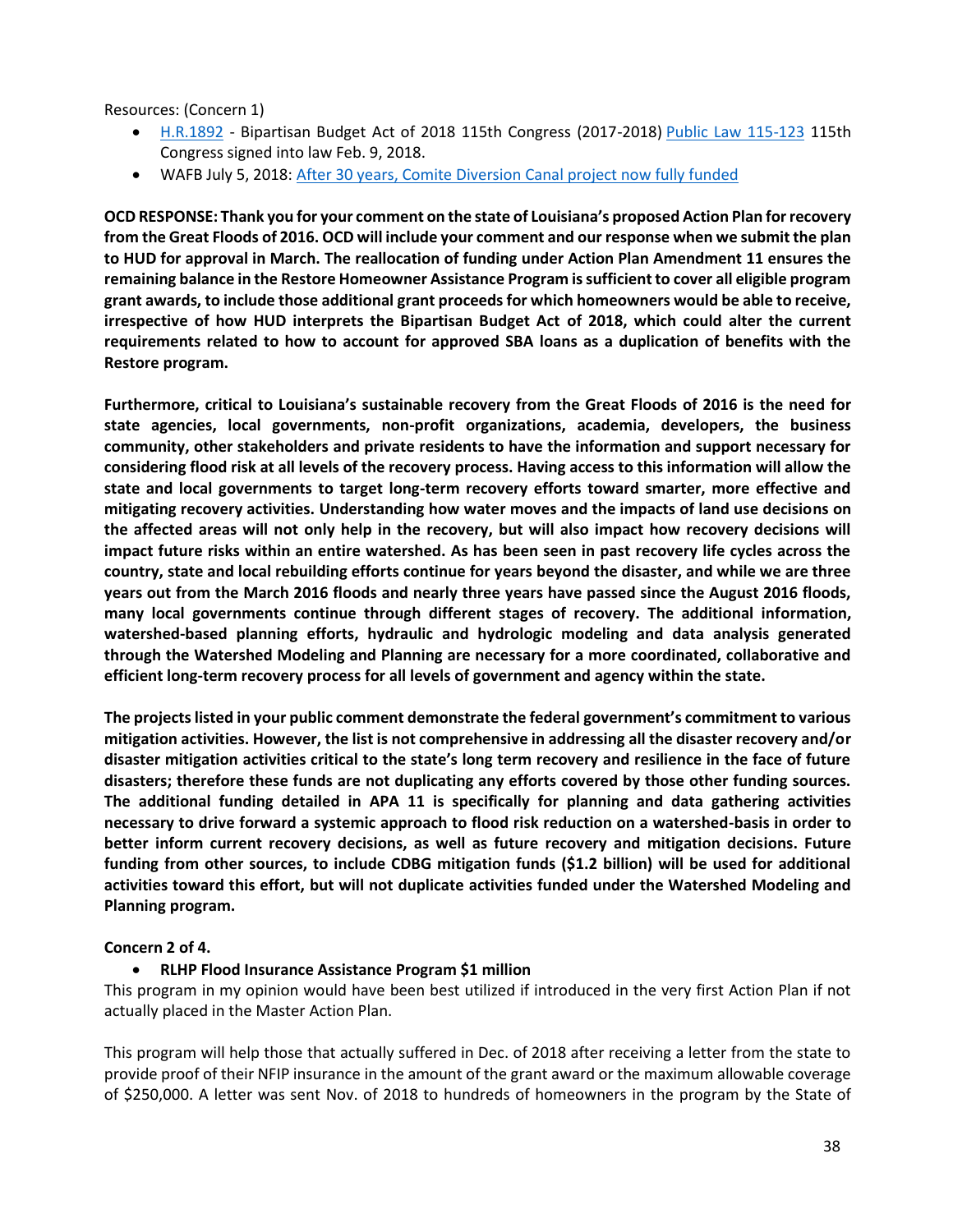Louisiana OCD-DRU and it's main contractor IEM Inc. The focus of the letter can be summed up by reading the following snip from the actual letter mailed to homeowners.

"Failure to provide RLHP [Restore Louisiana Homeowners Program] with proof of sufficient flood insurance coverage within 30 days of the date of this letter will result in your application being deemed as ineligible for assistance. As a result, you may be required to repay any funds received to date to the State of Louisiana - Office of Community Development."

If the **Flood Insurance Assistance** Program offered flood insurance assistance from the very beginning most likely no homeowner would have been sent a warning letter in Nov. of 2018 about being "deemed as ineligible" for HUD CDBG-DR grant assistance by the grantee.

I see this program as being very helpful to many. But, it misses the mark by the state not making it clear that those still not covered will be assisted and those that had to borrow, pawn or take small loans to pay for the insurance last Nov. and Dec. of 2018 would be eligible to receive this assistance as well.

I ask HUD to offer the State of Louisiana OCD-DRU direction and assistance in making this program retroactive to all those that received a letter from the state regarding their NFIP requirements as not being covered. I ask HUD to direct the state to reinstate into the program any homeowner deemed ineligible in 2018 for not carrying enough NFIP flood insurance and those that did not have the financial means to acquire the proper amount of NFIP flood insurance.

Resources (Concern 2):

[As a participant in the Restore Louisiana Homeowners Assistance Program.](https://www.truckandtools.com/disaster/ocd_dru.asp?gdyk=175)

**OCD RESPONSE: Thank you for your comment on the state of Louisiana's proposed Action Plan for recovery from the Great Floods of 2016. OCD will include your comment and our response when we submit the plan to HUD for approval in March. HUD does not prohibit the use of CDBG–DR funds for existing residential buildings in a Special Flood Hazard Area (or 100-year floodplain). However, Federal, State, local, and tribal laws and regulations related to both flood insurance and floodplain management must be followed, as applicable. With respect to flood insurance, a HUD-assisted homeowner of a property located in a Special Flood Hazard Area must obtain and maintain flood insurance in the amount and duration prescribed by FEMA's National Flood Insurance Program. Section 102(a) of the Flood Disaster Protection Act of 1973 (42 U.S.C. 4012a) mandates the purchase of flood insurance protection for any HUD-assisted property within a Special Flood Hazard Area. Furthermore, property owners receiving disaster assistance that triggers the flood insurance purchase requirement that they have a statutory responsibility to notify any transferee of the requirement to obtain and maintain flood insurance in writing and to maintain such written notification in the documents evidencing the transfer of the property, and that the transferring owner may be liable if he or she fails to do so. These requirements are enumerated at http://uscode.house.gov/view.xhtml?req= granuleid:USC-prelim-title42 section5154a&num=0&edition=prelim** 

**As a condition of receiving federal assistance for the repairs or reconstruction of homes in the SFHA, all Restore grant recipients are required to obtain and maintain flood insurance in perpetuity. This may require homeowners to plan and budget a new cost in their annual household budget. The one year premium for flood insurance available under the Insurance program, along with financial counseling for future budgeting related to maintaining flood insurance starting next year going forward, is limited to eligible homeowners who have not been able to reach program closeout, as their immediate inability to identify any solution for paying for the requisite flood insurance is keeping these applicants from completing the program.**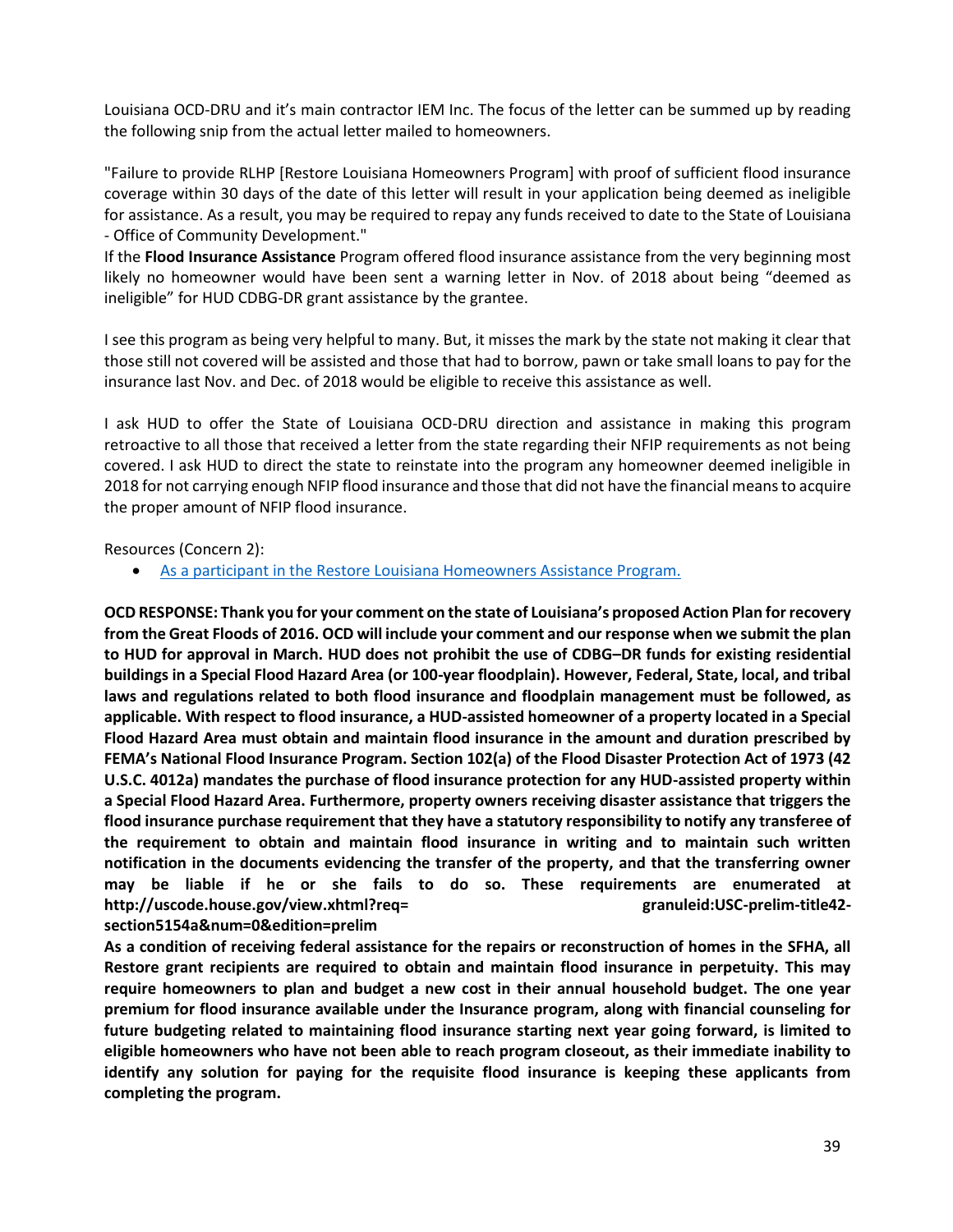#### **Concern 3 of 4**

RLHP Interim Housing Assistance Program \$40 million

The Interim Housing Assistance program seemed to be requested by the state of Louisiana OCD-DRU prior to the meeting on Feb. 15, 2019. This is very good forward thinking on the part of the state to have approval and recommendations from HUD before actually asking HUD via Action Plan Amendment for the program. HUD responded in the Federal Register Feb. 12, 2019 that the states request would be granted Feb. 19, 2019 even before APA 11 was submitted to HUD for approval.

This is the type of action we like to see, staying ahead of the issues by forecasting and planning.

The only concern I have with the actual APA 11 program is the description and terms. HUD authorized in the Feb. 19, 2019 Federal Register notice document number 2019-02695 that the state of Louisiana OCD-DRU (grantee) can offer up to 24 months of Rent / Mortgage assistance to include all utilities. In Action Plan Amendment 11 it states 20 months of assistance and no mention of utilities.

I ask HUD to verify with the state of Louisiana OCD-DRU and encourage the grantee to use the total 24 months offered by HUD and to include all utilities charged to the homeowner in the APA 11 wording.

Resources (Concern 3):

[Restore Louisiana Action Plan Amendment 11 \(PDF\)](https://www.doa.la.gov/OCDDRU/Action%20Plan%20Amendments/Great_Floods_2016/2016%20Floods%20Action%20Plan%20Amendment%2011_27Feb2019_ENGLISH_FINAL_v2.pdf)

**OCD RESPONSE: Thank you for your comment on the state of Louisiana's proposed Action Plan for recovery from the Great Floods of 2016. OCD will include your comment and our response when we submit the plan to HUD for approval in March. The Interim Housing Assistance Program in APA 11 allows for rental, mortgage and/or other interim housing assistance solutions for homeowners who are actively participating in the Restore Louisiana Homeowner Assistance Program. The Interim Housing Assistance Program allows for flexibility of funding mortgage or rental assistance for homeowners incurring additional interim housing costs as they actively work through their recovery process in the Restore program. HUD provided a waiver to extend the term for mortgage assistance to 20 months and a waiver to extend the term for rental housing assistance to 24 months. Please refer to page 83270 of the November 21, 2016 Federal Register Notice: [https://www.hudexchange.info/resources/documents/Allocations-](https://www.hudexchange.info/resources/documents/Allocations-Common-Application-Waivers-and-Alternative-Requirements-for-Community-Development-Block.pdf)[Common-Application-Waivers-and-Alternative-Requirements-for-Community-Development-Block.pdf](https://www.hudexchange.info/resources/documents/Allocations-Common-Application-Waivers-and-Alternative-Requirements-for-Community-Development-Block.pdf)**

**In order to administer a consistent and comprehensive interim housing program, the state is limiting all forms of interim housing assistance to 20 months.**

#### **Concern 4 of 4:**

Restore Louisiana Homeowners Program has placed \$245.5 million of American Taxpayers money on hold for the HUD SBA Wavier / Stafford Act amendment guidance.

The state did not mention what it intends on using the money for if Guidance from HUD is not favorable to SBA loan issues that we face.

The state also made reference at the Feb. 15, 2019 Task Force meeting that there will be no new scheduled task force meetings. The Governor of the State of Louisiana assigned the Task Force the responsibility of making sure the grant assistance was used in the best interests of recovery. Pipeline reports show a large number of Low to Moderate income (LMI) households still struggling with their recovery. Looking around our cities and our parishes we see even more people struggling and not only LMI households. We see thousands of homeowners with serious debt burden caused by the floods.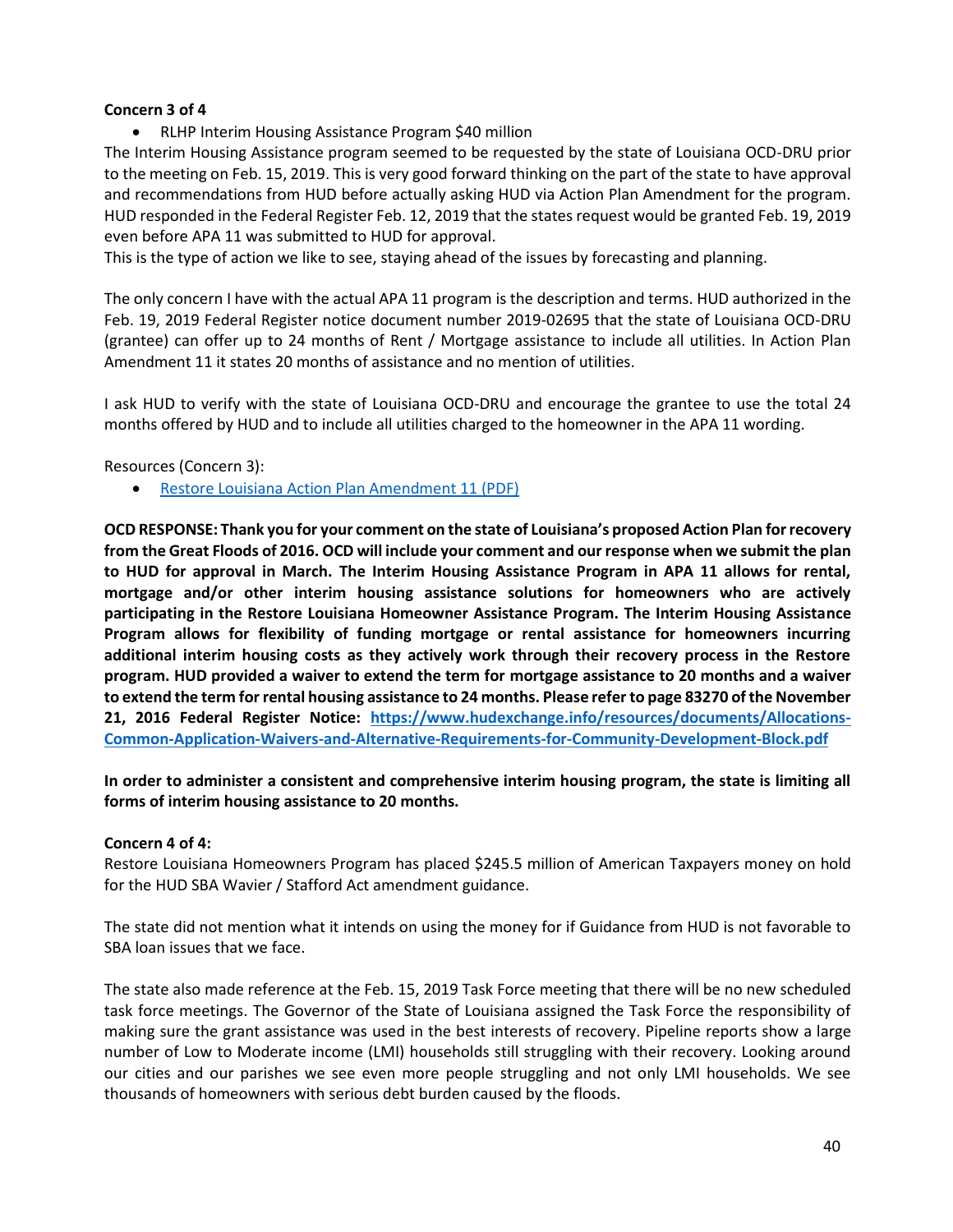I would like HUD to review with the state of Louisiana OCD-DRU all unmet needs of the LMI community and plan a program to assist the serious debt burden of all victims of the 2016 floods in the most impacted areas.

Not only did the SBA loan add additional debt to homeowners, FEMA IA / IHP grants can be linked as a primary cause for many serious financial issues for households simply because FEMA did not offer clear instructions of how to use the grant money so that it would not be counted as a duplication of benefits with other federal assistance.

FEMA offered the following instructions to homeowners.

"You have been APPROVED for \$33,000.00 for Home Repair Assistance, which is provided to help make essential repairs that will allow you to occupy your home. It is not intended to repair all home damage."

"Essential repairs" to the average reasonable person my mean to fix up as much as you can to make your home livable while you wait for other assistance or additional funds.

The FEMA letter didn't say you can not repair your mobile home or manufactured home (MHU). The letter clearly indicated that the IA / IHP grant money was to help with your essential repairs that would allow you to occupy your home. Replacing kitchen items would in most cases easily exhaust the grant funds. Replacing appliances, furniture, walls, floors and doors would be reasonable if you were to "occupy your home." When homeowners applied for HUD CDBG-DR grants many were penalized the full amount of the FEMA IA / IHP because the Restore Louisiana Homeowners Assistance program did not recognize a refrigerator as "Essential Repairs" or walls in a MHU as "Essential Repairs".

I ask HUD to offer direction to the State of Louisiana and it's congressional representatives on how to approach and complete a deal with FEMA to waive the IA / IHP grants used in the Duplication of Benefits calculation to all homeowners struggling to repay this grant fund. Then apply any funds to not used by the SBA Loan Waiver Guidance to these homeowners so they may continue with their recovery and so the program can show more American Taxpayer dollars went to actual homeowners who were victims of the 2016 floods in the state of Louisiana.

It is of my opinion that homeowners were not at fault for how they spent the money to make "Essential repairs" of their home. Most all homeowners spent the FEMA IA / IHP grant funds on the home and it's components needed to make it livable.

**OCD RESPONSE: Thank you for your comment on the state of Louisiana's proposed Action Plan for recovery from the Great Floods of 2016. OCD will include your comment and our response when we submit the plan to HUD for approval in March. OCD understands the challenges and continues to work with HUD to develop solutions for assisting low to moderate income households through the recovery process. OCD will raise your specific concerns related FEMA Individual Assistance with its points of contact at the Department of Housing and Urban Development.**